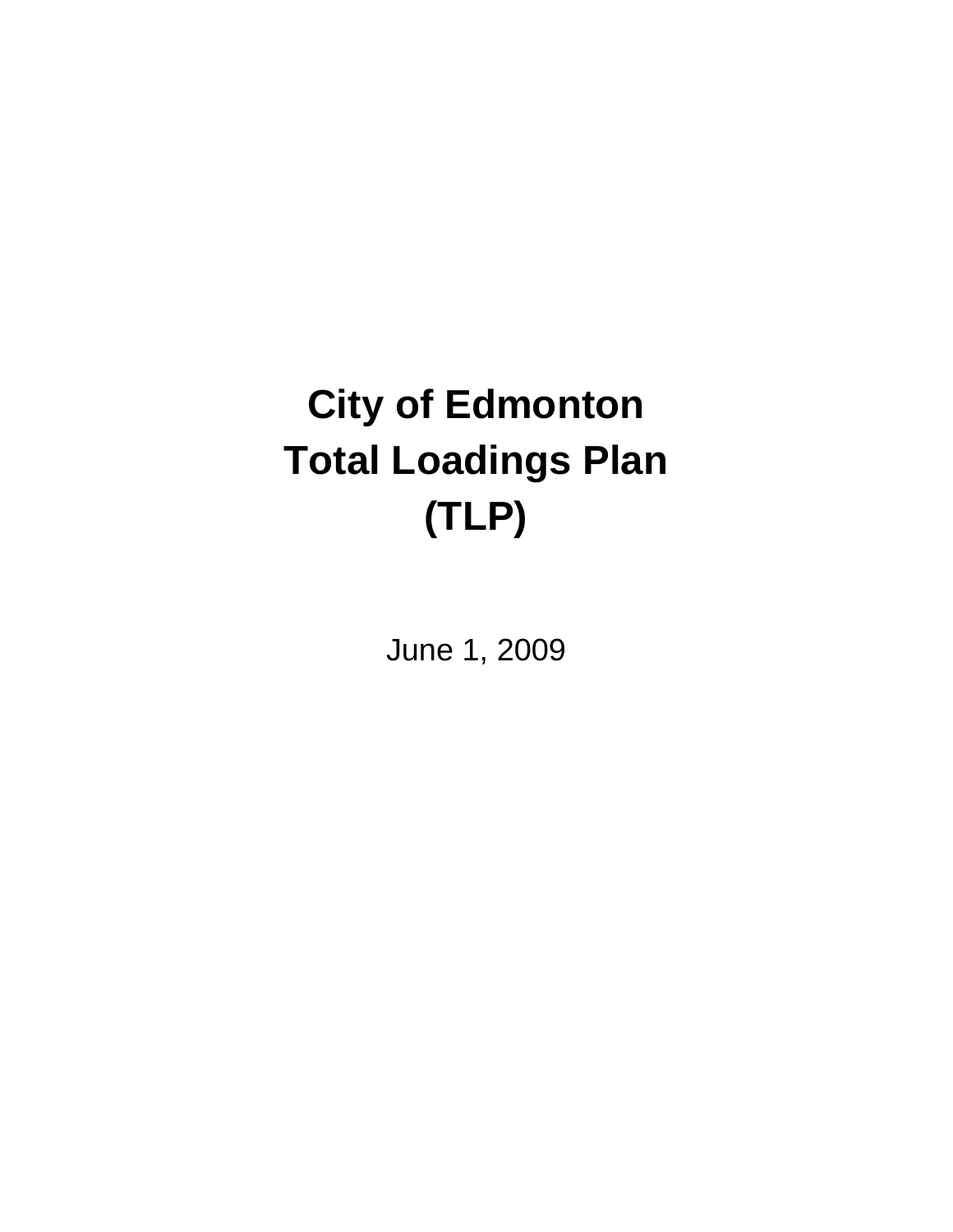# **Executive Summary**

The City of Edmonton, Drainage Services developed this Total Loadings Plan (TLP) to fulfill a requirement of its Approval to Operate (No. 639-02-07). This TLP establishes a framework for limiting annual loadings of contaminants from municipal operations to the North Saskatchewan River. For this Plan, Total Suspended Solids (TSS) are analyzed and modeled into the future, and infrastructure works are proposed to limit TSS discharges to baseline levels. Due to the high variance of annual loadings, the baseline is defined as the longterm average TSS loading from years 2000 to 2008. This baseline level has been applied to year 2009 and projected forward to future years assuming "normal" weather, annual increases in TSS loadings from new urban development, and anticipated reductions in TSS loadings from TLP mitigative works. Long-term averaging of TSS loadings for comparison is appropriate because of year to year variations in weather and precipitation that influence TSS loadings. This TLP is not intended to be used for year to year regulatory purposes but rather for showing trend improvements. Future updates of the TLP may include a similar analysis of other contaminants such as total phosphorous depending on the direction of Alberta Environment, and their endorsement of this approach.

Some key findings from the work done to prepare the TLP are:

- urban drainage is the major source of TSS to the river;
- the Enhanced Primary Treatment (EPT) process at EPCOR's Gold Bar WWTP has the potential to reduce TSS loadings by about 2,200 kg/d;
- all the Stormwater Quality Strategy (SWQS) components 2 wetlands, 2 low flow diversions, and staged Low Impact Development (LID) implementation - have a combined potential TSS reduction credit of 2,440 kg/d; and
- the core concept of limiting TSS loads to the baseline level (average of years 2000 to 2008) is attainable long term, accommodating urban growth and expansion, so long as LID practices are implemented to curb future loadings from new land development.

Proposed works to limit TSS discharges include:

- Enhanced Primary Treatment (EPT) This newly completed \$55M facility at EPCOR's Gold Bar WWTP provides basic treatment for high flows that currently discharge to the river;
- New WESS W12 River Crossing Sewer This \$44M facility (to be completed in 2010) diverts combined sewer discharges away from the river for treatment at the EPT facility at Gold Bar WWTP;
- Kennedale Wetland a \$7M facility providing end-of-pipe treatment to a 7,250 ha storm drainage basin which is now nearing completion;
- Groat Road end-of-pipe Facility In the concept stages, this facility will provide treatment to a 1,844 ha highly urbanized storm drainage basin,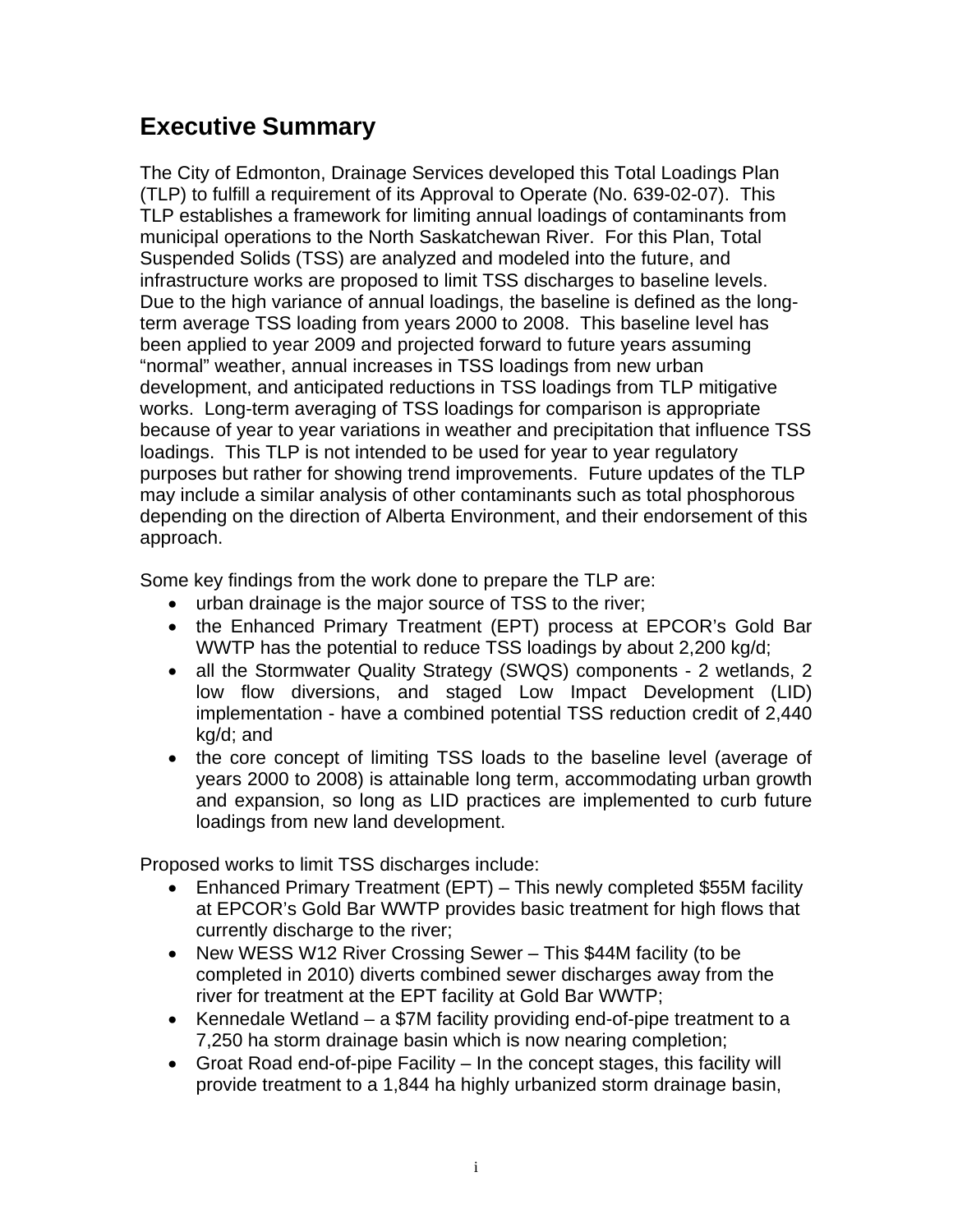currently budgeted at \$11 million *(contingent on land sharing/acquisition and facility design reviews)*

- Low Flow diversions diverting storm sewer flows to the Gold Bar plant for treatment, currently budgeted at \$3.5 million
- Continuous Monitoring monitoring programs (currently exceeding \$450,000 per year), are key to proving that the plan and facilities work
- Further Study e.g. investigation of creek discharges, identified through the development of this plan as significant sources of TSS

Estimates of the benefits of these facilities and the increasing loads due to growth are analyzed in a model to forecast the TSS loads from the City of Edmonton into the future. The model shows that the facilities and expenditures noted above should be able to limit City of Edmonton TSS discharges to baseline levels (2000-2008) for future years. The TLP aligns and supports City of Edmonton's 10 year corporate strategic goal of preserving and sustaining Edmonton's environment and the 3 year goal of increasing and broadening advancement towards zero waste.

Annual reports to Alberta Environment will outline the progress of the proposed works and study, and the results of monitoring programs.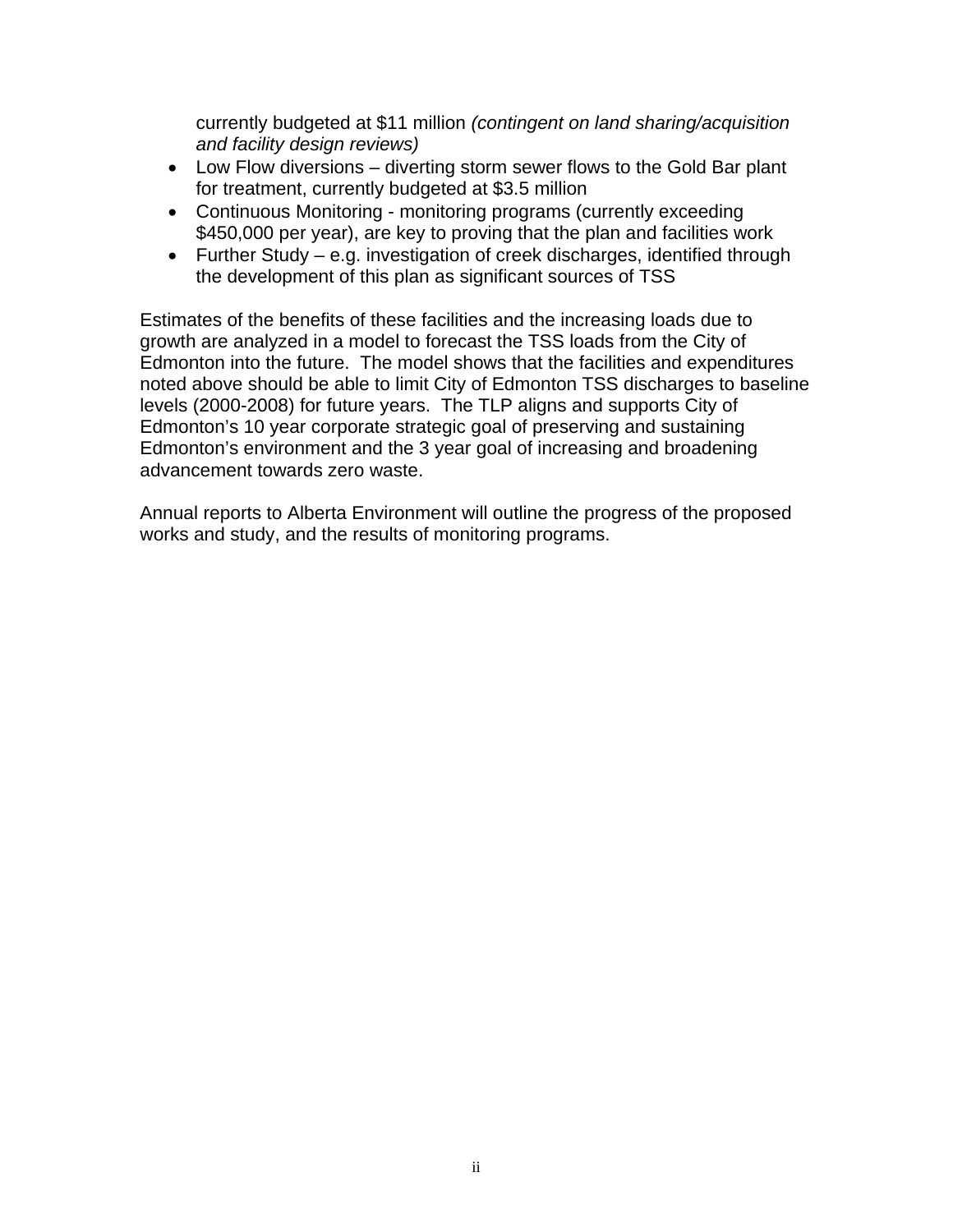# **1.0 Introduction**

This Total Loadings Plan (TLP) is submitted to Alberta Environment (AENV) as required under the City's Approval-to-Operate by June 1, 2009. The fundamental principle of the TLP is to establish a framework to limit annual loadings of Total Suspended Solids (TSS) and other key parameters like Total Phosphorus (TP) in the future to baseline levels – defined as an average TSS loading from years 2000 to 2008. TSS was identified in the 2005 total loading report entitled "*NSR Impact Study: Development of Total Loading Management Objectives for the City of Edmonton*" (Golder Associates Ltd.) as a key parameter for river water quality. It also serves as a surrogate for other pollutants such as metals and is generally accepted as a key indicator for aquatic health in urban receiving watercourses. Recent multi-stakeholder work by AENV, North Saskatchewan Watershed Alliance (NSWA), and the City also indicated that TSS is a key water quality parameter (*Draft Summary Report on Setting Reach-Specific Objectives for the North Saskatchewan River*, March 2009, Golder Associates Ltd.).

A major step towards building this framework was the City developing its Stormwater Quality Strategy (SWQS). The SWQS directly supports the goal of TSS control to protect NSR water quality and aquatic health. In response to the SWQS (June 2008), AENV has directed the City to establish key performance indicators for water quality in the NSR and to establish clear and achievable reduction targets of key performance indicators. The draft TLP addresses the letter request from AENV dated July 23, 2008.

This framework is based on a numerical model that accounts for various major source loads of TSS to the river, namely: storm outfalls, combined sewer overflows (CSOs), and EPCOR's Gold Bar WWTP. The CSO Control Strategy is also fundamental to the TLP as it involves the Enhanced Primary Treatment (EPT) process being implemented at Gold Bar WWTP. This framework is a process that can evolve to include TP and other core parameters of interest, and shows that watershed monitoring and load reduction monitoring of particular treatment processes are critical aspects of the TLP. As the operator of the Gold Bar WWTP, a major source of TP, EPCOR will be more involved in future work related to the development of a TP framework.

# **2.0 Background**

The TLP Framework provides a mechanism to benchmark clear and achievable targets for TSS control, and other core parameters such as TP. The framework is based on establishing a base level of TSS loading based on years 2000 through 2008. This average TSS load was then applied to 2009 to set the baseline level for future years as the compliance target. Although the units used are kg per day, it is in fact an annual load which is divided by the number of days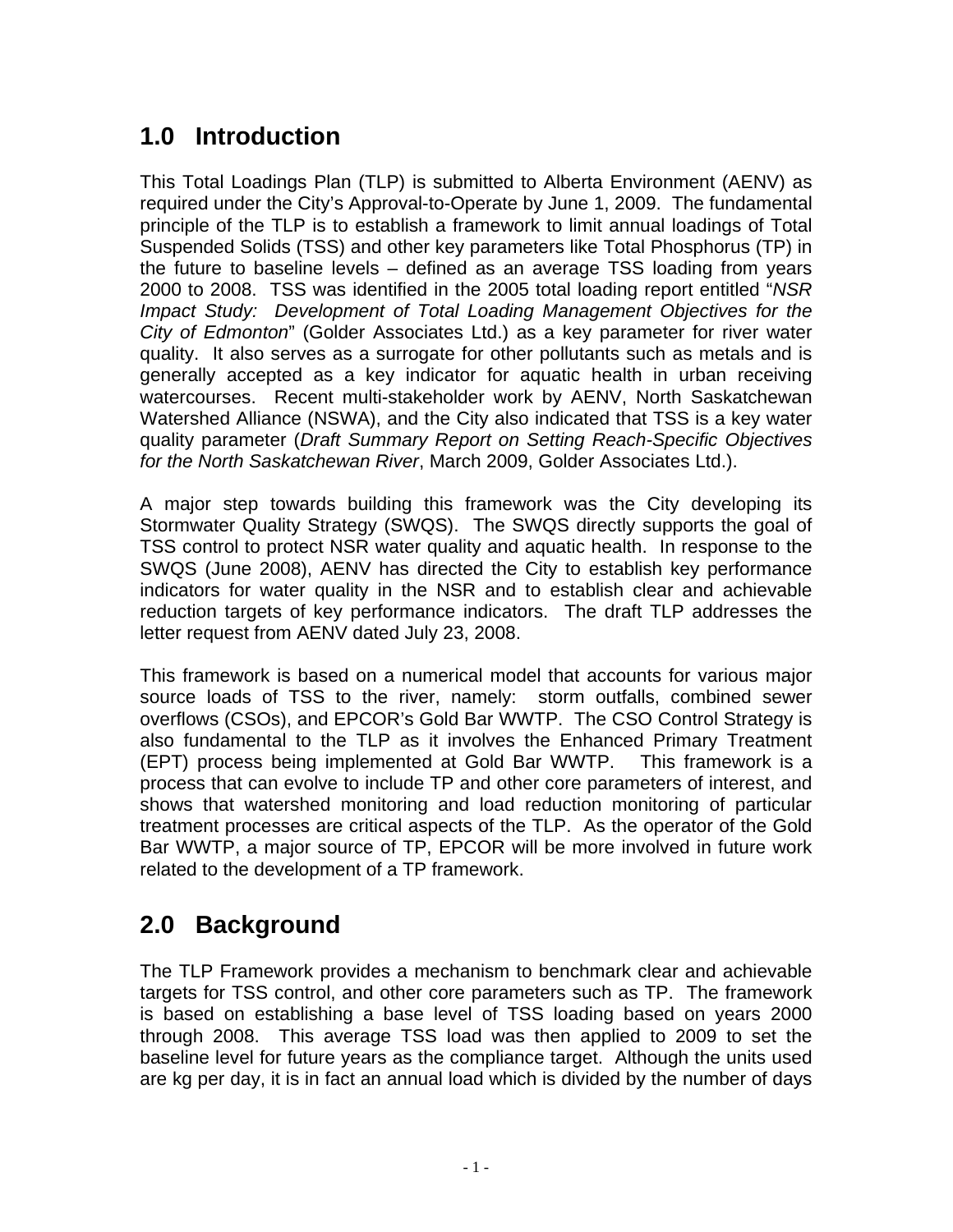in a year, i.e. 365. Annual variations in precipitation are not accounted for in the framework.

The baseline TSS loading applied to year 2009 was estimated (based on years 2000-2008) to be about 29,000 kg/d. This represents the regulatory compliance target to be met by 2015 (date of renewal for the Approval to Operate) and in future years. Each year new urban land development is assumed to be about 400 ha, contributing an estimated additional loading of 264 kg/d (assuming all traditional land development). The EPT process and a collective set of TSS control measures under the SWQS can provide as much as a 4,600 kg/d total reduction. This however assumes that EPT and end-of-pipe constructed wetlands function at a high level of treatment efficiency – a fact that needs to be confirmed through monitoring. Provided the EPT and SWQS systems perform as is assumed, projected TSS total loading to the NSR in 2020 is about 27,000 kg/d as shown in the table below.

|                                       | TSS Loads (kg/d) |        |
|---------------------------------------|------------------|--------|
|                                       | 2009             | 2020   |
| <b>Cumulative New Lands Developed</b> | 264              | 2,837  |
| Kennedale Storm Outfall               | 2,550            | 1,382  |
| Groat Road Storm Outfall              | 3,162            | 2,444  |
| <b>Quesnell Storm Outfall</b>         | 5,441            | 4,917  |
| 30th Ave Storm Outfall                | 3,776            | 3,719  |
| Mill Creek                            | 4,890            | 4,890  |
| <b>Other Storm Outfalls</b>           | 3,369            | 3,369  |
| <b>Total Storm</b>                    | 23,452           | 23,558 |
|                                       |                  |        |
| Rat Creek CSO                         | 1,870            | 475    |
| Other CSOs                            | 224              | 224    |
| <b>Total CSOs</b>                     | 2,094            | 699    |
|                                       |                  |        |
| <b>Gold Bar Final Effluent</b>        | 1,779            | 1,953  |
| <b>Gold Bar Combined Bypasses</b>     | 1,543            | 483    |
| Gold Bar EPT                          | Ω                | 262    |
| <b>GBWWTP</b>                         | 3,322            | 2,698  |
|                                       |                  |        |
|                                       |                  |        |
| <b>Total TSS Loading to NSR</b>       | 28.868           | 26.955 |

The goal of the TLP is achievable – TSS loads can be effectively capped to baseline levels (years 2000-2008) for the City of Edmonton and it is anticipated this can be done in a fiscally responsible, cost-effective manner. A caveat however is that in any given year, above average precipitation can result in TSS loadings higher than the baseline level of about 29,000 kg/d. For this reason, multi-year moving averages will be used to assess long-term performance.

Figure 1 shows the TSS load balance for major sources comparing the baseline level year as shown for year 2009 to the projected TSS load in 2020 assuming the EPT and SWQS are fully implemented. Figures 2 and 3 illustrate the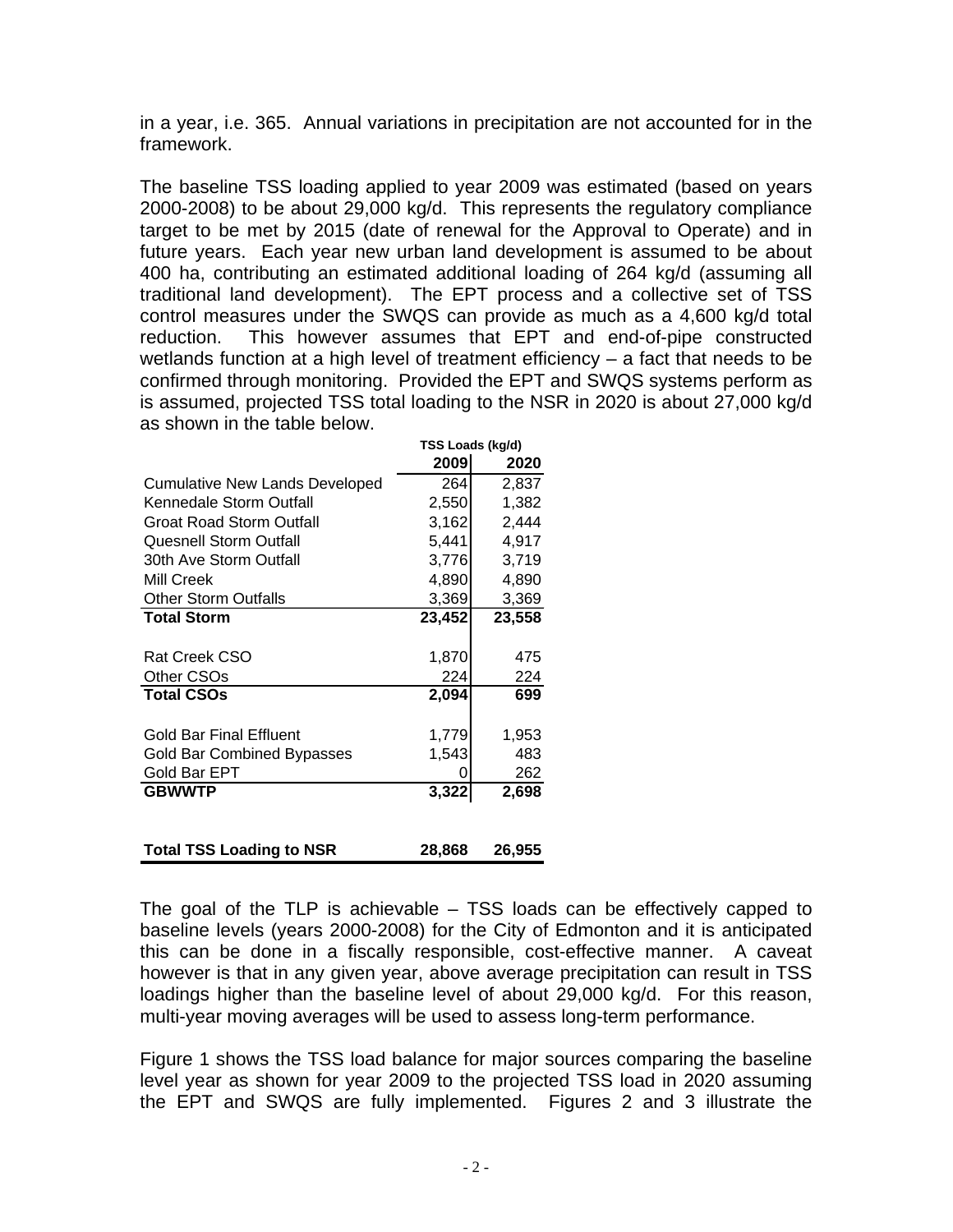breakdown of the TSS loads for years 2009 and 2020, respectively. The increase in TSS loadings that comes from new urban land development is evident in comparing these figures. Another interesting finding is the considerable loading from Mill Creek. Other creeks such as Whitemud Creek are not included in the TLP Framework because of a lack of monitoring data.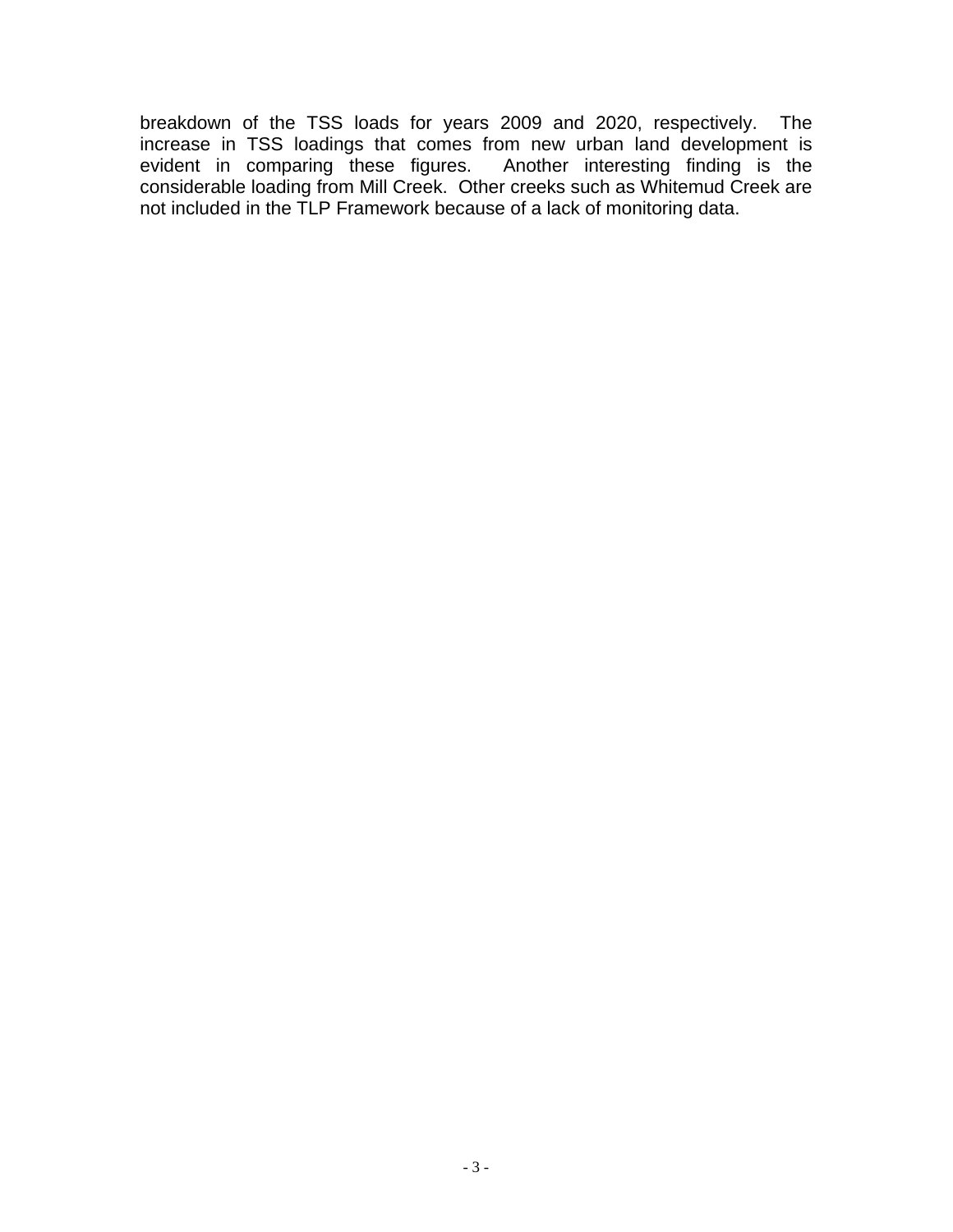

**FIGURE 1. 2009 versus 2020 TSS Load Balance for Major Sources – Assuming Full EPT & SWQS Implementation.**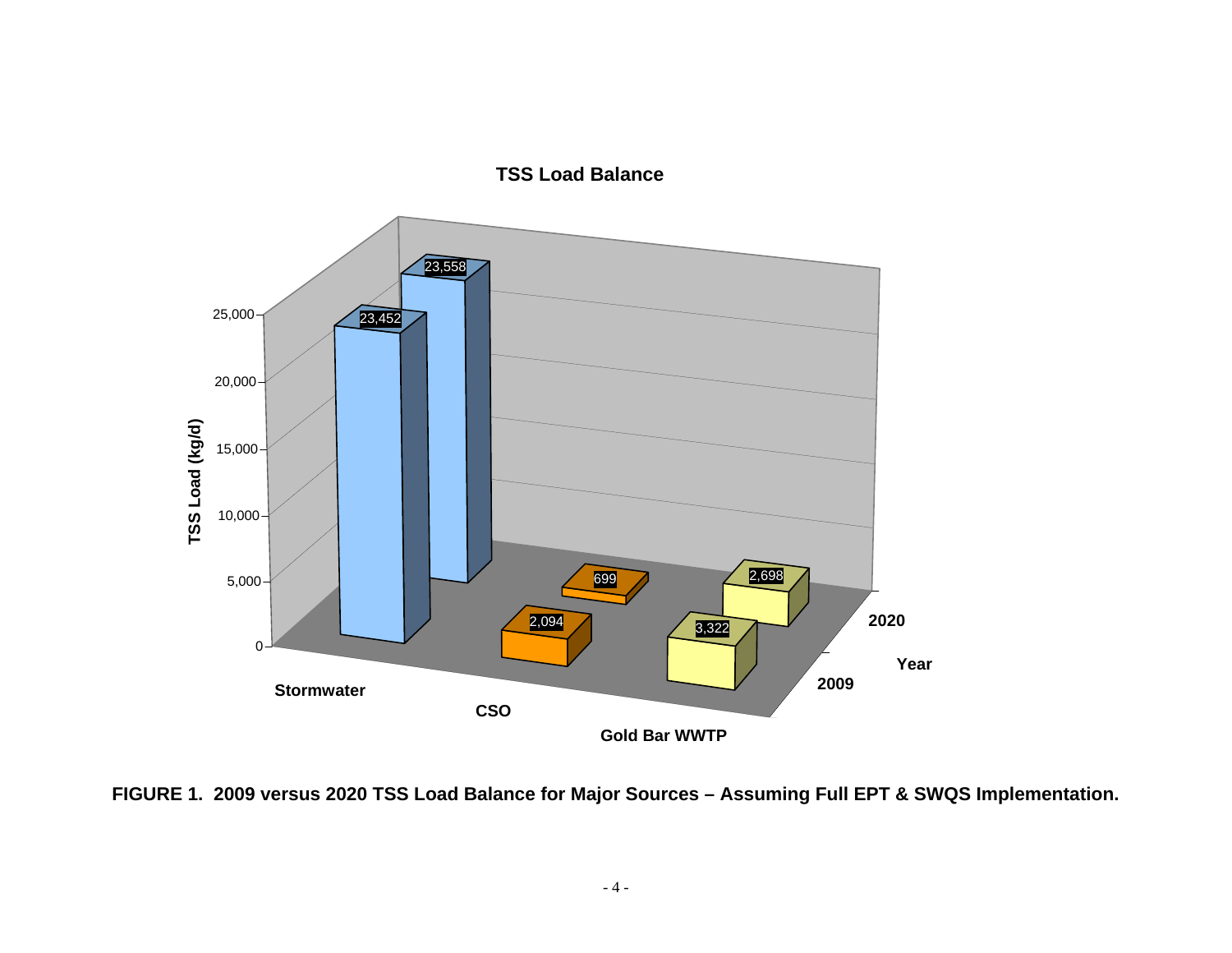#### **Baseline 2009 TSS Loads (kg/d) to NSR**



**FIGURE 2. 2009 Baseline TSS Loadings (kg/d) and Relative Percentages**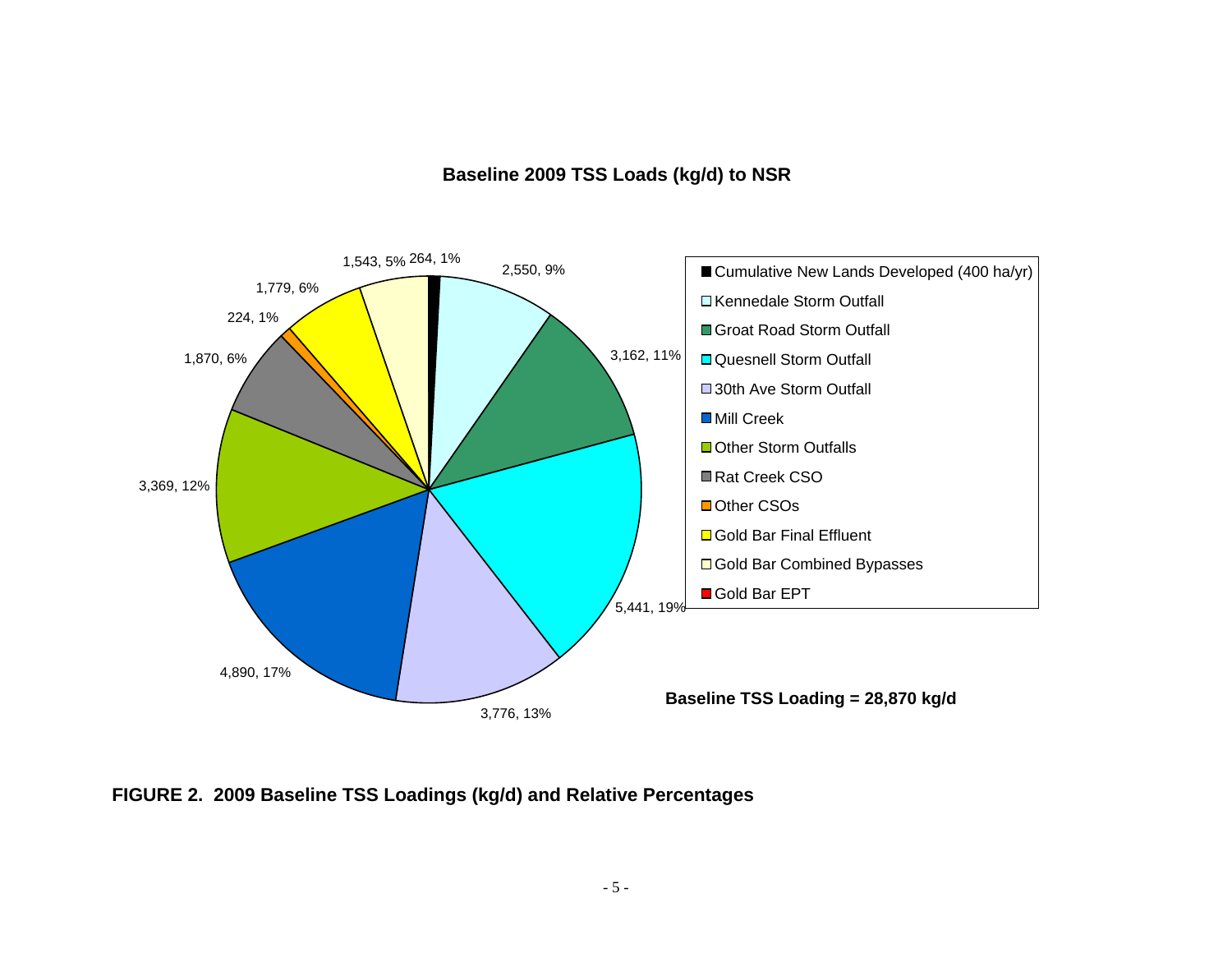#### **Projected 2020 TSS Loads (kg/d) to NSR**



**FIGURE 3. Projected 2020 TSS Loadings (kg/d) and Relative Percentages**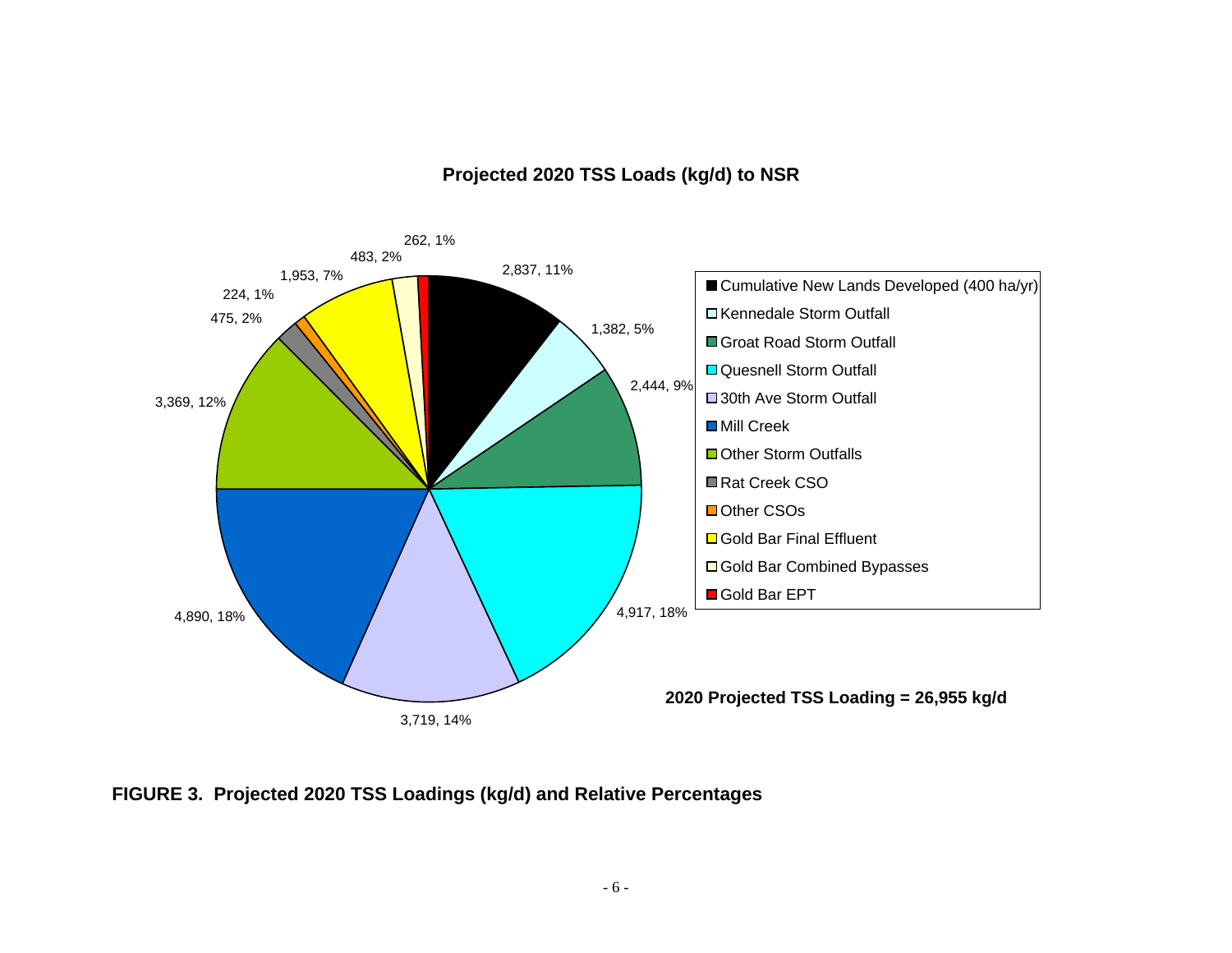# **3.0 Loadings Framework**

The City's Approval-to-Operate requires that a Total Loadings Plan for implementation be developed to limit the loadings of select pollutants, in particular suspended solids, from all sources of City discharges to the NSR. Edmonton's Approval to Operate is based in principle on a total loadings framework. This management model serves to encourage Best Management Practices (BMPs) and Low Impact Development (LID) technology adoption. It is anticipated that the Province's regulatory framework stemming from the Water for Life Strategy will place more focus on urban stormwater issues in the years to come.

## **3.1 Benchmarking TSS Baseline Levels**

The TLP Framework assumes that capping City of Edmonton TSS discharges to baseline levels is appropriate to ensure a healthy and safe river aquatic ecosystem. Due to the high variance of annual loadings, a long-term average is appropriate for baseline conditions (2000 through 2008 years were used). The 2005 total loading report "*NSR Impact Study: Development of Total Loading Management Objectives for the City of Edmonton*" (Golder Associates Ltd.) concluded that the average TSS loadings from years 1994 through 2004 were not causing observable biological effects. Recent TSS annual loadings were therefore deemed acceptable. Hence, limiting TSS loads to baseline levels should be appropriate.

Recent multi-stakeholder work on setting in-stream water quality objectives for the river reach of Devon to Pakan, (*Draft Summary Report on Setting Reach-Specific Objectives for the North Saskatchewan River*, Golder Associates Ltd.), indicated that TSS loadings exceed Canadian Council of Ministers of the Environment (CCME) draft guidelines. CCME (1999) recommends that during clear flow, the maximum average increase should be no more than 5 mg/L above background levels for long term durations. Based on median concentrations sampled from the long-term monitoring network, the TSS concentration (open water, flows < 350 m3/s) at Devon and Pakan is 12 and 20 mg/L, respectively. If Edmonton was the only source of TSS in the river reach of Devon to Pakan, the CCME approach would give a target TSS limit of 17 mg/L at Pakan. In other words, current TSS loadings appear to be already exceeding the draft guideline in-stream TSS water quality objective.

# **3.2 Load Framework Principles**

The TLP will address load reductions from all major sources: storm, combined sewer, and sanitary. Near term reductions in CSO loadings can be measured, and long term gains from storm reductions will require on-going implementation of the SWQS. Some guiding principles of the TLP include: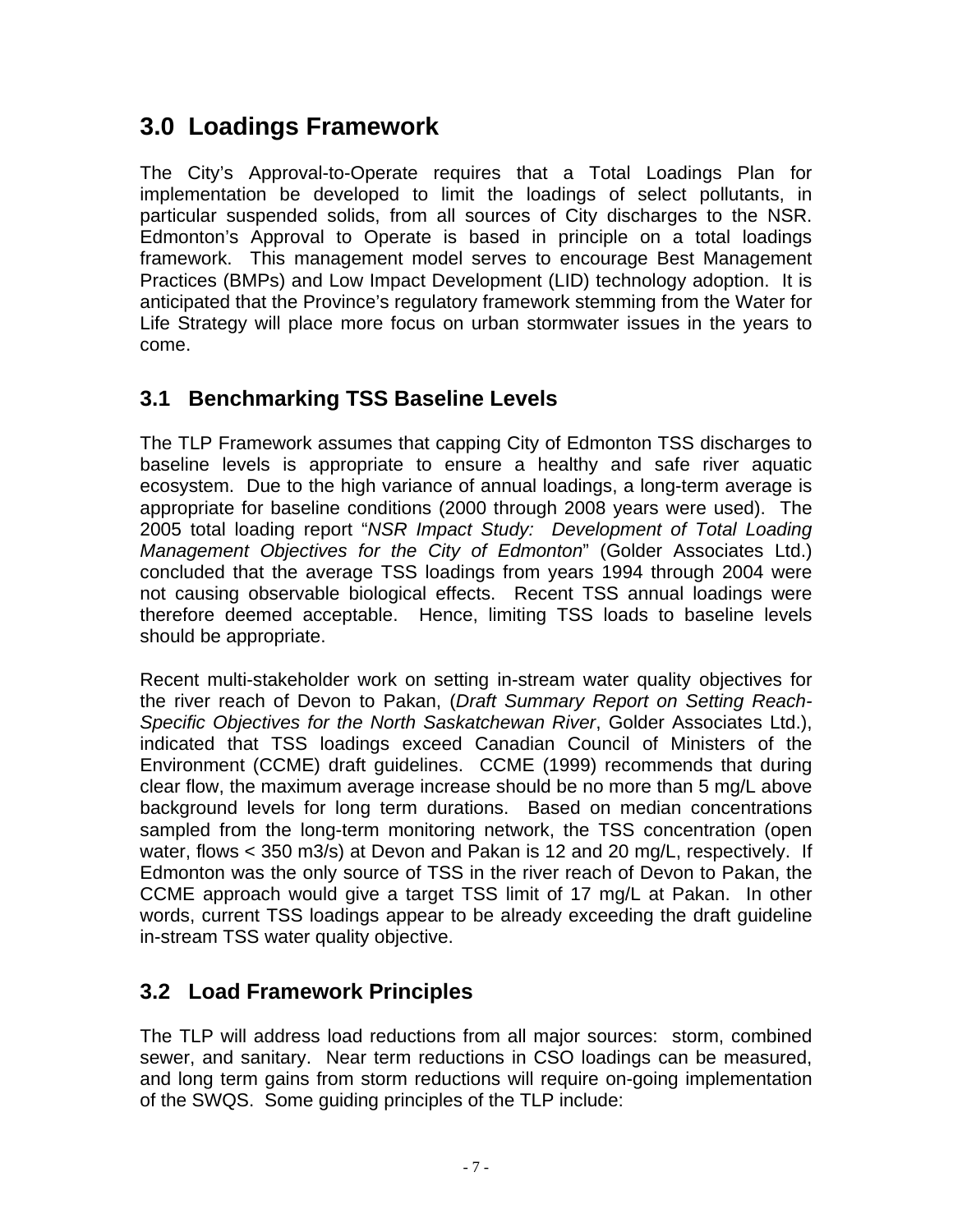- Operate the Gold Bar BWWTP and EPT process to maximize overall load reduction (in addition to meeting end-of-pipe effluent limits);
- Implement the SWQS and related programs such as LID;
- Commitment to TSS reduction, but also continue to monitor other parameters such as nutrients and bacteria;
- Monitor and report load reductions from EPT and Kennedale wetland to confirm performance assumptions;
- Pursue pilot demonstration projects for testing new stormwater design technologies; and
- On-going watershed monitoring programs.

## **3.3 GBWWTP/EPCOR Implications**

With ownership and operation of the Gold Bar WWTP having been transferred to EPCOR Water on April 1, 2009, the operation of the EPT process is now the responsibility of EPCOR. The following assumptions have been made with respect to the role that EPT has and its effect on the TLP's goal of TSS control.

- 1. EPT and WESS W12 are fully operational by 2011.
- 2. On wet weather days, EPT takes on average 1,190 ML per year of Rat Creek CSO flow diverted to Gold Bar WWTP via WESS W12.
- 3. On wet weather days, EPT also takes on average 2,000 ML of flow from the headworks that would otherwise be combined bypass flow (nearly 100% secondary bypass flow).
- 4. Gold Bar WWTP final effluent (FE) TSS concentration = 7 mg/L
- 5. GB's EPT effluent TSS concentration = 30 mg/L
- 6. In 2016, Quesnell low-flow diversion averages 10 ML/d of storm flow to Gold Bar WWTP for treatment in main plant (FE concentration of 7 mg/L). On wet days when Rat Creek CSO overflows exceed 10 ML/d, it is assumed that the real time control shuts down the Quesnell low-flow diversion (this occurs an estimated 34 days per year).
- 7. In 2017, 30<sup>th</sup> Avenue low-flow diversion averages 1.4 ML/d of storm flow to Gold Bar WWTP for treatment in the main plant. No flow is diverted to Gold Bar WWTP on wet days (when any volume is discharged at Rat Creek CSO) – occurs an estimated 55 days per year.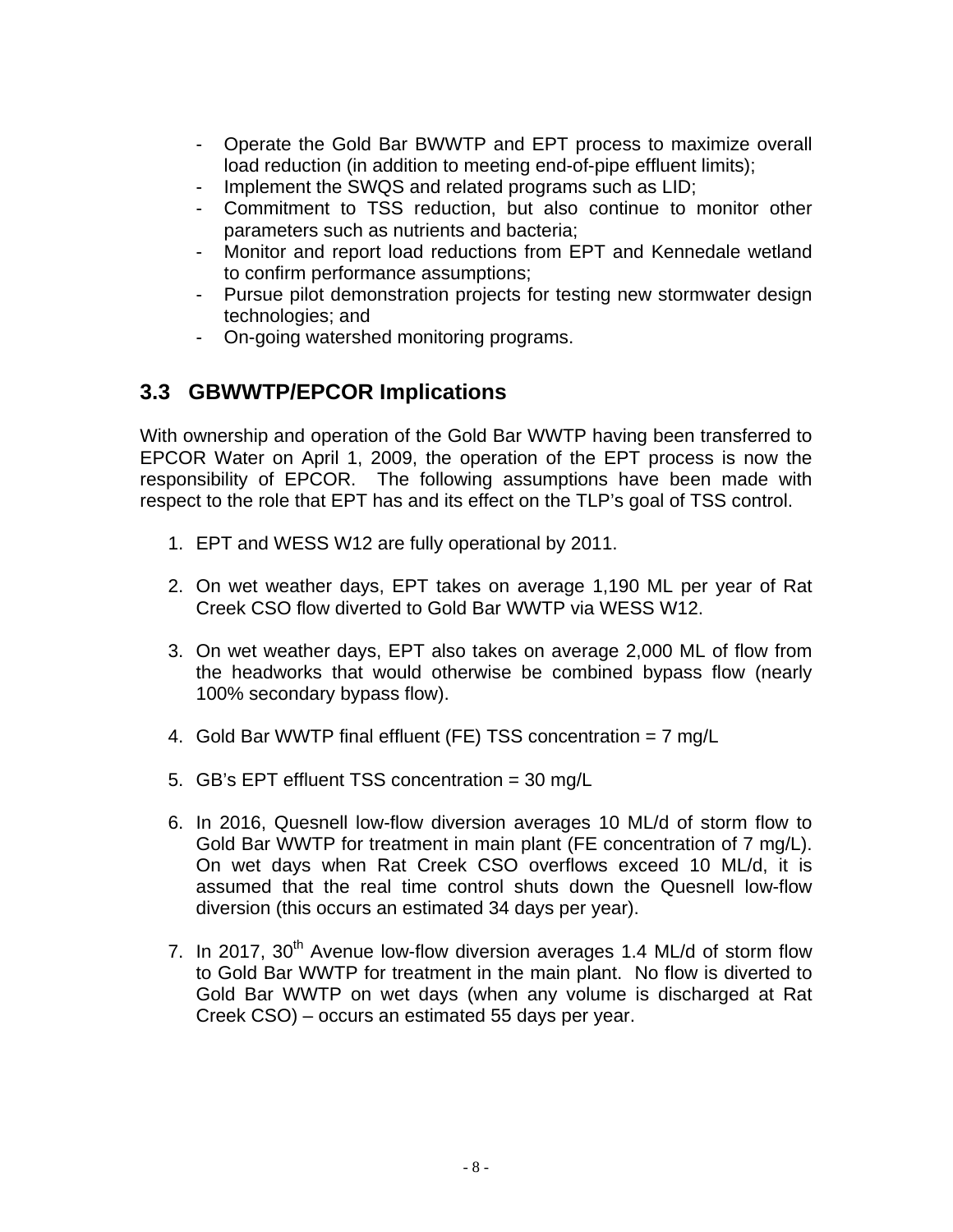# **4.0 TLP Components**

The TLP builds on the City's CSO Control and SWQ Strategies already underway. The City has a long history of watershed protection efforts with major facilities such as Fulton Creek Marshland, Roper Pond, Pylypow Constructed wetland, Mill Creek Oil Removal Facility, and more than 13 wetlands and 70 wet ponds for managing urban runoff. As part of this work, specific outcomes for controlling TSS include:

- EPT at Gold Bar WWTP, along with the W12 trunk connecting north side CSO flows to the plant;
- end-of-pipe constructed wetlands on the Kennedale and Groat Road storm systems in Hermitage and Government House Park, respectively;
- $\bullet$  low-flow diversions to convey stormwater in the Quesnell and 30<sup>th</sup> Avenue storm trunk sewer to Gold Bar WWTP for treatment in the main plant; and
- staged implementation of Low Impact Development (LID) urban drainage design practices.

## **4.1 TLP-Related Studies**

The TLP has been in the works for many years and builds on a solid foundation of various monitoring, conceptual, and feasibility review studies. Some of these works completed and proposed are listed below.

- *Environmental Monitoring Program (EMP) and NSR Intake Sampling (an annual program dating back to 1994)*
- *NSR Impact Study Development of Total Loading Management Objectives for the City of Edmonton (2005)*
- *Major Storm Outfall Mitigation and BMP Implementation Study (2006)*
- *Stormwater Quality Enhancement Study (early 2009).*
- *City of Edmonton Load Prioritorization Study (2009)*
- *Sediment Capture Study (2009)*
- *LID Design Standards and Planning (2009)*
- *LID cost study (2009)*
- *Government House Park End-of-Pipe Constructed Wetland Design Study (2009)*
- *Low-flow Diversion Detailed Design (2009)*
- *Concept Review Study for 30<sup>th</sup> Avenue (2010).*
- *Green Roof Monitoring Study (2009).*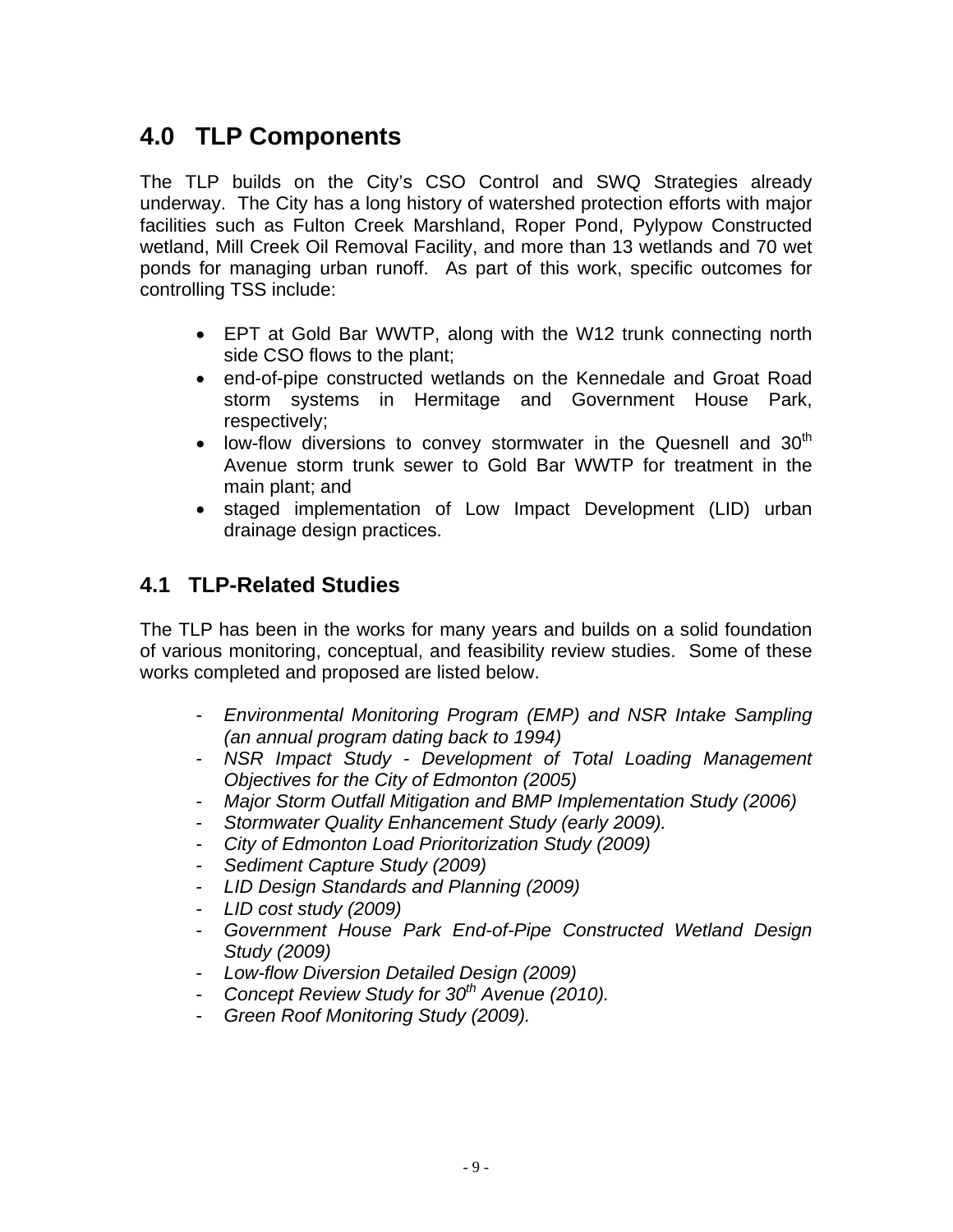# **4.2 Setting Clear and Achievable Targets**

The TLP builds on the earlier work of the June 1, 2008 SWQS and addresses AENV's request for clear and achievable targets – for TSS at first:

- key performance indicators for NSR water quality;
- reduction targets for key performance indicators; and
- reporting protocols.

## **4.3 Stormwater Quality Strategy**

The Stormwater Quality Strategy is a multi-million dollar program with a 2006- 2018 timeline.

- 4.3.1 End-of Pipe Load Reductions
	- Kennedale basin and its end-of-pipe constructed wetland project. This project is at the final construction stages at a projected cost of \$10 million. This is a major cornerstone project in the overall Stormwater Quality Strategy as this facility will provide treatment of baseflow and runoff from small rainstorms for Edmonton's largest storm basin. This single facility can provide a measurable reduction in annual loadings.
	- Assess site potential for end-of-pipe facilities in Groat Road basin at Government House Park, currently starting conceptual design.
	- Monitor to assess end-of-pipe facility performance for pollutant load capture.
- 4.3.2 Low-Flow Diversion Load Reductions
	- 2 low-flow diversions, Quesnell and 30<sup>th</sup> Avenue storm sewer trunks.
- 4.3.3 Retrofit Projects
	- Oil/grit separators.
	- bioswales (e.g. Altalink-Cumberland project).
- 4.3.4 Integrated Stormwater Management Design
	- Low Impact Development (LID) design principles.
	- Constructed wetland design guidelines.
	- Policies that promote sustainable water resource use: preservation of natural areas and mitigation of impacts on natural wetlands and riparian protection.
	- Big Lake Neighbourhood One bioswale design.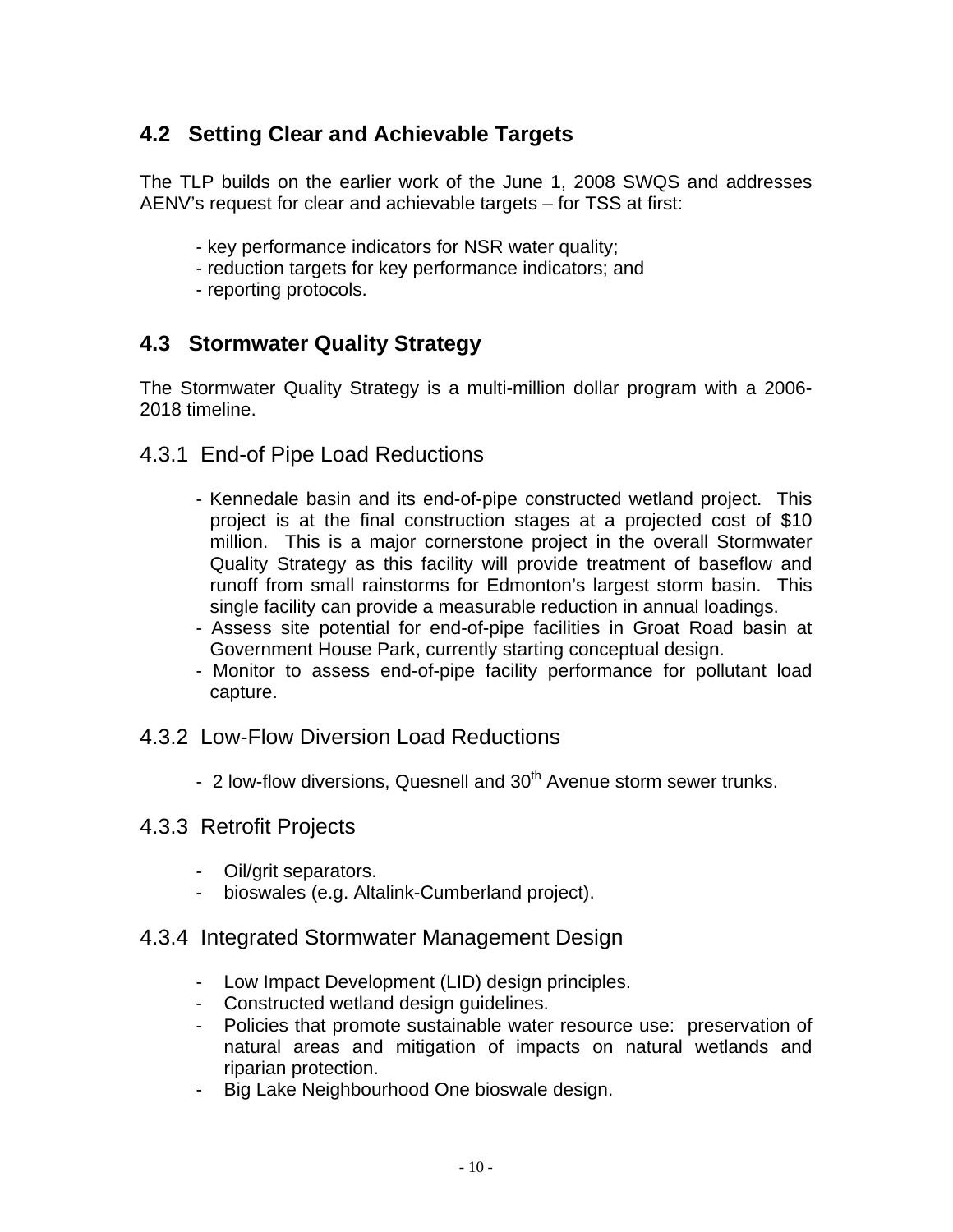- Griesbach LID pilot by Canada Lands Corporation.
- The Quarters project for east downtown (subject to funding).
- North-East Area Structure Plan includes concept of Eco industrial development.

### 4.3.5 Partnering

- City Operations Water Use Management Committee.
- Examining re-use opportunities for grey water, stormwater and membrane filtered wastewater.
- Alberta Low Impact Development Partnership (ALIDP).
- Water Balance Model available in 2009 for urban hydrology design.
- North Saskatchewan Watershed Alliance (NSWA) for watershed management.
- 4.3.6 Education & Outreach
	- Erosion & Sediment Control Guidelines and Field Handbook
	- Treat It Right! Outreach Program for Grade 5 students, coordinated with Inside Education – piloting school visits to constructed wetlands in June 2008.

### **4.4 CSO Control Strategy**

The CSO Control Strategy is a long-term program to improve capture and treatment of combined sewer overflows otherwise discharged to the river. The Strategy includes major infrastructure improvements such as construction of an Enhanced Primary Treatment (EPT) facility (\$55 million) at the Gold Bar WWTP and the WESS W12 tunnel conveyance (\$44 million) to the wastewater treatment plant.

### **4.5 Interconnection (I/C) Strategy**

The I/C Strategy is an on-going program to monitor and eliminate dry weather sanitary overflows into the storm sewer system. From an original 390 I/C sites, the City has closed off some 248 sites and has only 142 I/C sites remaining. Of these remaining sites, overflow data and system hydraulics are reviewed. Whenever feasible, the interconnection is sealed-off to prevent further discharges to the receiving watercourse via storm sewers. The focus of the I/C Strategy is to better control bacterial discharges to the NSR. An updated I/C Strategy has been developed for 2010-2015, with a capital budget allocation of \$5 million. Interconnections will be rectified on a neighbourhood approach focusing on McKernan, King Edward Park and Oliver in the early years and later on Rossdale, Bellevue and Crestwood.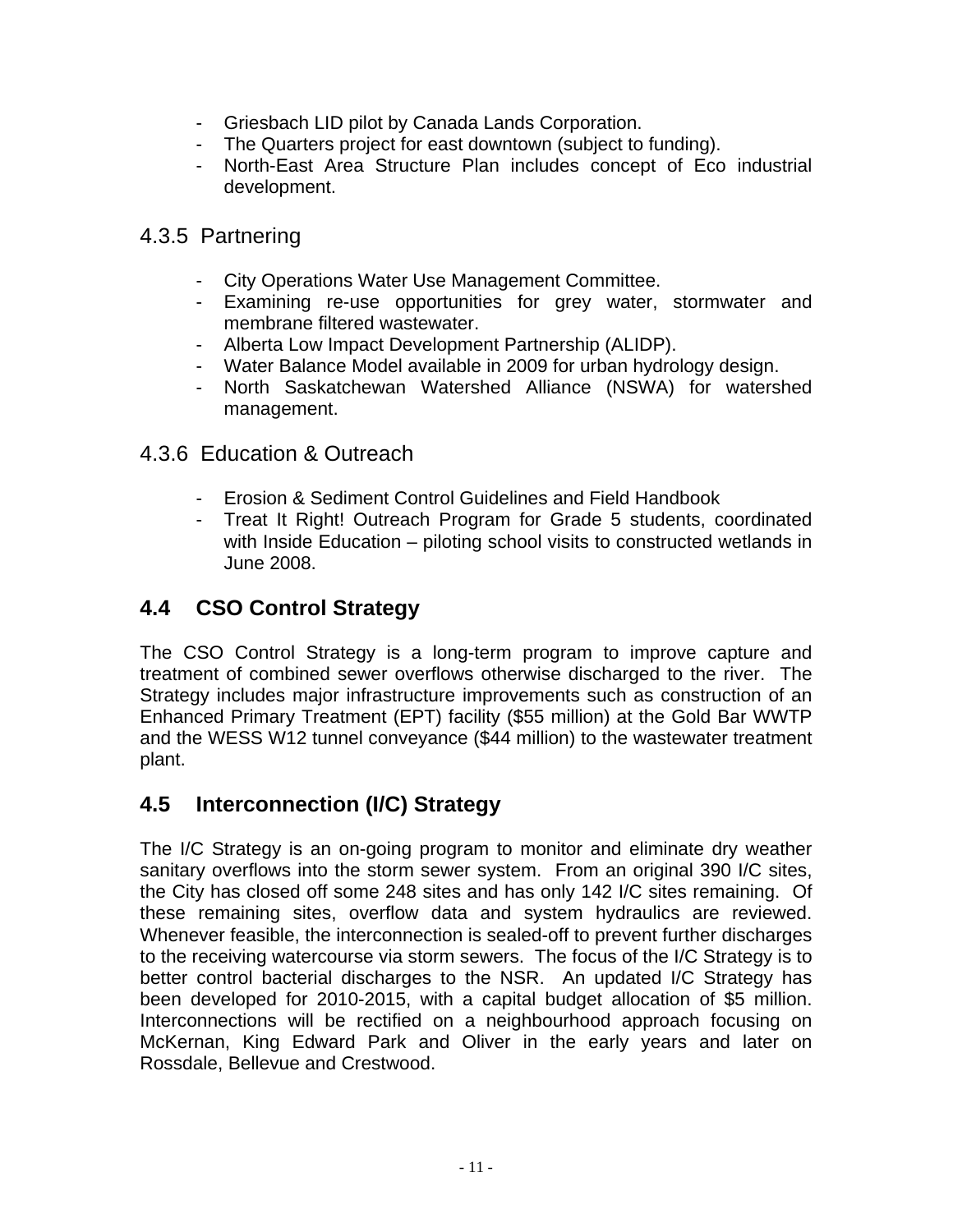# **5.0 Other Supporting Programs**

The following programs support the goals of the TLP but are not included in the TSS load reduction model.

# **5.1 Catchbasin Cleaning**

As part of the routine maintenance of the stormwater collection system, catch basin cleaning diverts a significant amount of sand, silt and other debris from the North Saskatchewan River. The source of the material is mainly the sand and grit that is spread on the roadways during the winter months. Every spring and summer, catchbasin cleaning is conducted on the major roadways, including all bus routes and the heavily sanded hills in the downtown area. During the past five years approximately 60,000 catchbasins were cleaned and 11,500 tonnes of sand and debris was removed. The catchbasin sumps are design to capture most of the sand and silt that enters the storm and combined sewer systems and the removal of the material reduces the negative environmental impact of the storms outfalls on the river. This work is in addition to the street sweeping efforts of the City's Transportation Department.

# **5.2 Pylypow Wetland**

The Pylypow Regional Constructed Wetland is planned as a regional off-stream naturalized stormwater management facility, to be located adjacent to Fulton Creek in southeast Edmonton. The facility will mitigate the risk of local flooding at the entrance to the Argyll stormwater tunnel by better controlling runoff from existing and future developments in the Fulton Creek basin. By reducing peak flows and providing stormwater retention time, the wetland will also improve stormwater runoff quality. A monitoring program will be implemented to estimate the site's TSS annual load capture.

# **5.3 Morris Pond**

The City of Edmonton has acquired a 10 ha wetland located in southeast in Edmonton near Goldbar Creek. It lies within the existing Goldbar Creek floodplain and presently provides flood attenuation for the creek. Goldbar Creek between the tablelands and the North Saskatchewan River is sensitive to water erosion. Further upstream developed areas along the Creek are subject to flooding. This wetland facility will provide flood control, erosion control, and water quality improvement benefits for the Goldbar Creek watershed.

### **5.4 Double Barrel Replacement Program**

Drainage Services is presently designing the Mill Woods Double Barrel Replacement Project, and it will begin construction in 2009 with completion in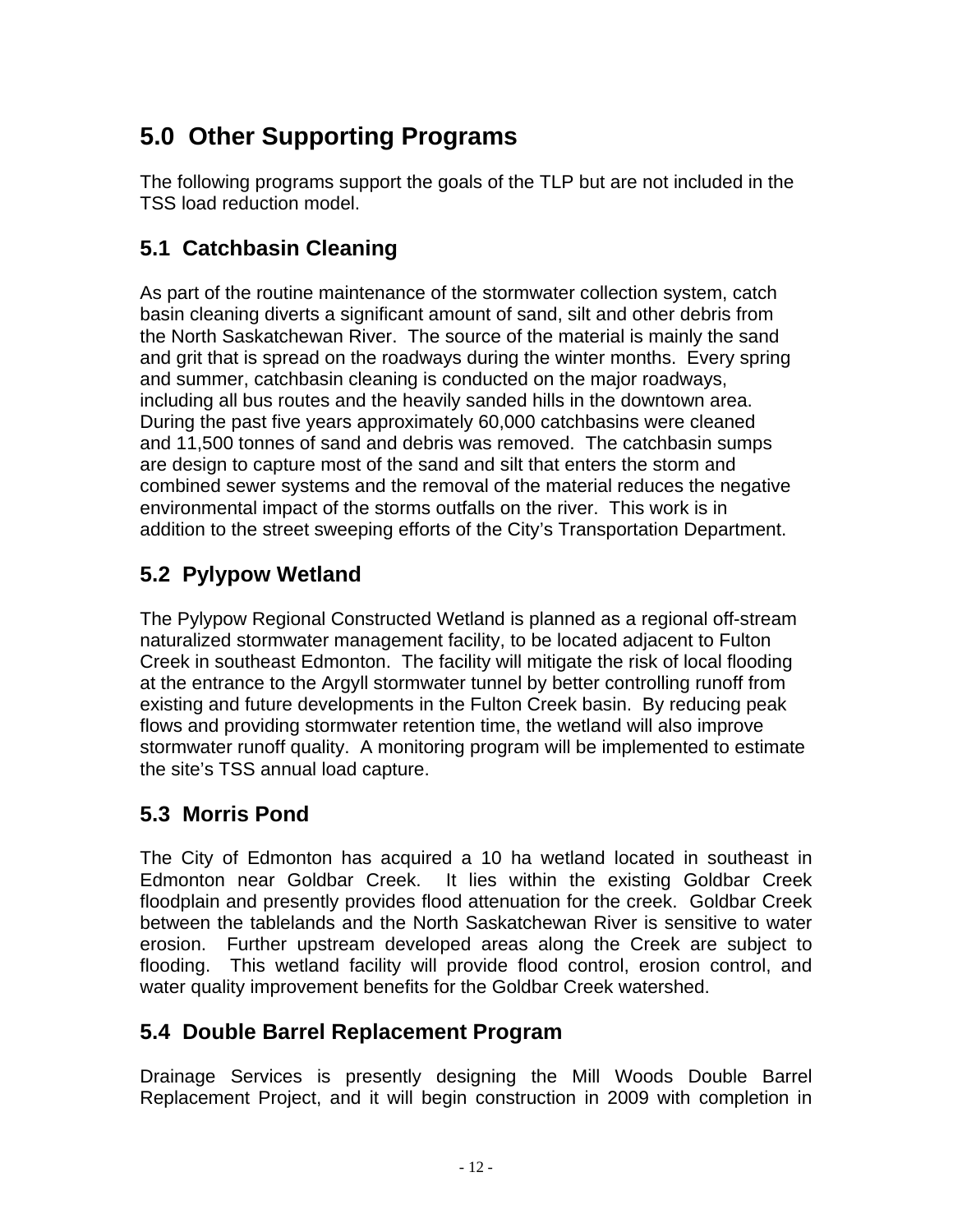2012. The project will construct approximately 3.4 km of large diameter storm sewer and convert approximately 3 km of existing double barrel trunk sewer pipe into sanitary sewer at a cost of about \$32 million. This work will prevent the recurring leakage of sanitary sewage into the storm sewer in the existing double barrel pipe.

# **5.5 Flood Prevention Program**

Severe rainstorms in July 2004 caused flooding on streets, roadways and in more than 4,000 homes throughout Edmonton. As the result of the flooding, Drainage Services developed and implemented the Flood Prevention Program at an estimated cost of roughly \$150 million. A public education program informs homeowners on how to make lot-level drainage improvements, and includes the following: Home Flood Prevention Check-up; Public Information Campaign; and Neighbourhood Education Initiative.

# **5.6 Erosion & Sediment Control (E&SC) Related Programs**

Drainage Services has developed the City's E&SC Guidelines and a Field Manual to guide subdivision inspection staff on implementing E&SC best management practices for the land development industry and City in-house projects. The Branch also has an Overland Drainage Program, with a capital budget of about \$0.8 million, to address localized flooding and related erosion problems caused by overland flow. Erosion studies for Whitemud Creek and Blackmud Creek have also been undertaken to establish allowable peak runoff rates from developed basins.

# **6.0 TLP Framework Metrics**

Table 1 provides a high level summary of the findings of the TLP framework calculations. For further details, refer to Tables A1-A4 in the Appendix A. Footnotes detail the assumptions such as annual increase in Gold Bar WWTP final effluent volumes of +0.5% per annum. Assumptions are given in the table footnotes on details such as annual increase in Gold Bar WWTP final effluent volumes of +0.5% per annum. For the purposes of tables and illustrative charts to assist in explaining the findings, "Full TLP Implementation" assumes that all the mitigative measures to control TSS are being implemented, these are: EPT, Kennedale and Groat treatment facilities, Quesnell and 30<sup>th</sup> Avenue low flow diversions, and the proposed staged implementation of LID for new land development. The LID assumption is that starting in year 2010, 10 ha (from a total of 400 ha) is developed using LID principles and each successive year an additional 10 ha is LID development resulting in 110 ha being LID in 2020 (the remaining 290 ha being traditional development).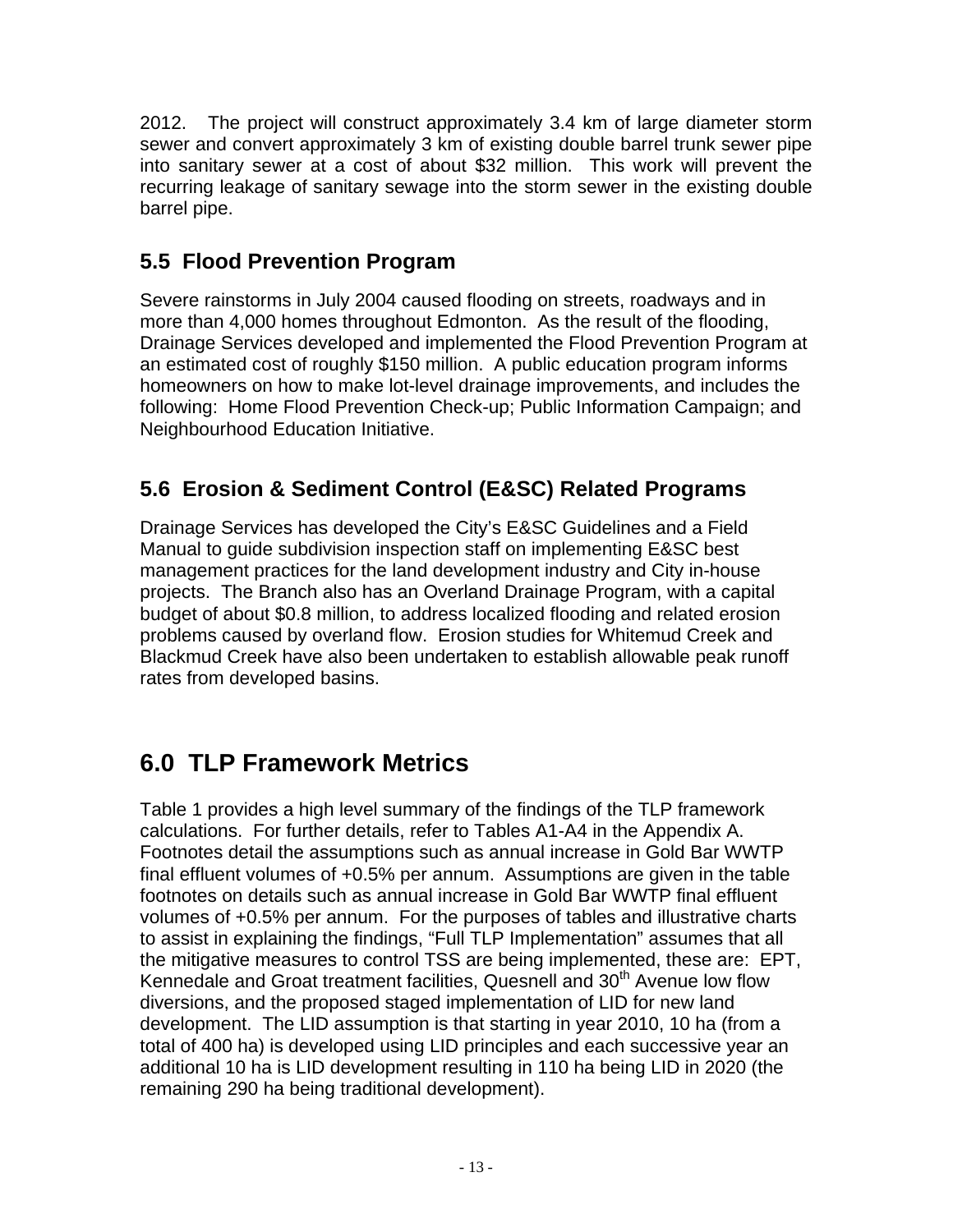Figures 4-10 illustrate the findings from the TLP framework calculations. Figure 4 provides a benchmark of potential TSS control that each of the SWQS and EPT technologies can provide. Again, this is theoretical and based on assumptions that can only be proven out with monitoring of the full scale system in day-to-day operation. It does however suggest that the EPT tank at Gold Bar WWTP has a significant role in controlling TSS in the City in the short to medium term. Beyond 2020, LID has the potential to defer future requirements to build end-of-pipe treatment facilities. Figure 10 shows the major benefits that would accrue with respect to TSS control if LID was implemented fully – assuming that all new lands developed had only 25% of the annual runoff volume of traditional urban land development.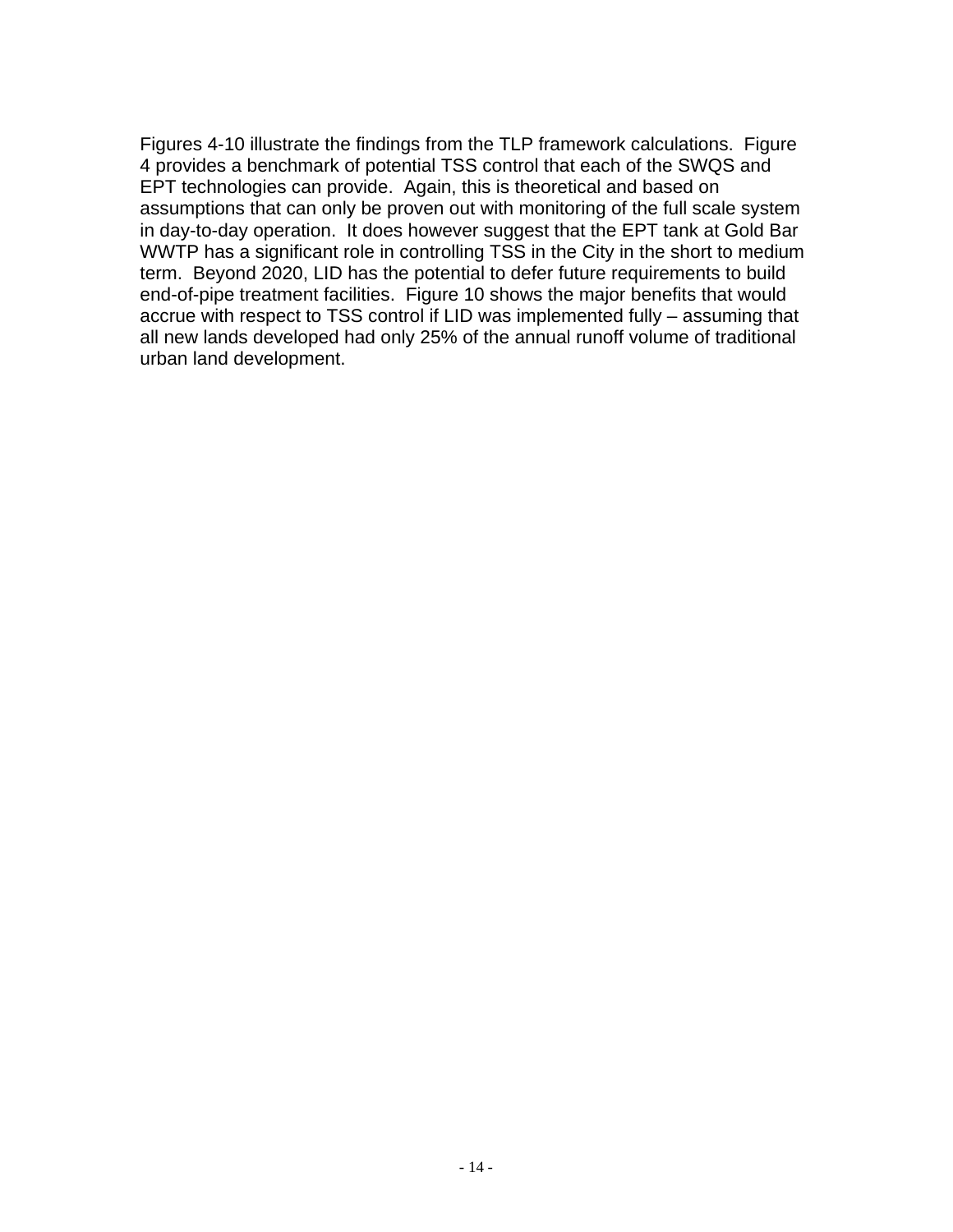|      |                        |            |        |               |              | <b>GBWWTP</b>        | Kennedale            | Groat                |               | Quesnell 10 ML/d 30th Ave 1.5 ML/d | Staged                                                   | Total     |
|------|------------------------|------------|--------|---------------|--------------|----------------------|----------------------|----------------------|---------------|------------------------------------|----------------------------------------------------------|-----------|
| Year | System                 | Total      | CSO    | <b>GBWWTP</b> | <b>Total</b> | <b>EPT</b>           | Facility             | Facility             |               |                                    | Low-flow Diversion Low-flow Diversion LID Implementation | Load      |
|      | Improvements           | Stormwater | Total  | Total         | Load         | <b>Net Reduction</b> | <b>Net Reduction</b> | <b>Net Reduction</b> | Net Reduction | <b>Net Reduction</b>               | Net Reduction                                            | Reduction |
|      |                        | (kg/d)     | (kg/d) | (kg/d)        | (kg/d)       | (kg/d)               | (kg/d)               | (kg/d)               | (kg/d)        | (kg/d)                             | (kg/d)                                                   | (kg/d)    |
| 2000 |                        | 20,930     | 2,306  | 3,391         | 26,627       |                      |                      |                      |               |                                    |                                                          |           |
| 2001 |                        | 18,413     | 2,371  | 3,856         | 24,640       |                      |                      |                      |               |                                    |                                                          |           |
| 2002 |                        | 13,954     | 1,118  | 2,272         | 17,344       |                      |                      |                      |               |                                    |                                                          |           |
| 2003 |                        | 23,388     | 2,474  | 3,749         | 29,611       |                      |                      |                      |               |                                    |                                                          |           |
| 2004 |                        | 27,981     | 3,465  | 2,953         | 34,399       |                      |                      |                      |               |                                    |                                                          |           |
| 2005 |                        | 20,144     | 2,045  | 3,775         | 25,964       |                      |                      |                      |               |                                    |                                                          |           |
| 2006 |                        | 21,240     | 2,560  | 2,898         | 26,698       |                      |                      |                      |               |                                    |                                                          |           |
| 2007 |                        | 27,690     | 1,390  | 4,231         | 33,311       |                      |                      |                      |               |                                    |                                                          |           |
| 2008 |                        | 27,086     | 1,112  | 2,667         | 30,865       |                      |                      |                      |               |                                    |                                                          |           |
| 2009 |                        | 23,452     | 2,094  | 3,323         | 28,868       |                      |                      |                      |               |                                    |                                                          |           |
| 2010 | Kennedale and LID      | 22,543     | 2,094  | 3,331         | 27,968       |                      | 1,168                |                      |               |                                    | $5 \overline{3}$                                         | 1,173     |
| 2011 | EPT starts             | 22,797     | :699   | 2,542         | 26,037       | 2,193                | 1,168                |                      |               |                                    | $10 -$                                                   | 3,371     |
| 2012 | Groat wetland          | 22,328     | 699    | 2,551         | 25,577       | 2,193                | 1,168                | 717                  |               |                                    | :15                                                      | 4,093     |
| 2013 |                        | 22,572     | 699    | 2,560         | 25,830       | 2,193                | 1,168                | 717                  |               |                                    | 20                                                       | 4,098     |
| 2014 |                        | 22,811     | 699    | 2,569         | 26,078       | 2,193                | 1,168                | 717                  |               |                                    | $-25$                                                    | 4,103     |
| 2015 |                        | 23,045     | 699    | 2,578         | 26,321       | 2,193                | 1,168                | 717                  |               |                                    | 30                                                       | 4,108     |
| 2016 | Quesnell low-flow div. | 22,750     | 699    | 2,651         | 26,100       | 2,193.               | 1,168                | 717                  | 460           |                                    | $35\,$                                                   | 4,573     |
| 2017 | 30th Ave low-flow div. | 22,917     | 699    | 2,669         | 26,285       | 2,193                | 1,168                | 717                  | 460.          | 48                                 | $-40$                                                    | 4,626     |
| 2018 |                        | 23,136     | 699    | 2,679         | 26,513       | 2,193                | 1,168                | 717                  | 460           | 48                                 | 45                                                       | 4,631     |
| 2019 |                        | 23,350     | 699    | 2,688         | 26,737       | 2,193                | 1,168                | .717                 | 460           | 48                                 | 50                                                       | 4,636     |
| 2020 |                        | 23,559     | 699    | 2,697         | 26,955       | 2,193                | 1,168                | 717                  | 460           | 48                                 | 55                                                       | 4,641     |

# **TABLE 1. Summary of Measured and Projected TSS Loads (kg/d) and EPT & SWQS Reductions**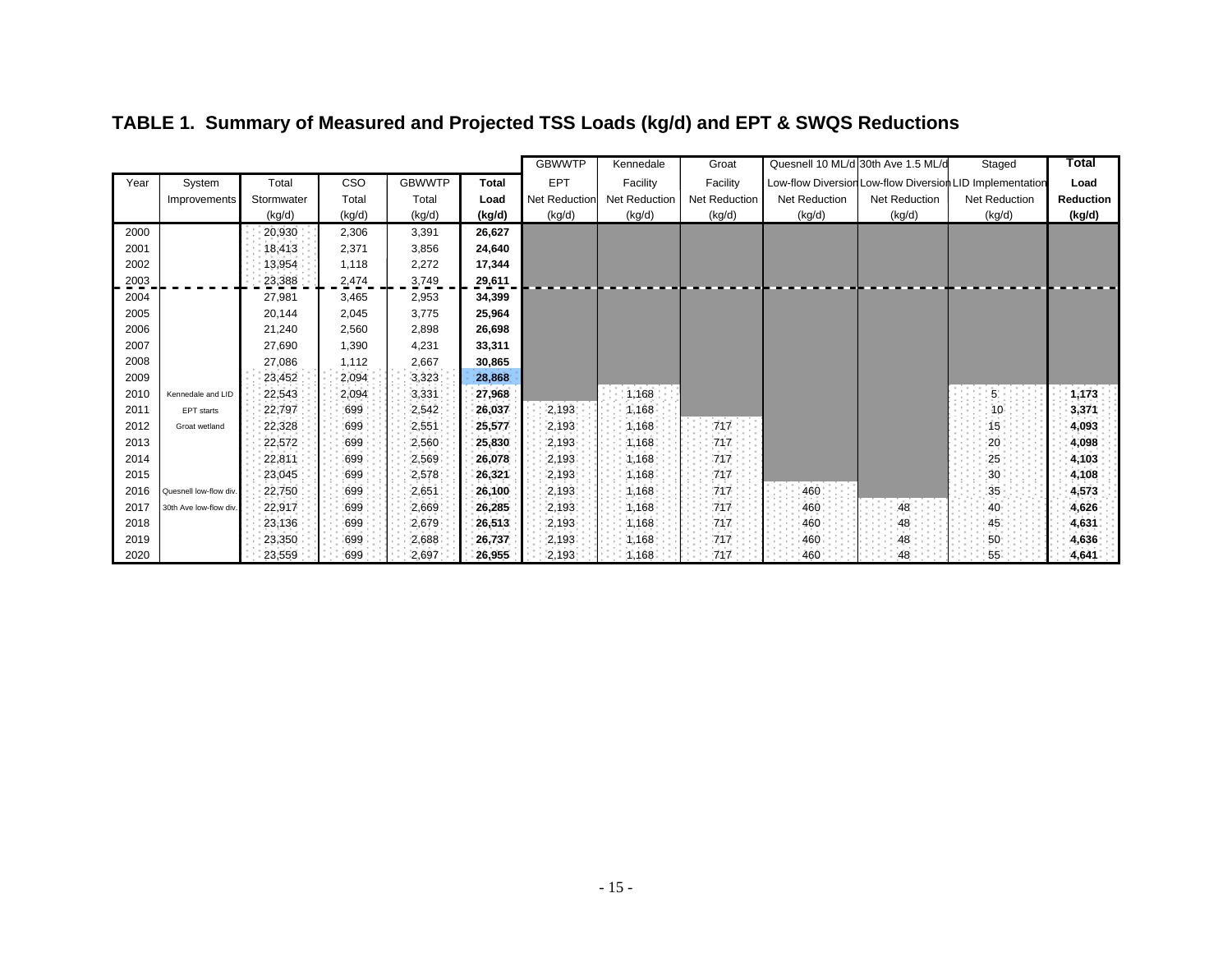#### **TSS Load Reduction in 2020**



**FIGURE 4. Net TSS Load Reductions (kg/d) for EPT and SWQS in 2020.**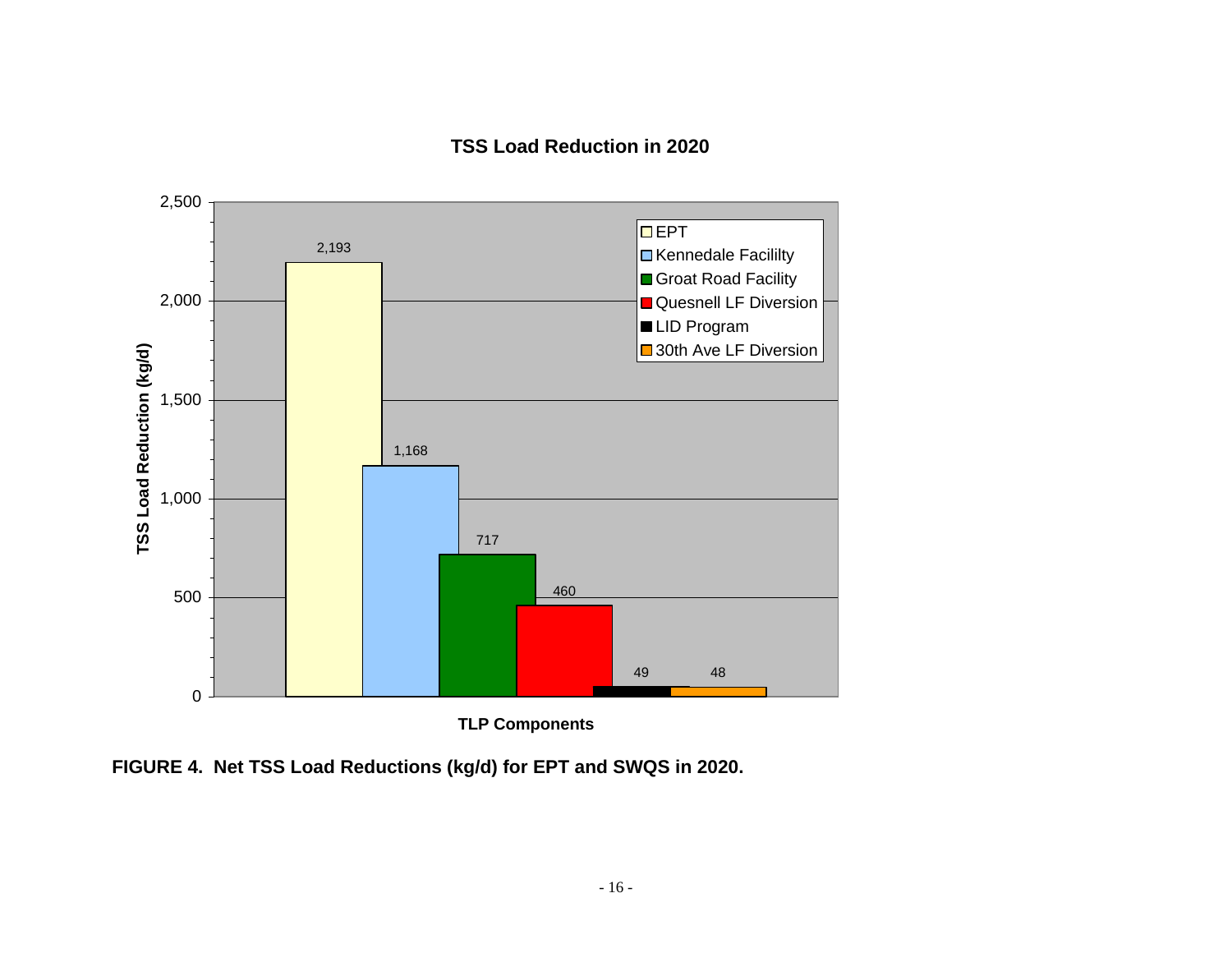## **TSS Loadings (Full TLP Implementation)**



2000 2001 2002 2003 2004 2005 2006 2007 2008 2009 2010 2011 2012 2013 2014 2015 2016 2017 2018 2019 2020

**Year**

**FIGURE 5. Measured and Projected TSS Loads (kg/d) Discharged to NSR from Major Sources – Assuming TLP & SWQS Implementation to 2020.**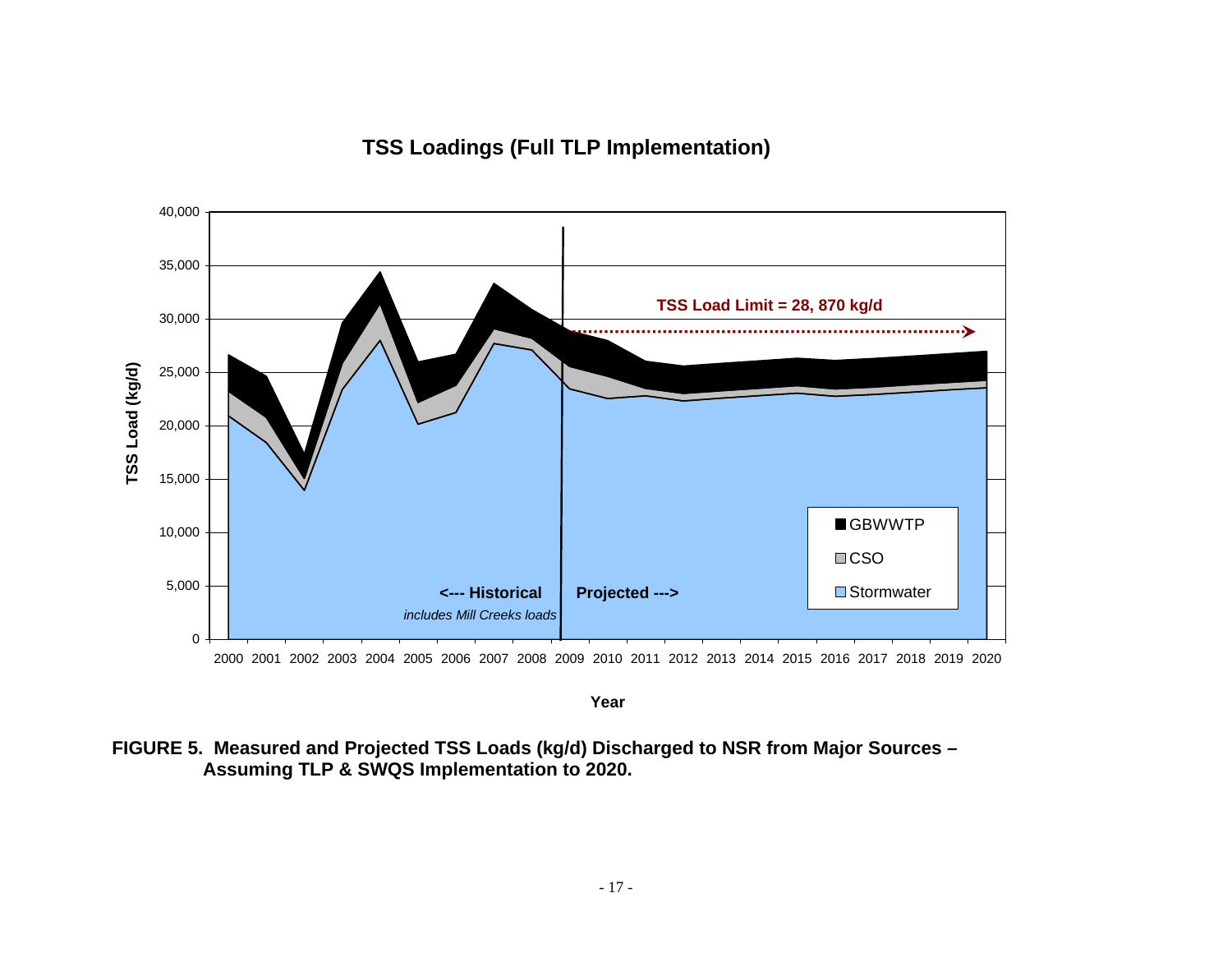#### **TSS CSO Loadings**



**Year**

**FIGURE 6. Measured and Projected TSS Loads (kg/d) from Combined Sewer Overflows (CSOs) to NSR – Assuming WESS W12 Conveyance of Rat Creek Flows of 1,190 ML per year to EPT at GBWWTP.**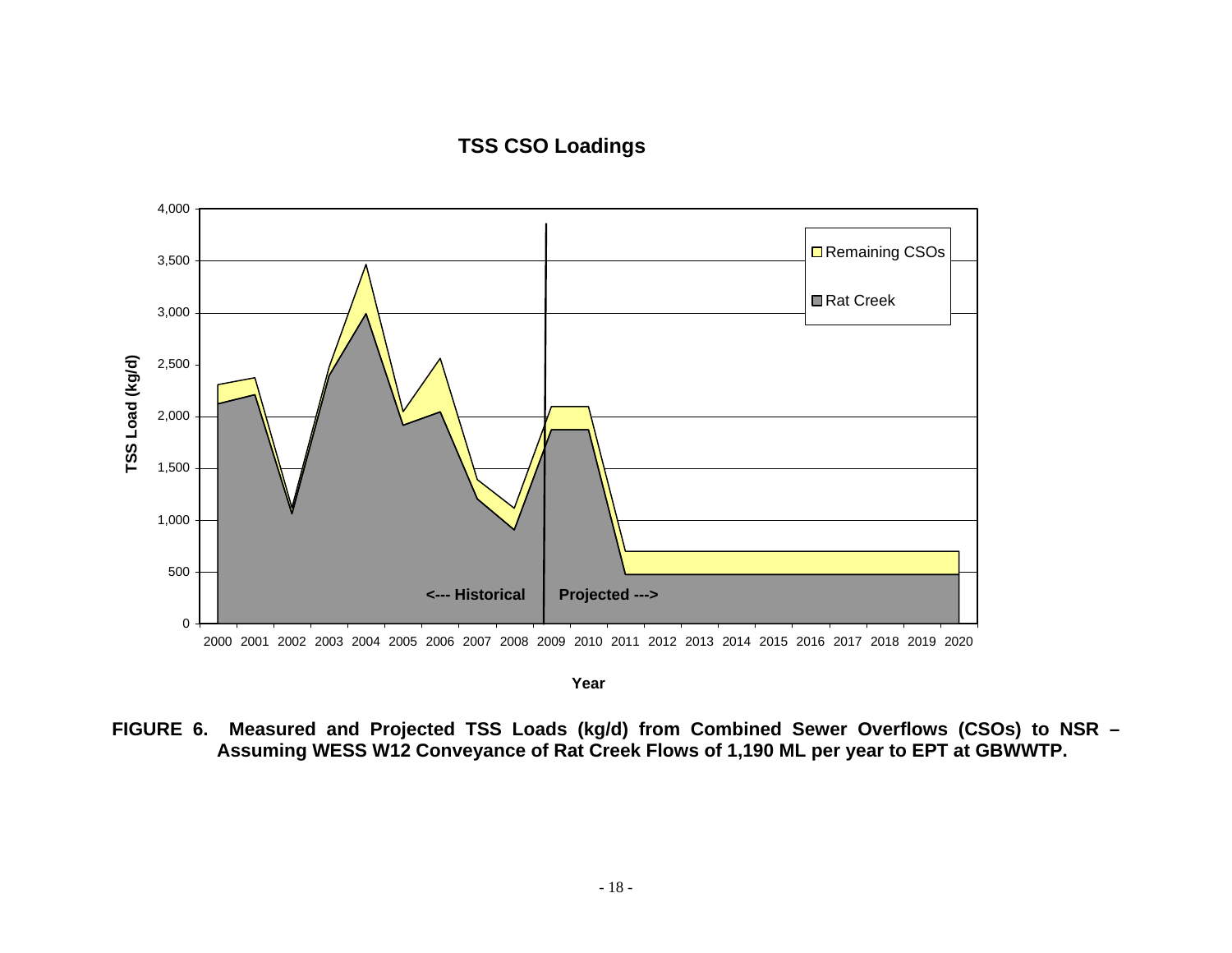#### **TSS GBWWTP Loadings**



**Year**

**FIGURE 7. Measured and Projected TSS Loads (kg/d) from GBWWTP to NSR. Final Effluent Increases With Time Based on an WW Effluent Annual Flow Rate Increase of +0.5% and Quesnell & 30th Ave Trunk Sewer Low Flow Diversions in 2016 and 2017, respectively; Peak Wet Weather Flows Diverted to EPT Resulting in a Decrease of 2,000 ML per year of Secondary Bypass and Treatment of 1,190 ML of Rat Creek CSO from WESS W12; and EPT Loading Based on an Effluent TSS Concentration of 30 mg/L.**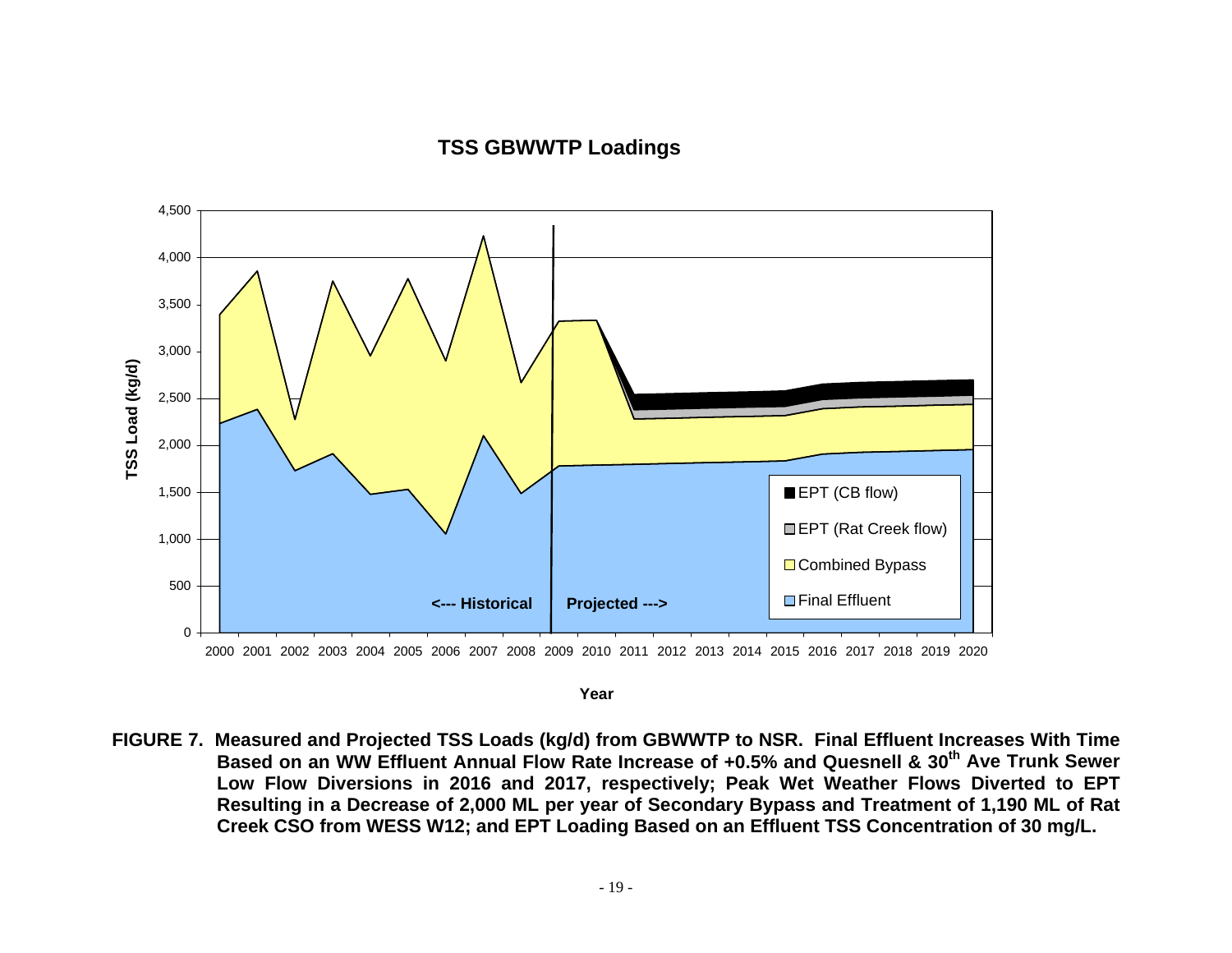

**Year**

**FIGURE 8. Measured and Projected Stormwater TSS Loadings (kg/d) from All Storm Outfalls and New Land Development (400 ha of land developed per year, with each year having an additional 10 ha of land developed based on LID Criteria) – Assuming TLP & SWQS Implementation to 2020.**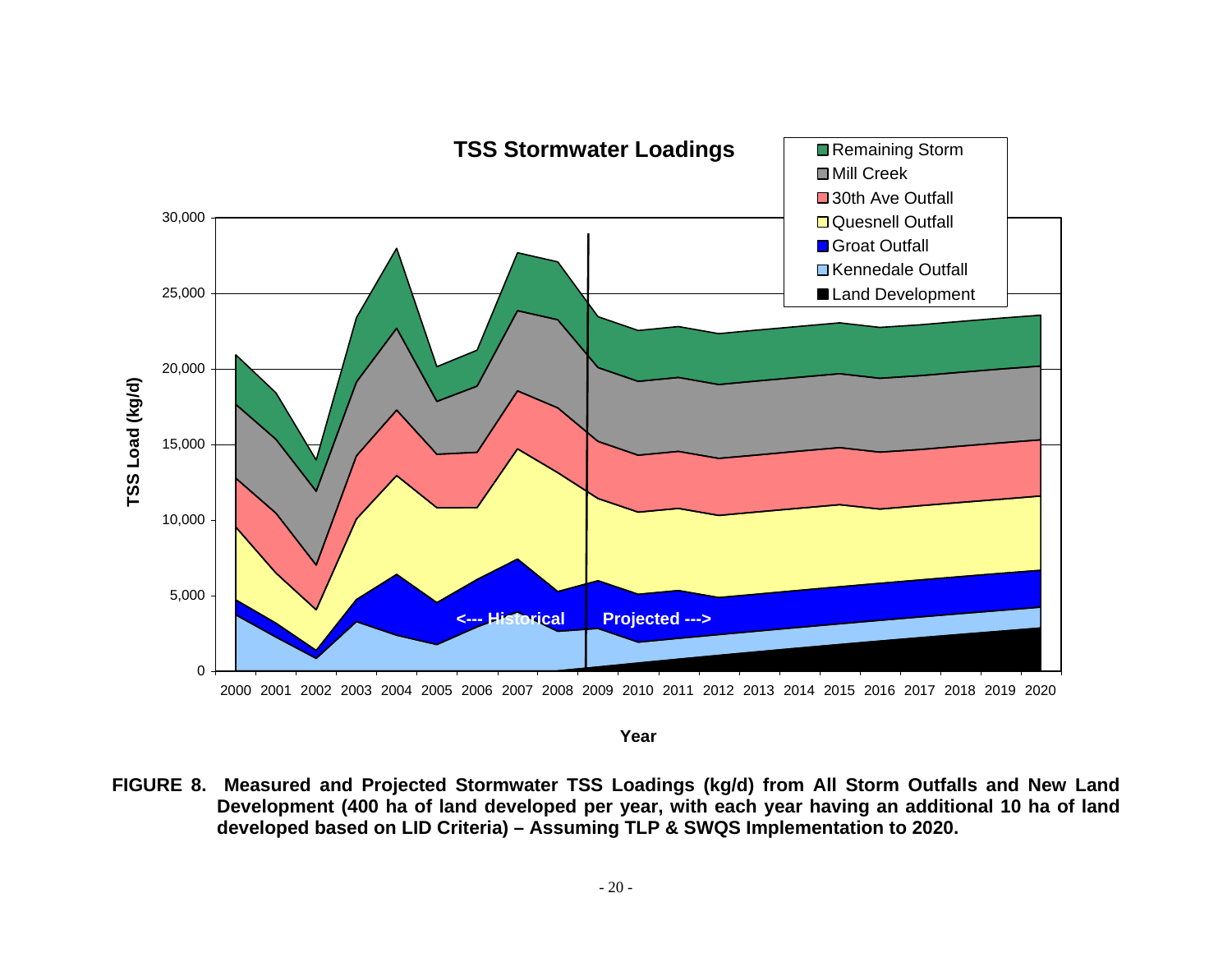#### **TSS Net Load Reductions for Full TLP Implementation**



**FIGURE 9. Estimated Net TSS Load Reductions (kg/d) from EPT Treatment of Rat Creek CSO & GBWWTP Combined Bypasses, End-of-Pipe Constructed Wetlands for Kennedale & Groat Road Storm Trunks, Low-flow Diversions for Quesnell & 30th Ave Storm Trunks, and Incremental LID Implementation (400 ha of land developed per year, each year having an additional 10 ha of land LID developed).**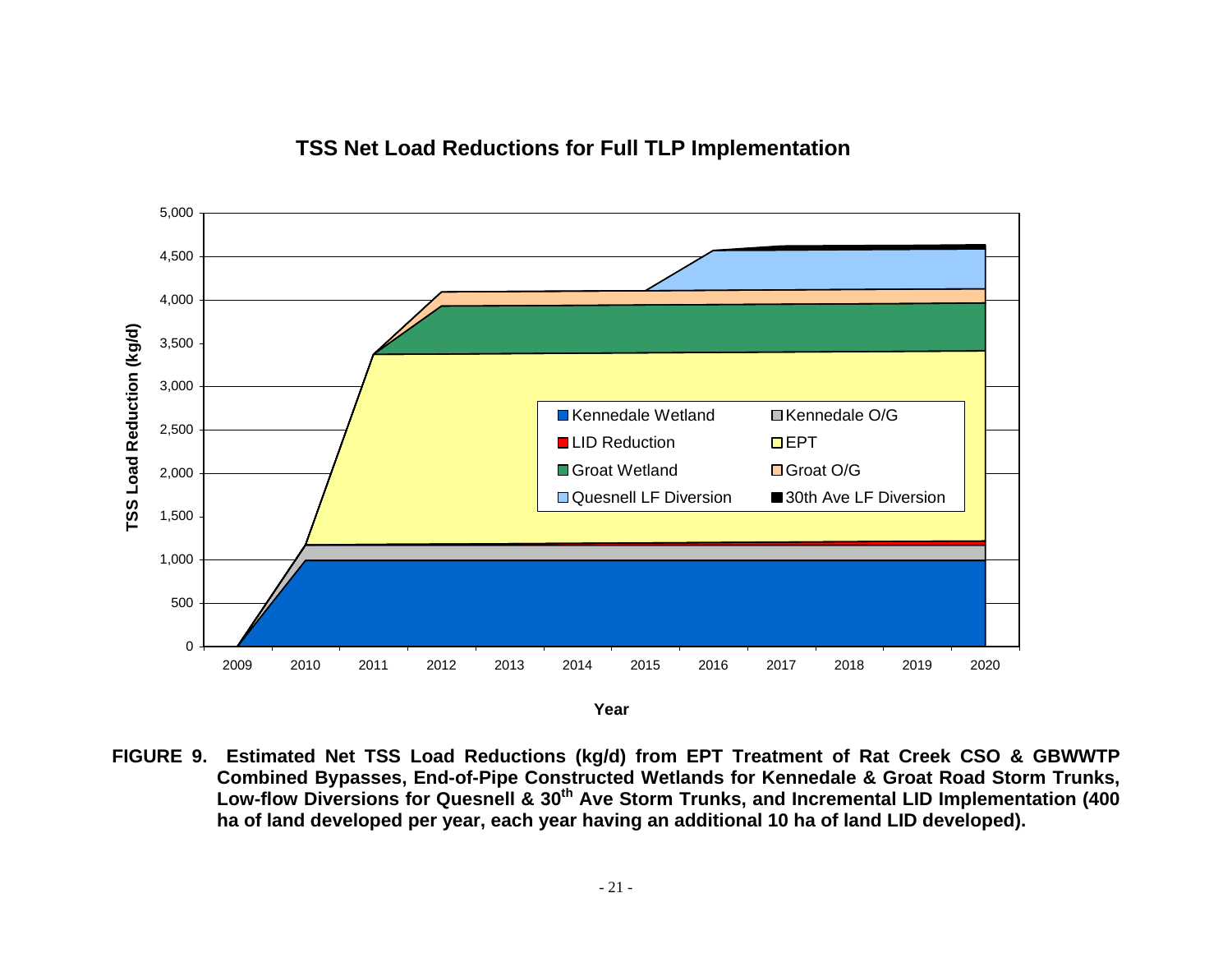

## **LID Effect on TSS Loadings (Assuming Full TLP Implementation)**

**FIGURE 10. Potential for LID to Reduce TSS Loadings – Assuming Full EPT & SWQS Implementation, Developing All New Lands 100% Using LID Criteria (green line) versus Staged LID Implementation (red line).**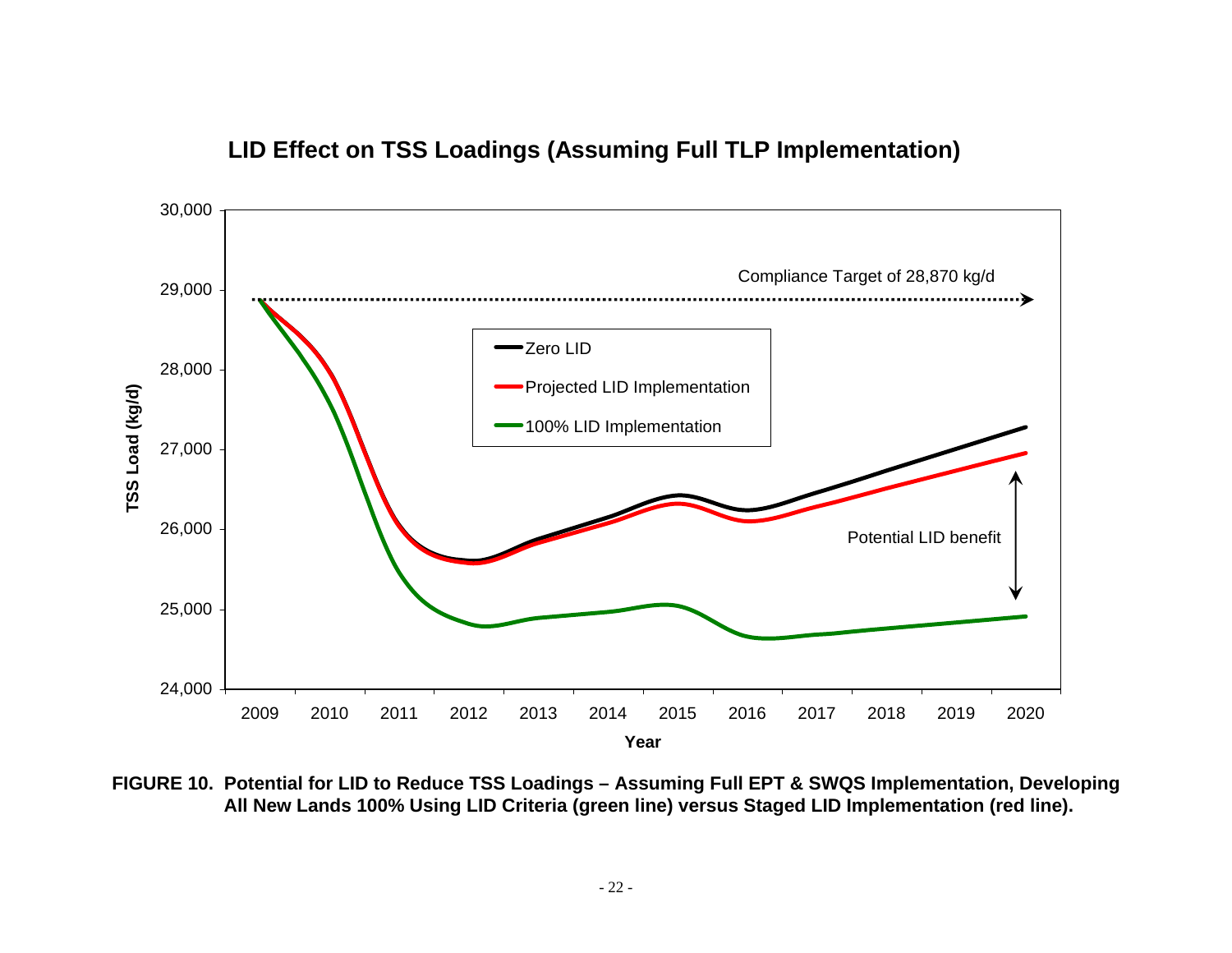# **7.0 Watershed Monitoring**

The following is a listing of various watershed monitoring programs:

- Annual EMP and NSR river sampling;
- Quasi real-time river water intake sampling;
- Biological diversity assessment of constructed wetlands;
- Future site monitoring of the Kennedale constructed wetland;
- Site monitoring of Altalink-Cumberland bioswale;
- Monitoring of Clover Bar Creek and Mill Creek Roper Pond for site risk management;
- Monitoring for stormwater retention on any porous pavement surfaces installed on future demonstration sites in the Griesbach development or Cityowned parking lots; and
- Annual system-wide total loadings assessment and reporting.

The TLP for TSS is based on the best available watershed data from piped outfalls, in-stream river monitoring, and daily computations archived in the Loads Calculator spreadsheets. A baseline TSS loading has been developed for year 2009 to serve as the TSS load limit. It is necessary that assumptions be made, and hence it is essential that a robust monitoring program continue to validate and refine these assumptions. Particulars that need to be validated with realworld monitoring is the net removal efficiencies in the EPT process at Gold Bar WWTP, the proposed oil/grit separators and end-of-pipe constructed wetlands at the Kennedale and Groat Road sites. The Framework provides an envelope of likely outcomes for TSS control performance but real-world data is needed to confirm on a multi-year basis.

The TLP suggests that with full implementation of the TSS control measures, and the assumed level of site treatment performance, that TSS can be capped at baseline levels up to about 2028. This accounts for continued urban growth and expansion until then. This is likely a best-case scenario given that site performance or process upsets in the EPT can easily reduce TSS control efficiency. The Framework does strongly suggest however that the goal of limiting TSS to 2005-era loadings is achievable by 2015. Mitigative measures such as EPT and end-of-pipe treatments provide effective stop-gap measures to achieve short and medium term expectations. Past 2020, the benefits of LID become more apparent with the "build it right the first time" design philosophy. Future urban development that contributes only marginal incremental TSS loading is more sustainable. Figure 10 illustrates the large potential benefits from having new lands being developed in accordance with LID principles of reduced stormwater runoff and hence reduced loadings. This concept aligns with the Drainage Branch's new vision in the Zero Discharge Strategy.

Further work and discussion is needed to develop an accepted method for normalizing wet and dry years. TSS loadings vary considerably depending on the amount of precipitation in a given season and year. It is expected that some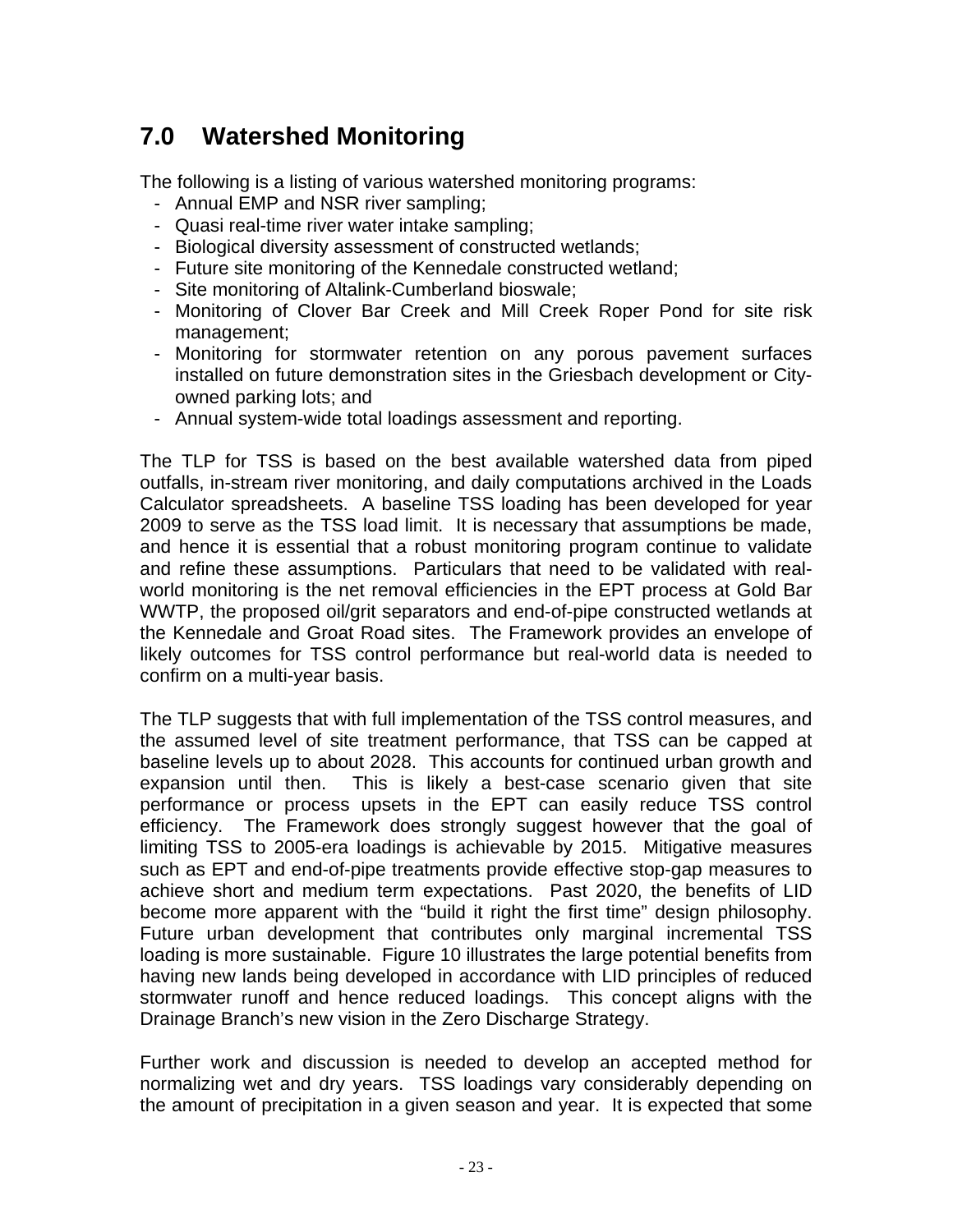rules of thumb will be established in partnership with AENV to equalize loadings for some rainfall equivalent-depth. The specifics need to be worked out but this provides a means to relate years with differing precipitation amounts.

# **8.0 TLP Reporting**

The TLP is intended to be an evolving framework that is regularly reviewed and updated to include the latest information from on-going watershed monitoring programs. An annual update report on the TLP would be submitted to AENV June  $1<sup>st</sup>$  for information purposes. Again, this is a collaborative process and it is expected that assumptions on future loading rates would be revised as more information becomes available. Longer-term averages for loadings will be used to assess performance.

This framework for TSS is not parameter-specific, but rather serves as a template for other key parameters. The next parameter to be assessed using this framework will be TP. It is expected that a supplemental TLP report for TP will be submitted to AENV following the acceptance of this report.

# **9.0 Regional TSS Framework**

The TLP Framework was specifically developed to address the City's Approvalto-Operate regulatory commitments. This approach provides a numerical platform easily adapted to include other loading sources such as EPCOR's Water Treatment Plant discharges and also the Capital Region's WWTP. It is expected that data EPCOR Water Services' Residual Management Program report will be included into a metro-region TLP in future years. The annual Environmental Monitoring Program (EMP) led by the City involves collaboration with EPCOR and the Capital Region for in-stream river monitoring. Further expansion of this Framework could include downstream discharges to the NSR from the Industrial Heartland.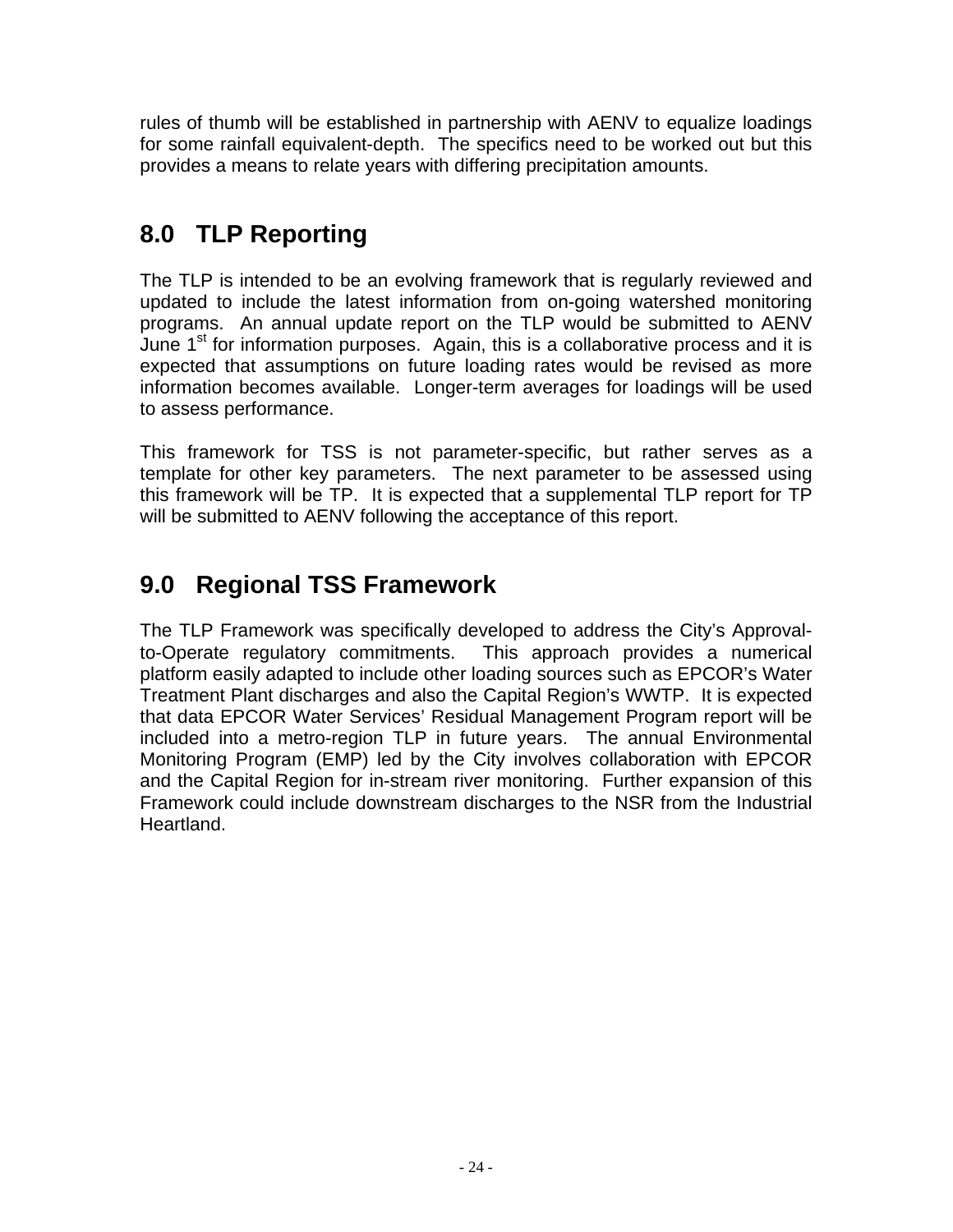# **10. TLP Implementation**

Implementation of the TLP will be managed by Drainage Services. An annual summary report for information purposes will be produced highlighting progress on action plan items updating forecasts and estimates.

The TLP identifies the following major tasks to accomplish the TSS loading reduction target:

#### Timeline:

- 2009 Undertake related studies such as Stormwater Quality Enhancement Study, City of Edmonton Load Prioritization Study, Groat Road Wetland Concept Design, LID Design Guidelines, and others.
- 2010 Operation of Kennedale Wetland and Oil/Grit Separator. Implement LID at an assumed rate of 10 ha of new development per year. Begin design and construction of Groat Wetland and Oil/Grit Separator.
- 2011 EPT operation at Gold Bar WWTP and completion of the WESS W12 Tunnel sewer. Direct flows from Rat Creek CSO to EPT.
- 2012 Operation of Groat Wetland and Oil/Grit Separator. Design and construct Quesnell and 30<sup>th</sup> Ave Low Flow Diversions.
- 2016 Operation of Quesnell Low Flow Diversion.
- 2017 Operation of 30<sup>th</sup> Avenue Low Flow Diversion.

The action plan items listed above will be monitored to document loading reductions and to verify assumptions.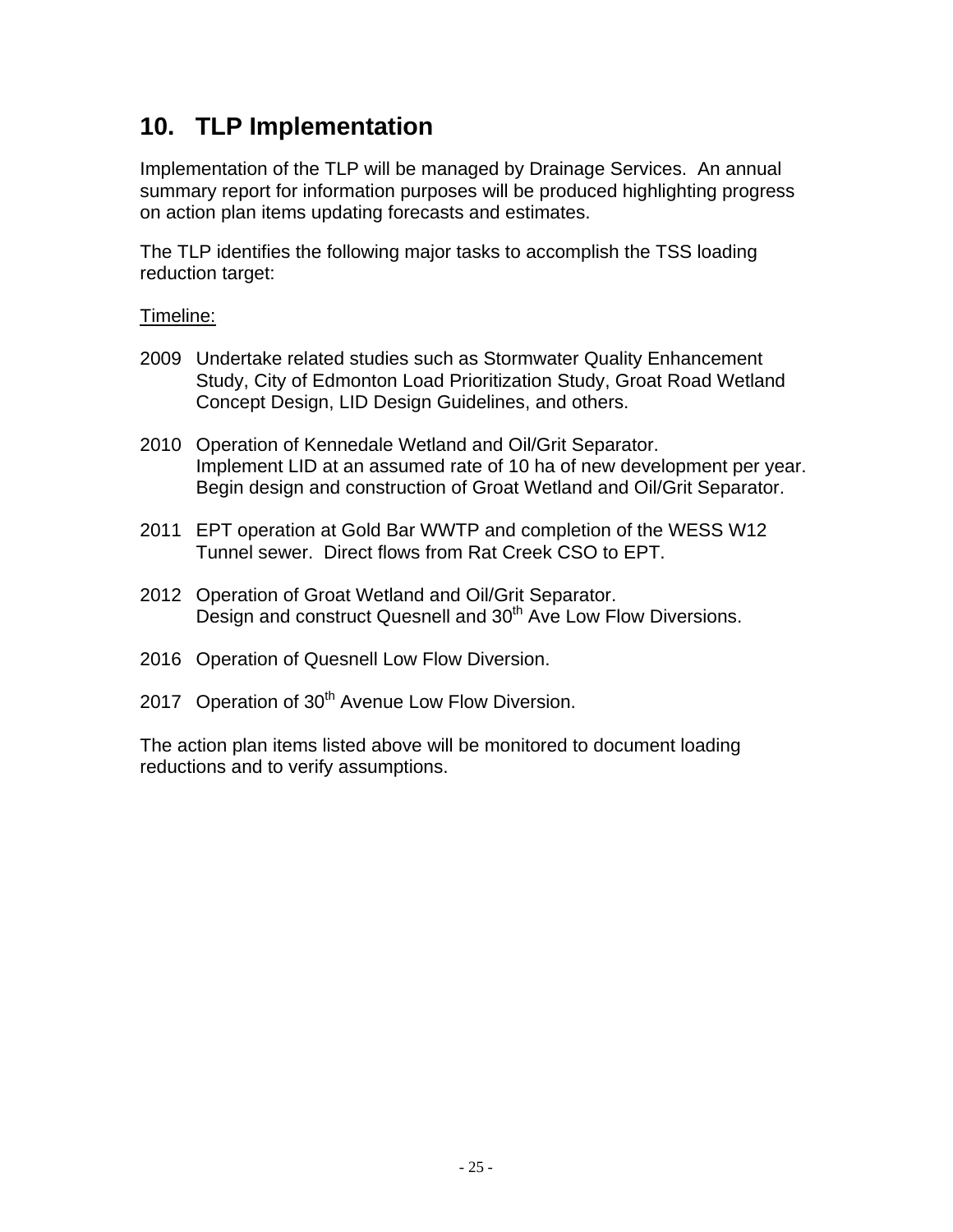# **Appendix A: TSS Numerical Framework Tables**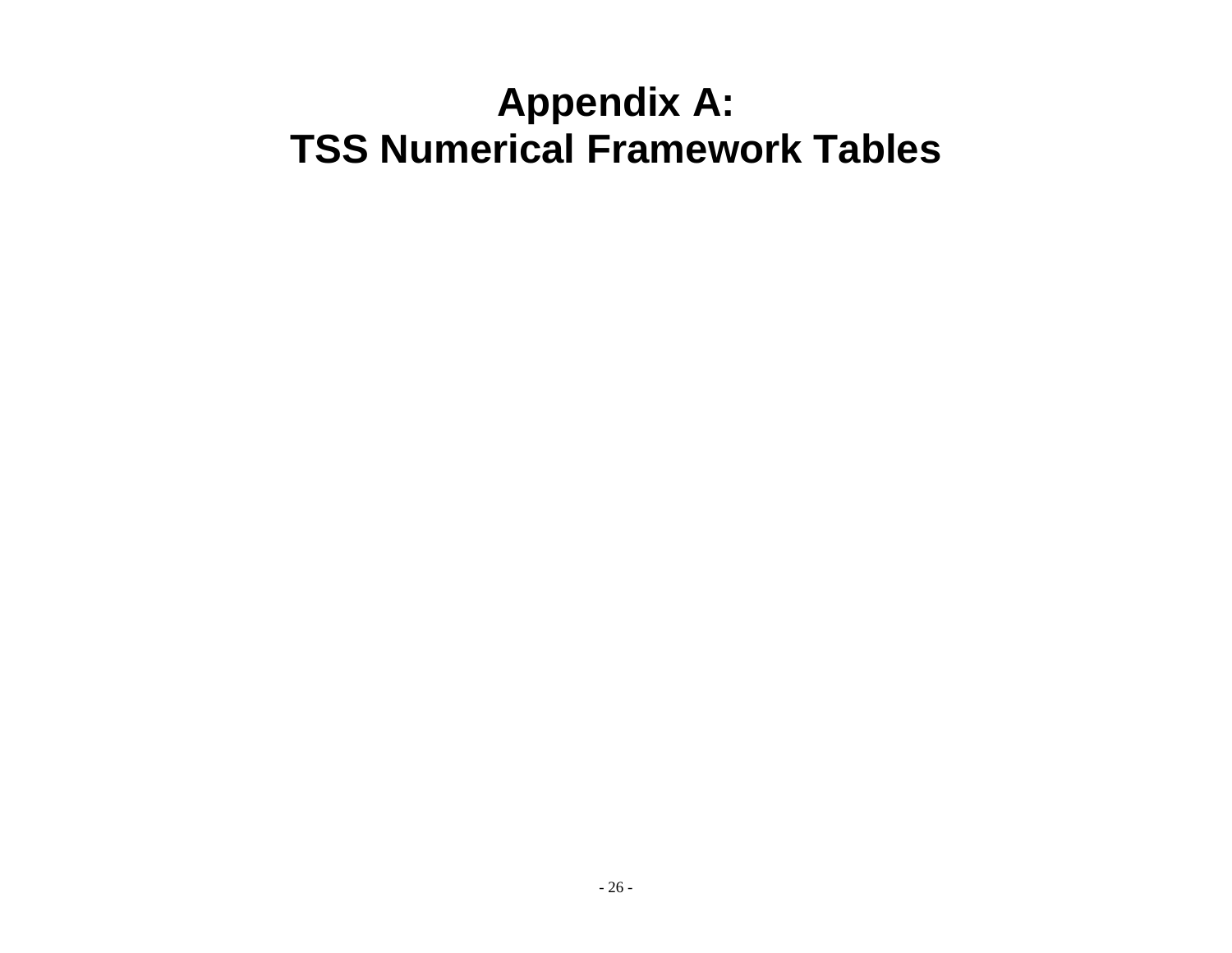#### **TABLE A1. Measured and Projected Stormwater Volumes Discharged to NSR**

|      |                                 |             |                      |            |               | <b>Stormwater Measured &amp; Projected Volumes Discharged to NSR</b> |        |               |        |              |        |                     |        |        |                   |
|------|---------------------------------|-------------|----------------------|------------|---------------|----------------------------------------------------------------------|--------|---------------|--------|--------------|--------|---------------------|--------|--------|-------------------|
| Year | System                          |             | New Land Development |            |               | Kennedale                                                            |        | Groat Road    |        | Quesnell     |        | 30th Ave            | Mill   | Other  | Total             |
|      | Improvements                    | Traditional | <b>LID</b>           | New Runoff | <b>Direct</b> | Wetland + O/G                                                        | Direct | Wetland + O/G | Direct | LF Diversion | Direct | <b>LF Diversion</b> | Creek  |        | <b>Stormwater</b> |
|      |                                 | (ha)        | (ha)                 | (ML)       | (ML)          | (ML)                                                                 | (ML)   | (ML)          | (ML)   | (ML)         | (ML)   | (ML)                | (ML)   | (ML)   | (ML)              |
| 2000 |                                 | 374         | $\mathbf 0$          | 550        | 11.676        | $\mathbf 0$                                                          | 2.602  | $\mathbf 0$   | 11,478 | $\mathbf 0$  | 13,414 | $\mathbf 0$         | 12,267 | 10,298 | 49,468            |
| 2001 |                                 | 266         | 0                    | 391        | 5.639         | $\mathbf 0$                                                          | 1.623  | $\mathbf 0$   | 8.880  | 0            | 12.636 | 0                   | 12.267 | 7.731  | 36,509            |
| 2002 |                                 | 548         | $\mathbf 0$          | 806        | 2,107         | $\mathbf 0$                                                          | 934    | $\mathbf 0$   | 7.174  | $\mathbf 0$  | 11.153 | 0                   | 12.267 | 5.175  | 26,543            |
| 2003 |                                 | 507         | $\mathbf 0$          | 746        | 6.665         | $\mathbf 0$                                                          | 1,477  | $\Omega$      | 13,429 | $\mathbf 0$  | 13,292 | 0                   | 12,267 | 8.702  | 43,565            |
| 2004 |                                 | 543         | $\mathbf 0$          | 799        | 6,196         | $\Omega$                                                             | 3,164  | $\Omega$      | 14,880 | $\Omega$     | 14,863 | $\mathbf 0$         | 11,950 | 10,837 | 61,890            |
| 2005 |                                 | 461         | 0                    | 678        | 4.144         | $\mathbf 0$                                                          | 3.144  | 0             | 12,346 | $\Omega$     | 13,617 | 0                   | 9.608  | 5,443  | 48,302            |
| 2006 |                                 | 634         | 0                    | 933        | 10.221        | $\mathbf 0$                                                          | 4.632  | $\mathbf 0$   | 11.411 | $\Omega$     | 14.380 | 0                   | 12.427 | 6.610  | 59,680            |
| 2007 |                                 | 520         | 0                    | 765        | 10.755        | $\mathbf 0$                                                          | 3.938  | 0             | 15,077 | 0            | 12.905 | 0                   | 16.823 | 10.613 | 70,111            |
| 2008 |                                 | 256         | 0                    | 377        | 6,522         | 0                                                                    | 3,098  | $\mathbf 0$   | 13,468 | $\Omega$     | 11,570 | 0                   | 10,525 | 6,978  | 52,161            |
| 2009 |                                 | 400         | $\mathbf 0$          | 588        | 7.103         | $\mathbf{0}$                                                         | 3,595  | $\mathbf{0}$  | 12,016 | $\mathbf 0$  | 13,092 | 0                   | 12.267 | 8.043  | 56,704            |
| 2010 | Kennedale and LID               | 390         | 10                   | 577        | 1.920         | 5.183                                                                | 3,595  | $\mathbf{0}$  | 12.016 | $\mathbf 0$  | 13.092 | $\mathbf{0}$        | 12.267 | 8.043  | 57,281            |
| 2011 | <b>EPT</b> starts               | 380         | 20                   | 566        | 1.920         | 5.183                                                                | 3.595  | $\mathbf{0}$  | 12,016 | $\mathbf 0$  | 13.092 | $\mathbf{0}$        | 12.267 | 8.043  | 57,848            |
| 2012 | Groat wetland                   | 370         | 30                   | 555        | 1.920         | 5.183                                                                | 2.340  | 1.255         | 12.016 | $\mathbf{0}$ | 13.092 | $\mathbf{0}$        | 12.267 | 8.043  | 58,403            |
| 2013 |                                 | 360         | 40                   | 544        | 1.920         | 5,183                                                                | 2.340  | 1,255         | 12,016 | $\Omega$     | 13.092 | $\mathbf{0}$        | 12.267 | 8.043  | 58,947            |
| 2014 |                                 | 350         | 50                   | 533        | 1.920         | 5,183                                                                | 2,340  | 1,255         | 12,016 | $\Omega$     | 13,092 | $\mathbf{0}$        | 12,267 | 8,043  | 59,480            |
| 2015 |                                 | 340         | 60                   | 522        | 1.920         | 5.183                                                                | 2,340  | 1,255         | 12,016 | $\Omega$     | 13.092 | $\mathbf{0}$        | 12.267 | 8,043  | 60,003            |
| 2016 | Quesnell low-flow div.          | 330         | 70                   | 511        | 1.920         | 5,183                                                                | 2,340  | 1,255         | 8,716  | 3.300        | 13.092 | $\mathbf{0}$        | 12.267 | 8.043  | 60,514            |
| 2017 | 30th Ave low-flow div.          | 320         | 80                   | 500        | 1.920         | 5.183                                                                | 2,340  | 1,255         | 8,716  | 3,300        | 12.627 | 465                 | 12,267 | 8,043  | 61,014            |
| 2018 |                                 | 310         | 90                   | 489        | 1,920         | 5,183                                                                | 2,340  | 1,255         | 8,716  | 3,300        | 12,627 | 465                 | 12,267 | 8,043  | 61,503            |
| 2019 |                                 | 300         | 100                  | 478        | 1.920         | 5,183                                                                | 2,340  | 1,255         | 8,716  | 3,300        | 12.627 | 465                 | 12,267 | 8,043  | 61,981            |
| 2020 |                                 | 290         | 110                  | 467        | 1.920         | 5,183                                                                | 2,340  | 1,255         | 8,716  | 3,300        | 12,627 | 465                 | 12,267 | 8,043  | 62,448            |
|      | TSS load/vol mass conc (mg/L) = |             |                      | 164        | 135           |                                                                      | 334    |               | 165    |              | 105    |                     | 146    | 153    | 164               |
|      | Storm wet weather FWC (mg/      |             |                      |            | 182           |                                                                      | 315    |               | 321    |              | 144    |                     |        |        |                   |
|      | Baseflow average conc. (mg/L) = |             |                      |            | 32            |                                                                      | 25     |               | 27     |              | 25     |                     |        |        |                   |
|      | Annual Baseflow volume (ML) =   |             |                      |            | 2,414         |                                                                      | 151    |               |        |              |        |                     |        |        |                   |
|      |                                 |             |                      |            |               | 73% diverted                                                         |        | 35% diverted  |        | 27% diverted |        | 3.6% diverted       |        |        |                   |

#### **Notes:**

1. Assumed population increase of 0.9% per year, starting with 735,999 in 2009.

2. Assumed annual rainfall of 365.6 mm based on average of years 2000-2008.

3. Assumed total stormwater volume in 2009 is based on average of years 2000-2008 + unit rate of runoff volume for new typical lands developed =

4. Assume a 75% volume reduction in off site runoff for LID land development, gives a unit rate of LID runoff =

kg/d/ha

|  |  | 5. Assumed TSS unit loading rate for traditional lands developed = 0.66 kg/ |  | kg/d/ha |  |
|--|--|-----------------------------------------------------------------------------|--|---------|--|
|--|--|-----------------------------------------------------------------------------|--|---------|--|

|  |  | 6. Assumed TSS unit loading rate for LID lands developed = | 0.16 | kg/d/ha |
|--|--|------------------------------------------------------------|------|---------|
|--|--|------------------------------------------------------------|------|---------|

7. Net LID load reduction factor =**0.49**

8. Starting in 2004, Mill Creek flows are included in the Other category, and the Mill Creek load is included in the stormwater Total TSS load.

9. Kennedale end-of-pipe facility is a wetland and oil/grit separator in parallel treating 5,183 ML per year.

10. Groat Road basin end-of-pipe facility is a wetland and oil/grit separator in parallel. Based on equivalency to the Kennedale facility design, the Groat wetland is assumed to treat 895 ML, and the O/G system 360 ML (10%

11. Groat Facility operates with wetland annual flow capacity of 895 ML, with all baseflow diverted to wetland. Remaining capacity used for wet weather flow. O/G separator takes only wet weather flow.

12. Groat Road Facility: for TSS loads inputted to wetland, assumed 80% treatment capture

13. Groat Road Facility: for TSS loads inputted to O/G separator, assumed 50% treatment capture

14. Quesnell low-flow diversion to convey baseflow of about 3,660 ML (or 10 ML/d) to GBWWTP for treatment. This reduces to about 3,300 ML because of expected RTC controls to avoid CSO overflows for an assumed 34 days.

15. 30th Avenue low-flow diversion to convey baseflow of about 539 ML (or 1.5 ML/d) to GBWWTP for treatment. This reduces to about 465 ML because of required RTC controls to avoid CSO overflows for an estimated 55 days.

16. For a typical year, the daily index calculation estimates an RTC-controlled Quesnell Low-Flow Diversion to convey to GBWWTP = 524 kg/d **524**

17. For a typical year, the daily index calculation estimates an RTC-controlled 30th Ave Low-Flow Diversion to convey to GBWWTP = 57 kg/d **57**

18. 30th Ave low-flow diversion to convey dry weather flow of 539 ML with a baseflow concentration of 15 mg/L to GBWWTP for treatment. (Stormwater Quality Strategy: Concept Feasibility Review, Final Report, Stantec, March

19. Rat Creek CSO volume in 2009 based on average for years 2000-2008.

20. With Rat Creek WESS12 diversion, assumed that only 405 ML will be discharging to the NSR starting 2011. Based on the average Rat Creek volume of 1,595 ML, this means 1,190 ML conveyed to EPT per year.

21. Starting in 2009, Other CSOs discharge 187 ML per year (historically 10.5% of Total CSO volume for years 2000-2008).

22. GBWWTP FE volume assumed to increase by 0.5% starting in 2009.

23. At GBWWTP, the Combined Bypass (= Primary + Secondary Treatment Bypass) has historically averaged 2,910 ML for year. The historic average Primary Treatment Bypass is only 7 ML per year.

24. 10-year FWC is 0.57 mg/L for TP.

25. 8-year average Rat Creek (and other CSOs) is 3.71 mg/L for TP.

**4.03 1.01**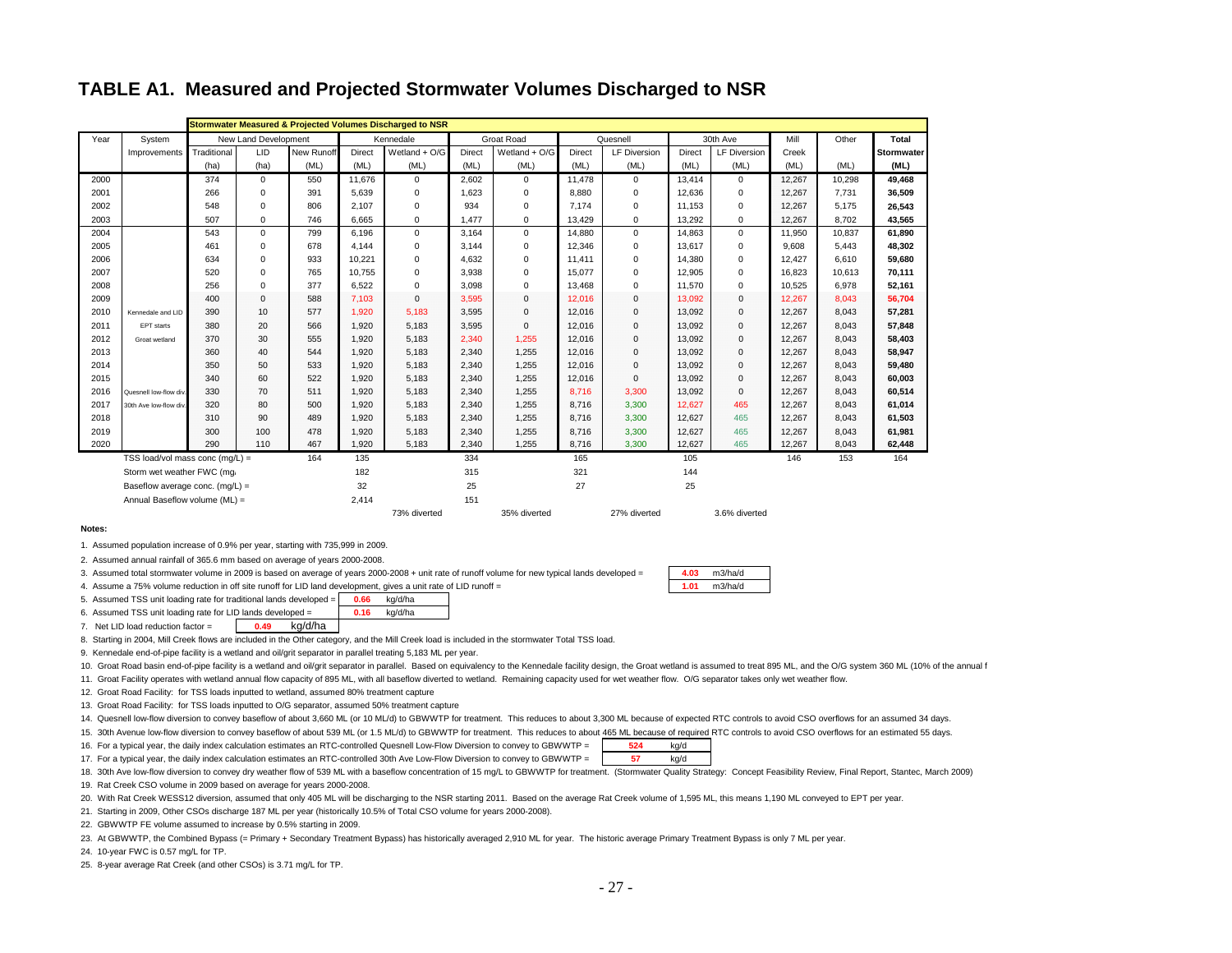# **TABLE A2. Measured and Projected Stormwater TSS Loads (kg/d) Discharged to NSR**

|      |                        |              |            |        |             | Stormwater Loads Discharged to NSR (i.e. annual loads divided by 365 days) |        |               |                   |              |        |          |          |        |        |              |
|------|------------------------|--------------|------------|--------|-------------|----------------------------------------------------------------------------|--------|---------------|-------------------|--------------|--------|----------|----------|--------|--------|--------------|
| Year | System                 |              | New Lands  |        |             | Kennedale                                                                  |        |               | <b>Groat Road</b> |              |        | Quesnell | 30th Ave | Mill   | Other  | <b>Total</b> |
|      | Improvements           | $Trad + LID$ | Cumulative | Direct | Wetland     | O/G                                                                        | Total  | <b>Direct</b> | Wetland           | O/G          | Total  | to NSR   | to NSR   | Creek  |        | Stormwater   |
|      |                        | (kg/d)       | (kg/d)     | (kg/d) | (kg/d)      | (kg/d)                                                                     | (kg/d) | (kg/d)        | (kg/d)            | (kg/d)       | (kg/d) | (kq/d)   | (kg/d)   | (kg/d) | (kg/d) | (kg/d)       |
| 2000 |                        | <b>NA</b>    | <b>NA</b>  | 3.716  | $\Omega$    | 0                                                                          | 3.716  | 978           | $\mathbf 0$       | 0            | 978    | 4.838    | 3,230    | 4,890  | 3.278  | 20,930       |
| 2001 |                        | <b>NA</b>    | <b>NA</b>  | 2.243  | $\Omega$    | $\mathbf 0$                                                                | 2.243  | 914           | $\mathbf 0$       | $\mathbf 0$  | 914    | 3.326    | 3.964    | 4,890  | 3.075  | 18,413       |
| 2002 |                        | <b>NA</b>    | <b>NA</b>  | 839    | $\Omega$    | 0                                                                          | 839    | 518           | $\Omega$          | $\mathbf 0$  | 518    | 2.682    | 2.963    | 4.890  | 2.062  | 13,954       |
| 2003 |                        | <b>NA</b>    | <b>NA</b>  | 3,265  | $\Omega$    | 0                                                                          | 3.265  | 1,456         | $\Omega$          | 0            | 1,456  | 5,337    | 4.177    | 4,890  | 4,263  | 23,388       |
| 2004 |                        | <b>NA</b>    | <b>NA</b>  | 2.369  | $\Omega$    | $\mathbf 0$                                                                | 2.369  | 4,018         | $\mathbf 0$       | $\mathbf 0$  | 4.018  | 6.549    | 4.332    | 5.424  | 5.290  | 27,981       |
| 2005 |                        | <b>NA</b>    | <b>NA</b>  | 1.747  | $\mathbf 0$ | 0                                                                          | 1.747  | 2,767         | $\mathbf 0$       | $\mathbf 0$  | 2.767  | 6,295    | 3,528    | 3,510  | 2,297  | 20,144       |
| 2006 |                        | <b>NA</b>    | <b>NA</b>  | 2.923  | $\mathbf 0$ | 0                                                                          | 2,923  | 3,132         | $\mathbf 0$       | $\mathbf 0$  | 3.132  | 4.759    | 3.668    | 4,375  | 2,384  | 21,240       |
| 2007 |                        | <b>NA</b>    | <b>NA</b>  | 3.905  | $\Omega$    | 0                                                                          | 3,905  | 3,497         | 0                 | $\mathbf 0$  | 3.497  | 7.304    | 3.838    | 5,311  | 3.835  | 27,690       |
| 2008 |                        | <b>NA</b>    | <b>NA</b>  | 2.620  | $\Omega$    | 0                                                                          | 2.620  | 2,630         | 0                 | 0            | 2,630  | 7.880    | 4.288    | 5.831  | 3.838  | 27,086       |
| 2009 |                        | 264          | 264        | 2.550  | $\Omega$    | $\mathbf 0$                                                                | 2.550  | 3,162         | $\mathbf{0}$      | $\mathbf 0$  | 3.162  | 5.441    | 3.776    | 4,890  | 3,369  | 23,452       |
| 2010 | Kennedale and LID      | 259          | 522        | 957    | 248         | 177                                                                        | 1,382  | 3,162         | $\mathbf 0$       | $\mathbf 0$  | 3.162  | 5.441    | 3.776    | 4.890  | 3.369  | 22,543       |
| 2011 | EPT starts             | 254          | 776        | 957    | 248         | 177                                                                        | 1,382  | 3,162         | $\Omega$          | $\mathbf{0}$ | 3,162  | 5,441    | 3.776    | 4,890  | 3,369  | 22,797       |
| 2012 | Groat wetland          | 249          | 1.025      | 957    | 248         | 177                                                                        | 1,382  | 2,141         | 138               | 165          | 2.444  | 5.441    | 3.776    | 4,890  | 3,369  | 22,328       |
| 2013 |                        | 244          | 1.269      | 957    | 248         | 177                                                                        | 1,382  | 2,141         | 138               | 165          | 2,444  | 5.441    | 3.776    | 4,890  | 3,369  | 22,572       |
| 2014 |                        | 239          | 1.508      | 957    | 248         | 177                                                                        | 1,382  | 2,141         | 138               | 165          | 2.444  | 5.441    | 3.776    | 4.890  | 3.369  | 22,811       |
| 2015 |                        | 234          | 1.742      | 957    | 248         | 177                                                                        | 1,382  | 2,141         | 138               | 165          | 2.444  | 5.441    | 3.776    | 4,890  | 3,369  | 23,045       |
| 2016 | Quesnell low-flow div. | 229          | 1.971      | 957    | 248         | 177                                                                        | 1.382  | 2,141         | 138               | 165          | 2.444  | 4.917    | 3.776    | 4.890  | 3.369  | 22,750       |
| 2017 | 30th Ave low-flow div. | 224          | 2.195      | 957    | 248         | 177                                                                        | 1.382  | 2.141         | 138               | 165          | 2.444  | 4.917    | 3.719    | 4.890  | 3.369  | 22,917       |
| 2018 |                        | 219          | 2.414      | 957    | 248         | 177                                                                        | 1.382  | 2.141         | 138               | 165          | 2.444  | 4.917    | 3.719    | 4.890  | 3.369  | 23,136       |
| 2019 |                        | 214          | 2.628      | 957    | 248         | 177                                                                        | 1,382  | 2.141         | 138               | 165          | 2.444  | 4.917    | 3.719    | 4.890  | 3.369  | 23,350       |
| 2020 |                        | 209          | 2,837      | 957    | 248         | 177                                                                        | 1,382  | 2,141         | 138               | 165          | 2,444  | 4,917    | 3.719    | 4,890  | 3,369  | 23,559       |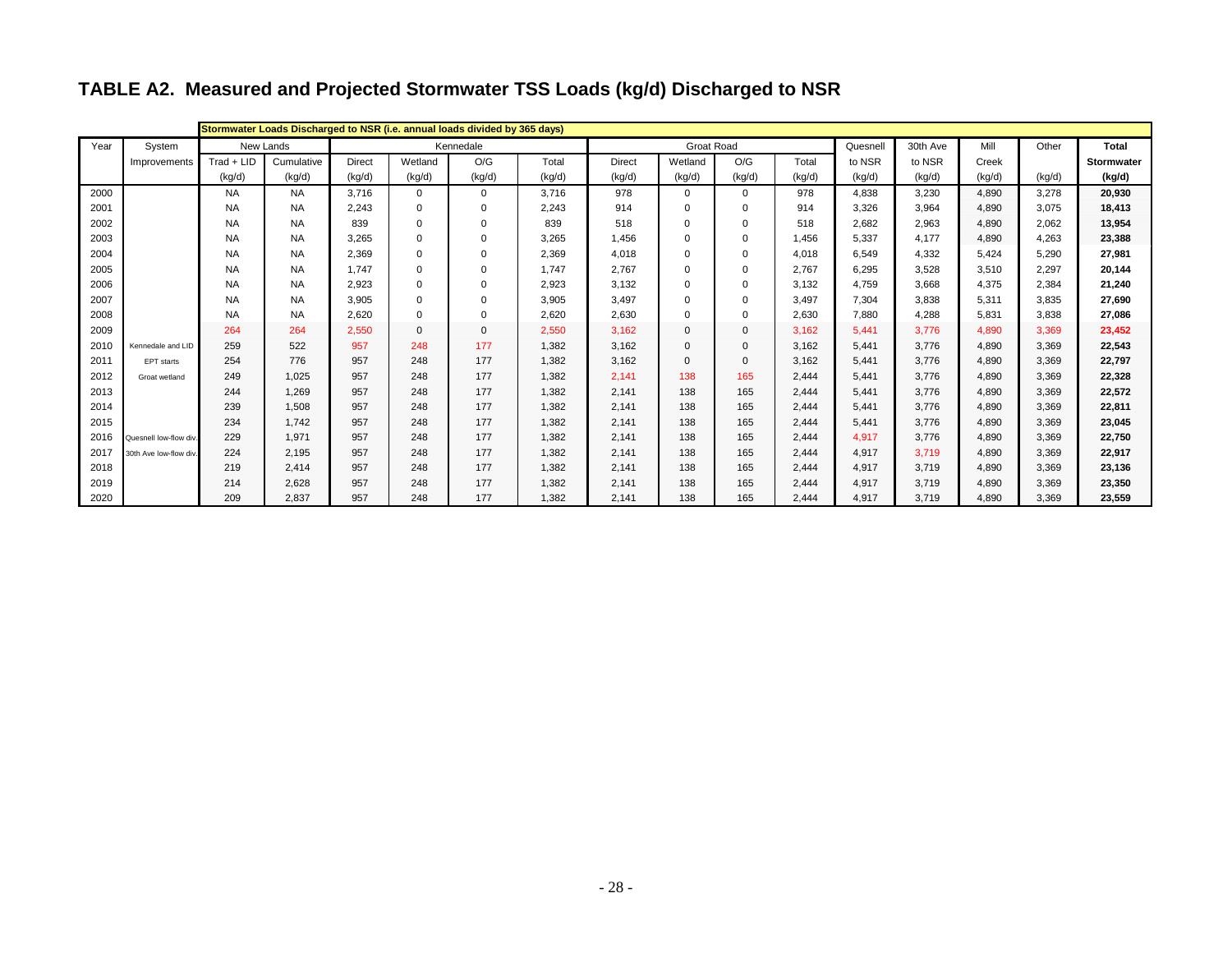#### **TABLE A3. Measured and Projected Volumes and TSS Loads (kg/d) Discharged to NSR from CSOs, and GBWWTP - Including FE (Final Effluent), Combined Bypasses (CB) and Enhanced Primary Treatment (EPT)**

|      |                        | <b>Stormwater</b> |              |                  |            |         |           | CSO & GB Measured & Projected Volumes Discharged to NSR |              | CSO & GB Loads (i.e. annual loads divided by 365 days) |            |              |           |        |               |                 |        |
|------|------------------------|-------------------|--------------|------------------|------------|---------|-----------|---------------------------------------------------------|--------------|--------------------------------------------------------|------------|--------------|-----------|--------|---------------|-----------------|--------|
| Year |                        |                   | <b>Total</b> |                  | <b>CSO</b> |         |           | <b>GBWWTP</b>                                           |              |                                                        | <b>CSO</b> |              |           |        | <b>GBWWTP</b> |                 |        |
|      | System                 | Total             |              |                  |            |         |           |                                                         |              |                                                        |            |              |           |        |               |                 |        |
|      | Improvements           | Volume            | Load         | <b>Rat Creek</b> | Others     | FE.     | <b>CB</b> | EPT (2 inputs)                                          |              | <b>Rat Creek</b>                                       | Others     | <b>Total</b> | <b>FE</b> | CB     |               | EPT (2 outputs) | Total  |
|      |                        | (ML)              | (kg/d)       | (ML)             | (ML)       | (ML)    | (ML)      | R.C. (ML)                                               | CB (ML)      | (kg/d)                                                 | (kg/d)     | (kg/d)       | (kg/d)    | (kg/d) | R.C. (kg/d)   | CB (kg/d)       | (kg/d) |
| 2000 |                        | 49.468            | 20,930       | 1.865            | 143        | 90,520  | 3.030     | 0                                                       | $\mathbf 0$  | 2,119                                                  | 187        | 2,306        | 2,232     | 1,159  | 0             | 0               | 3,391  |
| 2001 |                        | 36,509            | 18,413       | 2,267            | 171        | 91,615  | 2,826     | 0                                                       | $\Omega$     | 2,208                                                  | 164        | 2.371        | 2,382     | 1,474  | $\Omega$      | 0               | 3,856  |
| 2002 |                        | 26,543            | 13.954       | 730              | 39         | 89.425  | 2.760     | 0                                                       | $\mathbf 0$  | 1.061                                                  | 57         | 1.118        | 1.728     | 544    | $\Omega$      | 0               | 2,272  |
| 2003 |                        | 43.565            | 23.388       | 1.928            | 66         | 91.250  | 2,964     | $\mathbf 0$                                             | $\mathbf 0$  | 2.391                                                  | 83         | 2.474        | 1.909     | 1,840  | $\Omega$      | 0               | 3.749  |
| 2004 |                        | 61.890            | 27.981       | 2.639            | 433        | 92.345  | 2.788     | $\mathbf 0$                                             | $\mathbf{0}$ | 2.989                                                  | 477        | 3.465        | 1.477     | 1.475  | 0             | 0               | 2,953  |
| 2005 |                        | 48,302            | 20,144       | 1.158            | 112        | 90,619  | 2,760     | $\Omega$                                                | $\mathbf 0$  | 1,914                                                  | 131        | 2,045        | 1,529     | 2,246  | 0             | 0               | 3,775  |
| 2006 |                        | 59,680            | 21,240       | 1.691            | 318        | 90.482  | 2.965     | $\Omega$                                                | $^{\circ}$   | 2,042                                                  | 518        | 2.560        | 1,055     | 1,843  | $\Omega$      | 0               | 2,898  |
| 2007 |                        | 70.111            | 27.690       | 1.242            | 222        | 90,980  | 3.743     | $\Omega$                                                | $\Omega$     | 1.203                                                  | 187        | 1.390        | 2,103     | 2,129  | $\Omega$      | 0               | 4,231  |
| 2008 |                        | 52,161            | 27.086       | 839              | 179        | 91.113  | 2,352     | 0                                                       | $\Omega$     | 905                                                    | 207        | 1.112        | 1.485     | 1,182  | $\Omega$      | 0               | 2,667  |
| 2009 |                        | 56,704            | 23,452       | 1.595            | 187        | 91,569  | 2.910     | $\mathbf{0}$                                            | $\mathbf{0}$ | 1.870                                                  | 224        | 2.094        | 1.779     | 1,543  | 0             | 0               | 3,323  |
| 2010 | Kennedale and LID      | 57,281            | 22,543       | 1.595            | 187        | 92.026  | 2,910     | $\Omega$                                                | $\Omega$     | 1,870                                                  | 224        | 2,094        | 1.788     | 1,543  | 0             | $\mathbf{0}$    | 3,331  |
| 2011 | <b>FPT</b> starts      | 57,848            | 22.797       | 405              | 187        | 92.487  | 910       | 1.190                                                   | 2.000        | 475                                                    | 224        | 699          | 1.797     | 483    | 98            | 164             | 2,542  |
| 2012 | Groat wetland          | 58,403            | 22,328       | 405              | 187        | 92.949  | 910       | 1.190                                                   | 2.000        | 475                                                    | 224        | 699          | 1.806     | 483    | 98            | 164             | 2,551  |
| 2013 |                        | 58,947            | 22.572       | 405              | 187        | 93.414  | 910       | 1.190                                                   | 2.000        | 475                                                    | 224        | 699          | 1.815     | 483    | 98            | 164             | 2,560  |
| 2014 |                        | 59,480            | 22,811       | 405              | 187        | 93,881  | 910       | 1,190                                                   | 2.000        | 475                                                    | 224        | 699          | 1.824     | 483    | 98            | 164             | 2,569  |
| 2015 |                        | 60.003            | 23.045       | 405              | 187        | 94.350  | 910       | 1.190                                                   | 2.000        | 475                                                    | 224        | 699          | 1.833     | 483    | 98            | 164             | 2,578  |
| 2016 | Quesnell low-flow div. | 60.514            | 22.750       | 405              | 187        | 98.122  | 910       | 1.190                                                   | 2.000        | 475                                                    | 224        | 699          | 1.906     | 483    | 98            | 164             | 2,651  |
| 2017 | 30th Ave low-flow div  | 61.014            | 22.917       | 405              | 187        | 99.061  | 910       | 1.190                                                   | 2.000        | 475                                                    | 224        | 699          | 1.925     | 483    | 98            | 164             | 2.669  |
| 2018 |                        | 61.503            | 23.136       | 405              | 187        | 99.538  | 910       | 1,190                                                   | 2.000        | 475                                                    | 224        | 699          | 1.934     | 483    | 98            | 164             | 2.679  |
| 2019 |                        | 61.981            | 23.350       | 405              | 187        | 100.016 | 910       | 1.190                                                   | 2.000        | 475                                                    | 224        | 699          | 1.943     | 483    | 98            | 164             | 2,688  |
| 2020 |                        | 62.448            | 23.559       | 405              | 187        | 100.498 | 910       | 1.190                                                   | 2.000        | 475                                                    | 224        | 699          | 1.953     | 483    | 98            | 164             | 2,697  |
|      | TSS load/vol ma        |                   |              | 428              | 436        | 7.1     | 194       | 30                                                      | 30           |                                                        |            |              |           |        |               |                 |        |

*GBWWTP raw wastewater conc (mg/L) =* 428

#### **Notes:**

1. Assumed population increase of 0.9% per year, starting with 735,999 in 2009.

2. Assumed annual rainfall of 365.6 mm based on average of years 2000-2008.

3. Assumed total stormwater volume in 2009 is based on average of years  $2000-2008 +$  unit rate of runoff volume for new typical lands developed =  $4.03$  m3/ha/d

4. Assume a 75% volume reduction in off site runoff for LID land development, gives a unit rate of LID runoff =

| 5. Assumed TSS unit loading rate for traditional lands developed = | 0.66 | ka/d/ha |
|--------------------------------------------------------------------|------|---------|
| 6. Assumed TSS unit loading rate for LID lands developed =         | 0.16 | kɑ/d/ha |

7. Net LID load reduction factor = kg/d/ha **0.49**

8. Starting in 2004, Mill Creek flows are included in the Other category, and the Mill Creek load is included in the stormwater Total TSS load.

9. Kennedale end-of-pipe facility is a wetland and oil/grit separator in parallel treating 5,183 ML per year.

10. Groat Road basin end-of-pipe facility is a wetland and oil/grit separator in parallel. Based on equivalency to the Kennedale facility design, the Groat wetland is assumed to treat 895 ML, and the O/G system 360 ML (10%

11. Groat Facility operates with wetland annual flow capacity of 895 ML, with all baseflow diverted to wetland. Remaining capacity used for wet weather flow. O/G separator takes only wet weather flow.

12. Groat Road Facility: for TSS loads inputted to wetland, assumed 80% treatment capture

13. Groat Road Facility: for TSS loads inputted to O/G separator, assumed 50% treatment capture

14. Quesnell low-flow diversion to convey baseflow of about 3,660 ML (or 10 ML/d) to GBWWTP for treatment. This reduces to about 3,300 ML because of expected RTC controls to avoid CSO overflows for an assumed 34 days.

15. 30th Avenue low-flow diversion to convey baseflow of about 539 ML (or 1.5 ML/d) to GBWWTP for treatment. This reduces to about 465 ML because of required RTC controls to avoid CSO overflows for an estimated 55 days.

16. For a typical year, the daily index calculation estimates an RTC-controlled Quesnell Low-Flow Diversion to convey to GBWWTP = 524 kg/d **524**

17. For a typical year, the daily index calculation estimates an RTC-controlled 30th Ave Low-Flow Diversion to convey to GBWWTP = 57 kg/d **57**

18. 30th Ave low-flow diversion to convey dry weather flow of 539 ML with a baseflow concentration of 15 mg/L to GBWWTP for treatment. (Stormwater Quality Strategy: Concept Feasibility Review, Final Report, Stantec, March

19. Rat Creek CSO volume in 2009 based on average for years 2000-2008.

20. With Rat Creek WESS12 diversion, assumed that only 405 ML will be discharging to the NSR starting 2011. Based on the average Rat Creek volume of 1,595 ML, this means 1,190 ML conveyed to EPT per year.

21. Starting in 2009, Other CSOs discharge 187 ML per year (historically 10.5% of Total CSO volume for years 2000-2008).

22. GBWWTP FE volume assumed to increase by 0.5% starting in 2009.

23. At GBWWTP, the Combined Bypass (= Primary + Secondary Treatment Bypass) has historically averaged 2,910 ML for year. The historic average Primary Treatment Bypass is only 7 ML per year.

24. 10-year FWC is 0.57 mg/L for TP.

25. 8-year average Rat Creek (and other CSOs) is 3.71 mg/L for TP.

**4.031.01**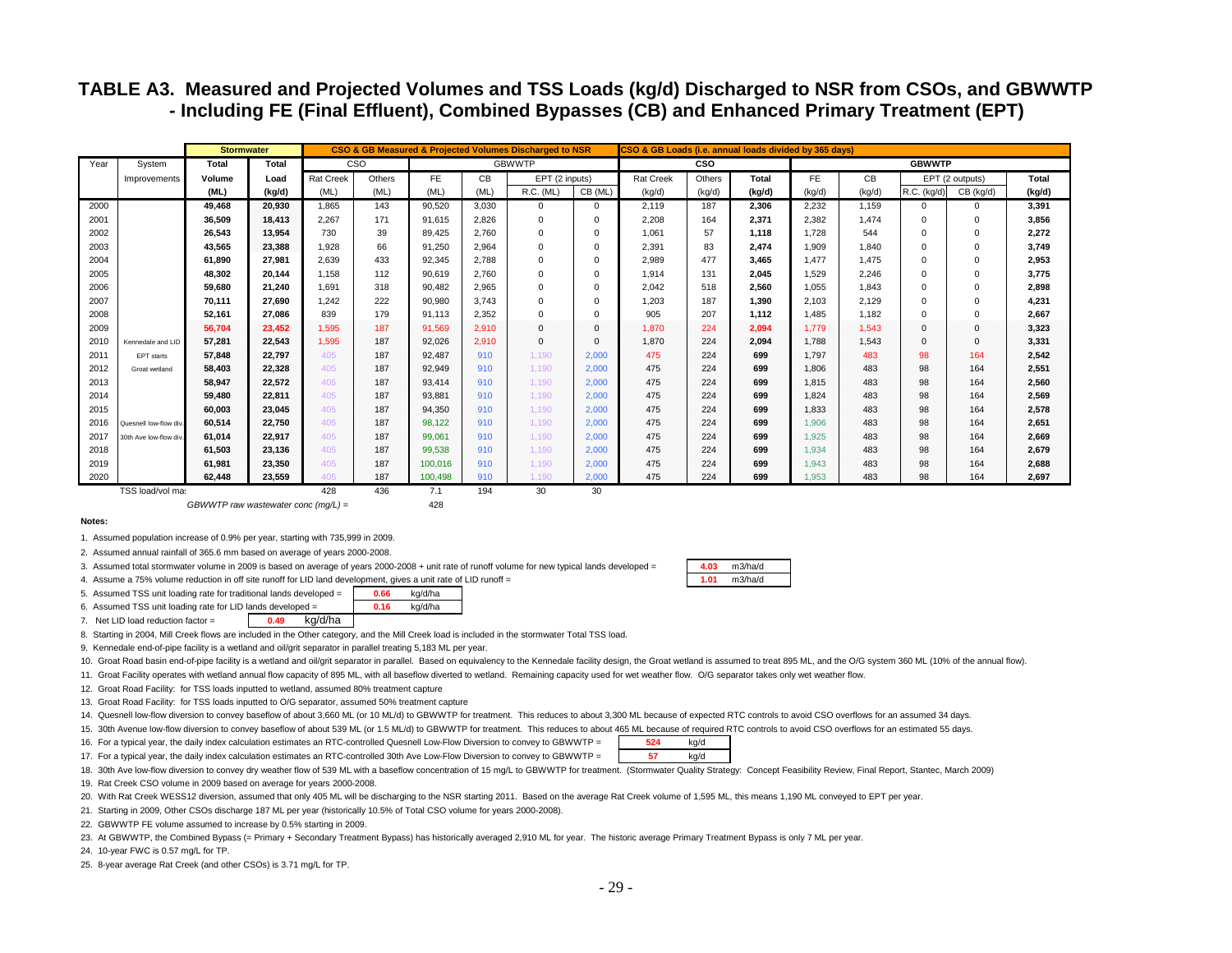**TABLE A4. Projected TSS Load (kg/d) Reductions from EPT and SWQS – End-of-Pipe Treatment Facilties at Hermitage Park (Kennedale), Government House Park (Groat Road), Low-Flow Diversions on Quesnell and 30th Ave Storm Trunks, and Incremental Implementation of Low Impact Development (LID) for New Land Development.** 

|      |           | <b>EPT</b> |            |           |         | Kennedale 14 ML/d Wetland + O/G |           |         | Groat Road 3.4 ML/d Wetland + O/G |           |           | Quesnell 10 ML/d Low-flow Diversion |           | 30th Ave 1.5 ML/d Low-flow Diversion |              |           | <b>LID</b> |
|------|-----------|------------|------------|-----------|---------|---------------------------------|-----------|---------|-----------------------------------|-----------|-----------|-------------------------------------|-----------|--------------------------------------|--------------|-----------|------------|
| Year | R.C.      | CВ         | <b>EPT</b> | Net       |         | Wetland O/G Separator           | Net       | Wetland | O/G Separator                     | Net       | Quesnell  | <b>GBWWTP</b>                       | Net       | 30th Ave                             | GBWWTP       | Net       | <b>Net</b> |
|      | Reduction | Reduction  | Discharges | Reduction | Capture | Capture                         | Reduction | Capture | Capture                           | Reduction | Reduction | FE Discharge                        | Reduction | Reduction                            | FE Discharge | Reduction | Reduction  |
|      | (kg/d)    | (kg/d)     | (kg/d)     | (kg/d)    | (kg/d)  | (kg/d)                          | (kg/d)    | (kg/d)  | (kg/d)                            | (kg/d)    | (kg/d)    | (kg/d)                              | (kg/d)    | (kg/d)                               | (kg/d)       | (kg/d)    | (kg/d)     |
| 2000 |           |            |            |           |         |                                 |           |         |                                   |           |           |                                     |           |                                      |              |           |            |
| 2001 |           |            |            |           |         |                                 |           |         |                                   |           |           |                                     |           |                                      |              |           |            |
| 2002 |           |            |            |           |         |                                 |           |         |                                   |           |           |                                     |           |                                      |              |           |            |
| 2003 |           |            |            |           |         |                                 |           |         |                                   |           |           |                                     |           |                                      |              |           |            |
| 2004 |           |            |            |           |         |                                 |           |         |                                   |           |           |                                     |           |                                      |              |           |            |
| 2005 |           |            |            |           |         |                                 |           |         |                                   |           |           |                                     |           |                                      |              |           |            |
| 2006 |           |            |            |           |         |                                 |           |         |                                   |           |           |                                     |           |                                      |              |           |            |
| 2007 |           |            |            |           |         |                                 |           |         |                                   |           |           |                                     |           |                                      |              |           |            |
| 2008 |           |            |            |           |         |                                 |           |         |                                   |           |           |                                     |           |                                      |              |           |            |
| 2009 |           |            |            |           |         |                                 |           |         |                                   |           |           |                                     |           |                                      |              |           |            |
| 2010 |           |            |            |           | 991     | 177                             | 1,168     |         |                                   |           |           |                                     |           |                                      |              |           | 4.9        |
| 2011 | 1,395     | 1.061      | 262        | 2.193     | 991     | 177                             | 1,168     |         |                                   |           |           |                                     |           |                                      |              |           | 9.9        |
| 2012 | 1,395     | 1,061      | 262        | 2,193     | 991     | 177                             | 1,168     | 553     | 165                               | 717       |           |                                     |           |                                      |              |           | 14.8       |
| 2013 | 1,395     | 1.061      | 262        | 2,193     | 991     | 177                             | 1,168     | 553     | 165                               | 717       |           |                                     |           |                                      |              |           | 19.8       |
| 2014 | 1.395     | 1.061      | 262        | 2,193     | 991     | 177                             | 1,168     | 553     | 165                               | 717       |           |                                     |           |                                      |              |           | 24.7       |
| 2015 | 1,395     | 1,061      | 262        | 2,193     | 991     | 177                             | 1,168     | 553     | 165                               | 717       |           |                                     |           |                                      |              |           | 29.7       |
| 2016 | 1.395     | 1.061      | 262        | 2,193     | 991     | 177                             | 1,168     | 553     | 165                               | 717       | 524       | 64                                  | 460       |                                      |              |           | 34.6       |
| 2017 | 1.395     | 1.061      | 262        | 2,193     | 991     | 177                             | 1,168     | 553     | 165                               | 717       | 524       | 64                                  | 460       | 57                                   | 9            | 48        | 39.5       |
| 2018 | 1,395     | 1.061      | 262        | 2,193     | 991     | 177                             | 1,168     | 553     | 165                               | 717       | 524       | 64                                  | 460       | 57                                   | 9            | 48        | 44.5       |
| 2019 | 1,395     | 1,061      | 262        | 2,193     | 991     | 177                             | 1,168     | 553     | 165                               | 717       | 524       | 64                                  | 460       | 57                                   | 9            | 48        | 49.4       |
| 2020 | 1,395     | 1,061      | 262        | 2,193     | 991     | 177                             | 1,168     | 553     | 165                               | 717       | 524       | 64                                  | 460       | 57                                   | 9            | 48        | 54.4       |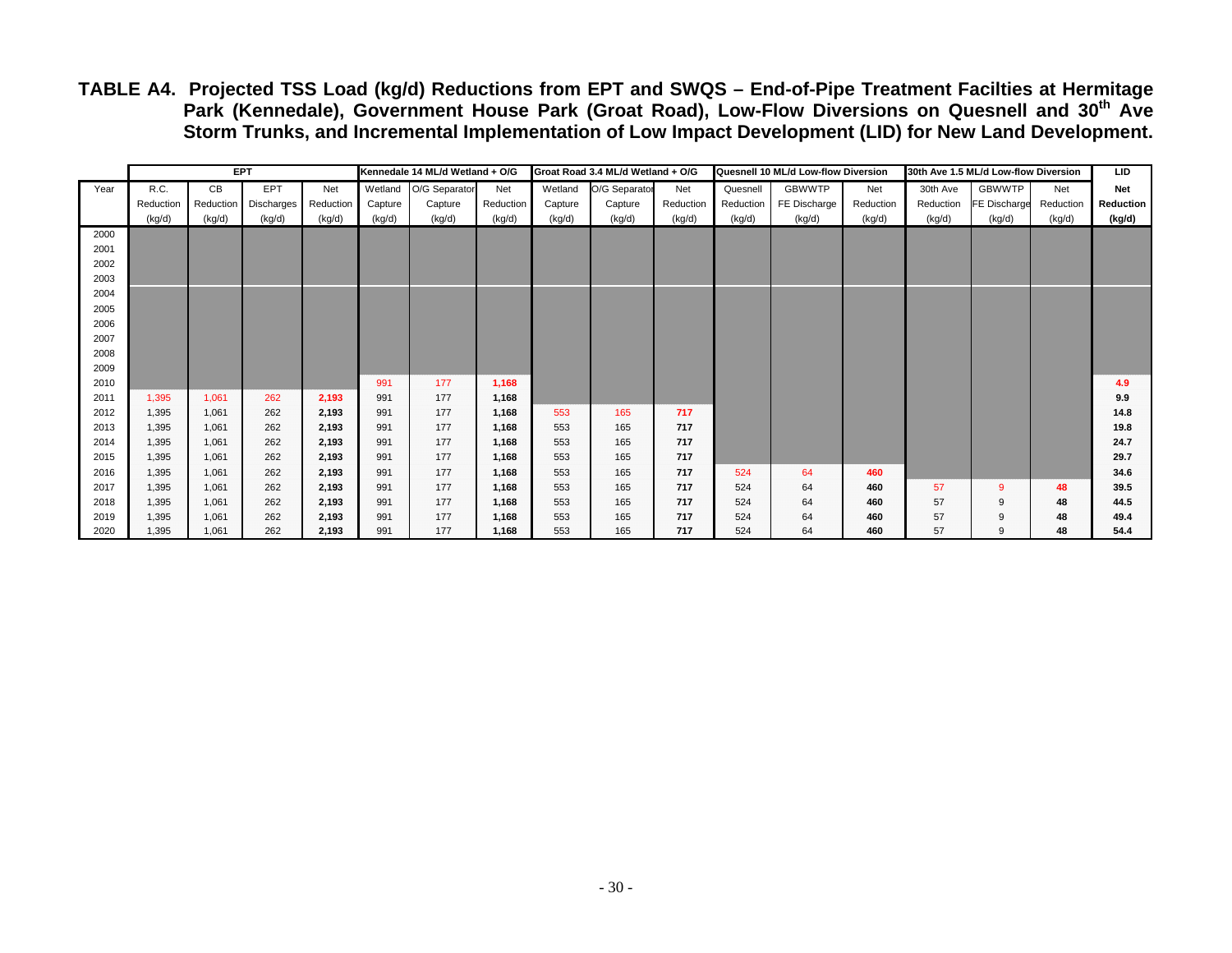# **Appendix B: Alternate TSS Load Scenario**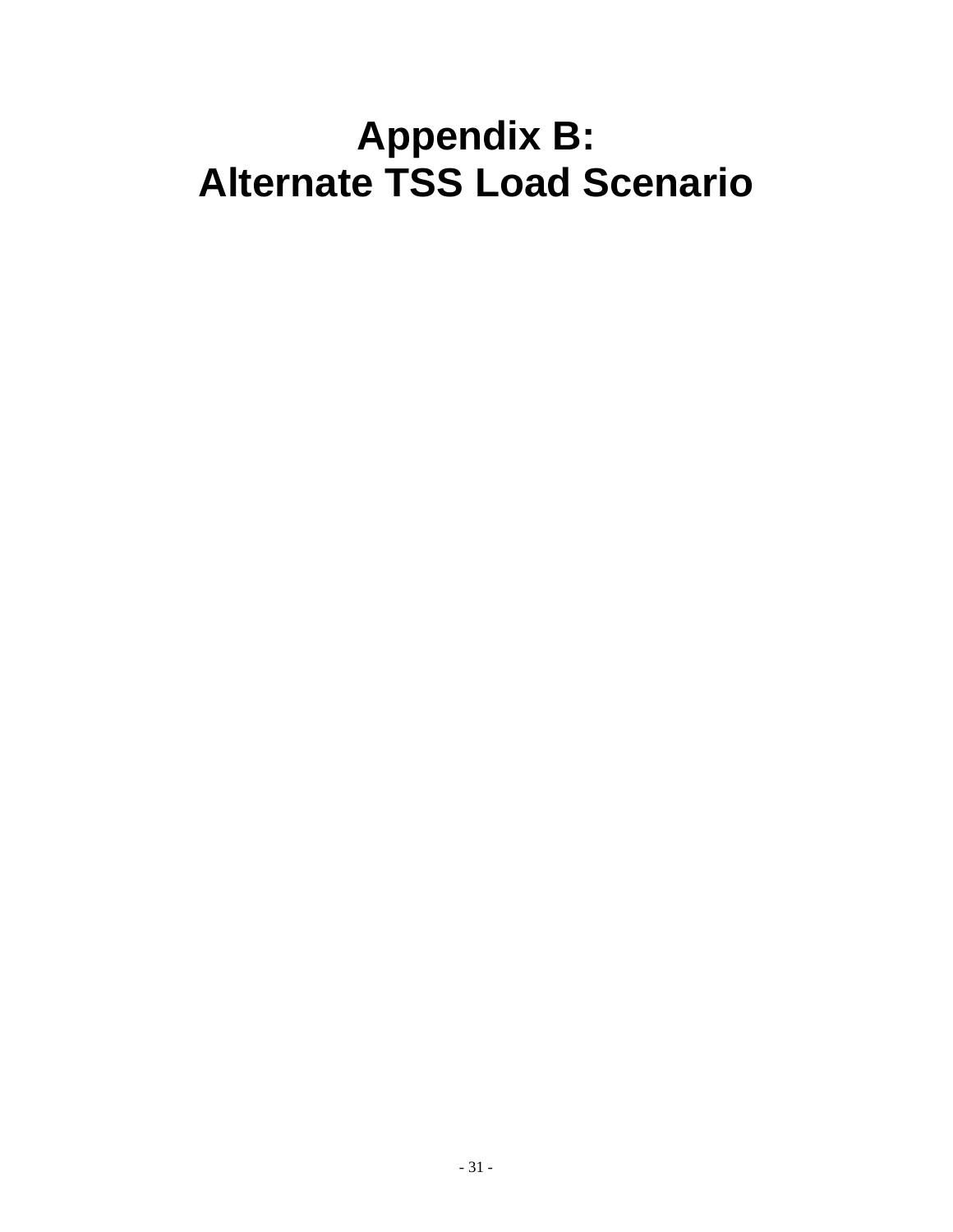

**Year**

**FIGURE B1. Measured and Projected TSS Loads (kg/d) Discharged to NSR from Major Sources – Assuming No Implementation of the SWQS (no wetlands, no low-flow diversions, no LID) and Only Implementation of EPT to Treat 2,000 ML per year of Secondary Bypass and 1,190 ML of Rat Creek CSO. Final Effluent Increases with Time Based on a WW Effluent Annual Flow Rate Increase of +0.5%.**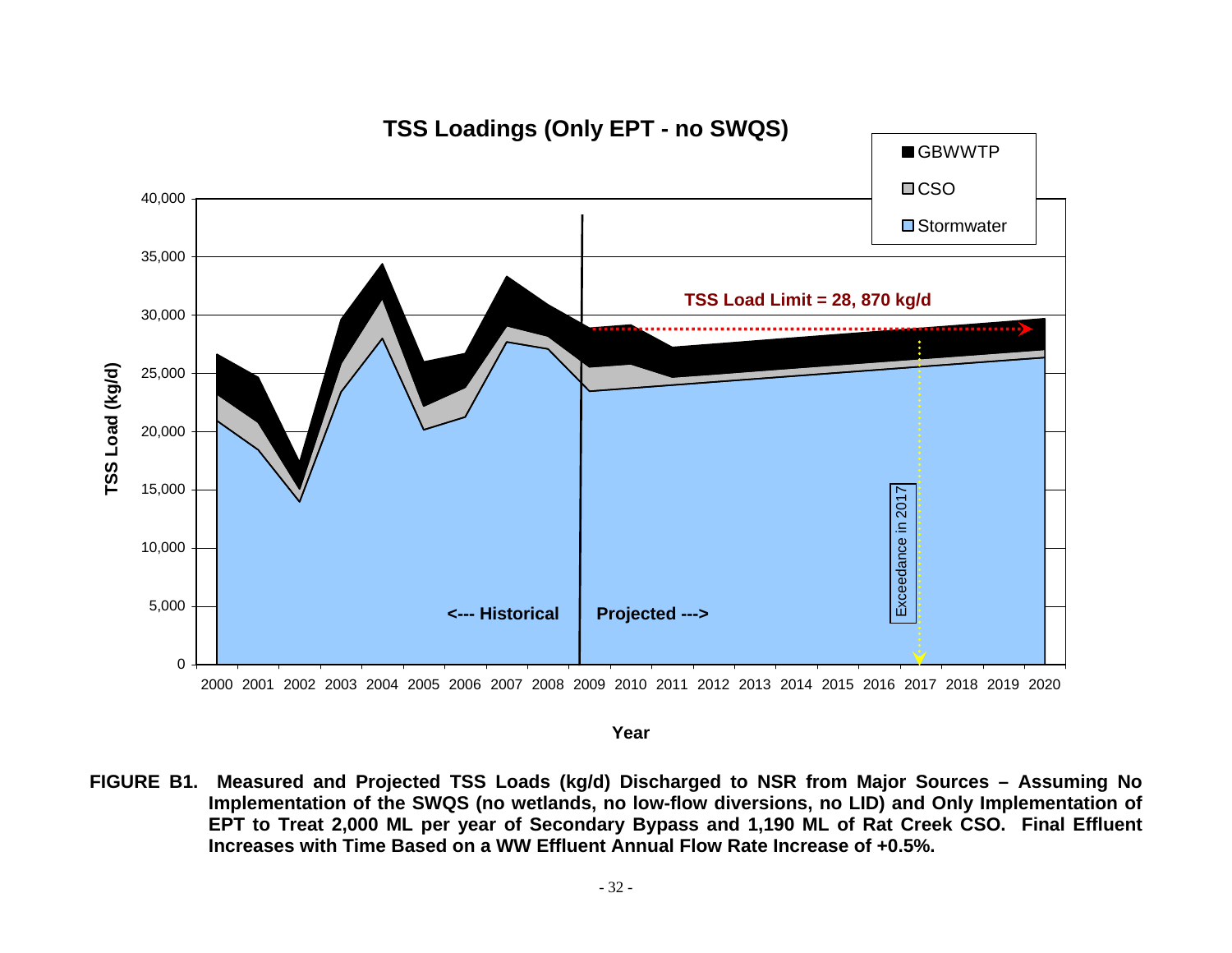# **Appendix C: TSS Load Reduction Calculations**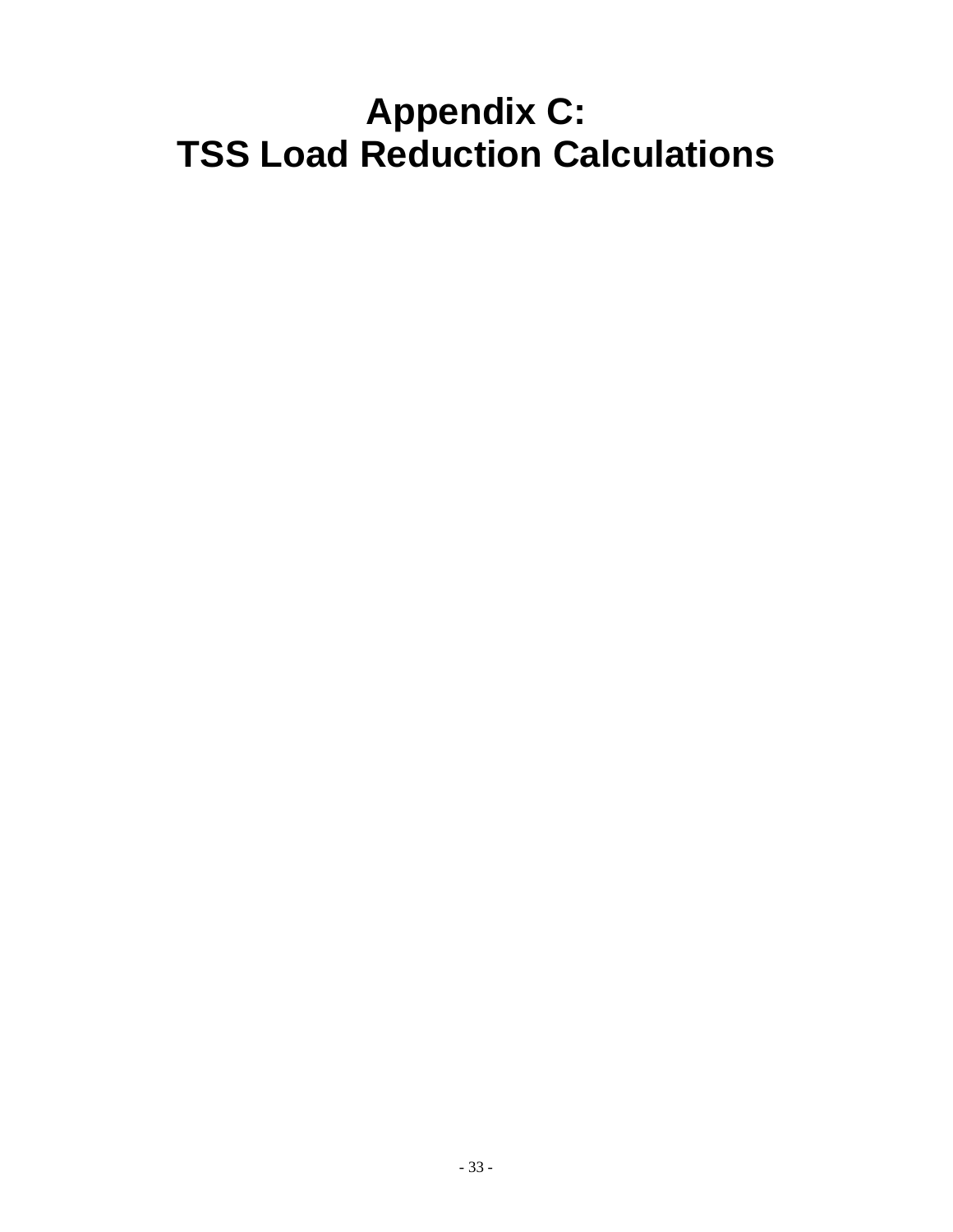# **Appendix C1. Quesnell Storm Trunk 10 ML/d Low-Flow Diversion**

A low flow diversion is proposed for the Quesnell storm trunk that will convey up to 3,660 ML per year, or about 10 ML/d to EPCOR's Gold Bar WWTP for treatment. Most days of a typical year, the flow rate in the Quesnell trunk sewer is greater than 10 ML/d. Given that the concentration of TSS in the storm trunk and volume conveyed to the outfall changes on a daily basis – the only practical means of estimating the average TSS load reduction for the Quesnell 10 ML/d flow diversion is to simulate a typical year with daily indexing. A typical year for the Quesnell basin was simulated based on 2000-2008 historical data. A snapshot of this calculation is shown below for the month of July.

|       |                |            |          |        |                    |                     | 10 ML/d Low-flow Diversion, No RTC |         | <b>RTC Controlled, 10 ML/d Low-flow Diversion</b> |         |             |          |                  |
|-------|----------------|------------|----------|--------|--------------------|---------------------|------------------------------------|---------|---------------------------------------------------|---------|-------------|----------|------------------|
|       |                |            |          |        | Quesnell Max, Flow | Volume              | Max. Load                          |         | Quesnell <b>RTC</b> controlle Volume              |         | RTC Load    | Quesnell |                  |
|       |                | <b>TSS</b> | Quesnell | Daily  |                    | Diverted Discharged | Diverted                           | Outfall | LF DiversionDischargec Diverted                   |         |             | Outfall  | <b>Rat Creek</b> |
|       |                | Conc.      | Volume   | Load   |                    |                     | o GBWWTF at Quesnellto GBWWTF      | Load    | to GBWWTPat Quesnel:o GBWWTF                      |         |             | Load     | CSO              |
| Month | Day            | (mq/L)     | (m3)     | (kg)   | (m3)               | (m3)                | (kg)                               | (kg)    | (m3)                                              | (m3)    | (kg)        | (kg)     | (m3)             |
| July  | 1              | 382        | 36,617   | 13,988 | 10,000             | 26,617              | 3,820                              | 10,168  | 0                                                 | 36,617  | $\mathbf 0$ | 13,988   | 10,189           |
|       | $\overline{2}$ | 31         | 31,665   | 982    | 10,000             | 21,665              | 310                                | 672     | 10,000                                            | 21,665  | 310         | 672      | 0                |
|       | 3              | 302        | 48,365   | 14,606 | 10,000             | 38,365              | 3,020                              | 11,586  | 10,000                                            | 38,365  | 3,020       | 11,586   | $\mathbf 0$      |
|       | 4              | 31         | 29,160   | 904    | 10,000             | 19,160              | 310                                | 594     | 10,000                                            | 19,160  | 310         | 594      | $\Omega$         |
|       | 5              | 167        | 208,921  | 34,890 | 10,000             | 198,921             | 1,670                              | 33,220  | 0                                                 | 208,921 | $\mathbf 0$ | 34,890   | 89,680           |
|       | 6              | 90         | 82,064   | 7,386  | 10,000             | 72,064              | 900                                | 6,486   | 10,000                                            | 72,064  | 900         | 6,486    | 618              |
|       | $\overline{7}$ | 31         | 47,699   | 1,479  | 10,000             | 37,699              | 310                                | 1,169   | 10,000                                            | 37,699  | 310         | 1,169    | 0                |
|       | 8              | 480        | 57,403   | 27,553 | 10,000             | 47,403              | 4,800                              | 22,753  | 0                                                 | 57,403  | 0           | 27,553   | 6,297            |
|       | 9              | 480        | 42,376   | 20,340 | 10,000             | 32,376              | 4,800                              | 15,540  | 10.000                                            | 32.376  | 4,800       | 15,540   | 0                |
|       | 10             | 31         | 33,811   | 1,048  | 10,000             | 23,811              | 310                                | 738     | 10,000                                            | 23,811  | 310         | 738      | 0                |
|       | 11             | 31         | 32,734   | 1,015  | 10,000             | 22,734              | 310                                | 705     | 10,000                                            | 22,734  | 310         | 705      | 0                |
|       | 12             | 150        | 36,742   | 5,511  | 10,000             | 26,742              | 1,500                              | 4.011   | 10,000                                            | 26,742  | 1,500       | 4,011    | 0                |
|       | 13             | 336        | 41,493   | 13,942 | 10,000             | 31,493              | 3,360                              | 10,582  | 10,000                                            | 31,493  | 3,360       | 10,582   | 0                |
|       | 14             | 12         | 35,677   | 428    | 10,000             | 25.677              | 120                                | 308     | 10,000                                            | 25,677  | 120         | 308      | 0                |
|       | 15             | 12         | 31,377   | 377    | 10,000             | 21,377              | 120                                | 257     | 10,000                                            | 21,377  | 120         | 257      | 0                |
|       | 16             | 416        | 39,968   | 16,627 | 10,000             | 29,968              | 4,160                              | 12,467  | 10,000                                            | 29,968  | 4,160       | 12,467   | 3                |
|       | 17             | 12         | 37,511   | 450    | 10,000             | 27,511              | 120                                | 330     | 10,000                                            | 27,511  | 120         | 330      | 0                |
|       | 18             | 12         | 31,098   | 373    | 10,000             | 21,098              | 120                                | 253     | 10,000                                            | 21,098  | 120         | 253      | 0                |
|       | 19             | 12         | 30.674   | 368    | 10.000             | 20.674              | 120                                | 248     | 10.000                                            | 20.674  | 120         | 248      | 0                |
|       | 20             | 263        | 35,006   | 9,207  | 10,000             | 25,006              | 2,630                              | 6,577   | 10,000                                            | 25,006  | 2,630       | 6,577    | 1                |
|       | 21             | 12         | 31,937   | 383    | 10,000             | 21,937              | 120                                | 263     | 10,000                                            | 21,937  | 120         | 263      | 0                |
|       | 22             | 12         | 33,373   | 400    | 10,000             | 23,373              | 120                                | 280     | 10,000                                            | 23,373  | 120         | 280      | 0                |
|       | 23             | 12         | 33,882   | 407    | 10,000             | 23,882              | 120                                | 287     | 10,000                                            | 23,882  | 120         | 287      | $\Omega$         |
|       | 24             | 308        | 231,370  | 71.328 | 10,000             | 221,370             | 3,083                              | 68,245  | 0                                                 | 231,370 | 0           | 71,328   | 137,644          |
|       | 25             | 98         | 136,461  | 13,344 | 10,000             | 126,461             | 978                                | 12,366  | 0                                                 | 136,461 | 0           | 13,344   | 97,919           |
|       | 26             | 263        | 57,898   | 15,228 | 10,000             | 47,898              | 2,630                              | 12,598  | 10.000                                            | 47,898  | 2,630       | 12,598   | 0                |
|       | 27             | 12         | 44,285   | 531    | 10,000             | 34,285              | 120                                | 411     | 10,000                                            | 34,285  | 120         | 411      | 0                |
|       | 28             | 12         | 38,801   | 466    | 10,000             | 28,801              | 120                                | 346     | 10,000                                            | 28,801  | 120         | 346      | 0                |
|       | 29             | 12         | 35,017   | 420    | 10,000             | 25,017              | 120                                | 300     | 10,000                                            | 25,017  | 120         | 300      | 0                |
|       | 30             | 12         | 33,986   | 408    | 10,000             | 23,986              | 120                                | 288     | 10,000                                            | 23,986  | 120         | 288      | 0                |
|       | 31             | 12         | 34,192   | 410    | 10,000             | 24,192              | 120                                | 290     | 10,000                                            | 24,192  | 120         | 290      | 0                |

Based on this numerical approach, with up to 10 ML/d diverted from the Quesnell storm trunk into the combined sewer system (some days have less than this amount of baseflow), the maximum TSS load intercepted and conveyed to the GBWWTP for treatment is estimated to be 869 kg/d.

The Quesnell low-flow diversion is expected to require a real-time control (RTC) system to avoid diverting 10 ML/d into the combined sewer system on days of wet weather. As stated in the *SWQS: Concept Feasibility Report* (Stantec, March 2009):

*"Quesnell basin low flow diversions are only feasible during dry weather flow conditions when CSOs are zero. Once commissioned, the WESS W12 project will reduce CSO volumes at the Rat Creek site. This may allow low flow diversions to continue during small wet weather events without increasing CSO volumes."* 

It was assumed that future WESS W12 pipe capacity will allow for Quesnell low-flow diversions for those wet weather days that currently produce a CSO overflow at Rat Creek of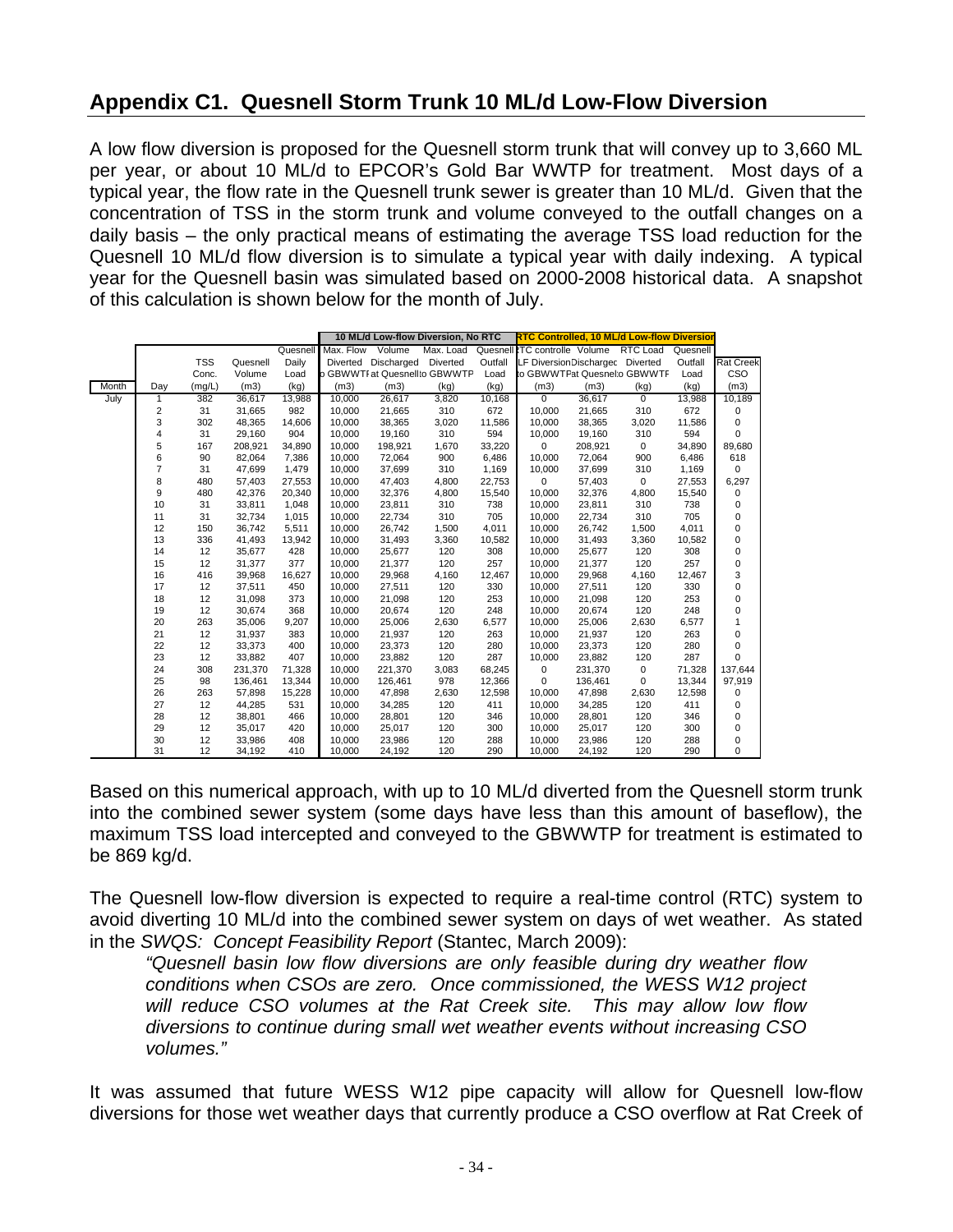less than 10,000 m3 per day. As shown above for the month of July, this means that those simulated days with a CSO overflow greater than 10,000 m3 activate the RTC system to shut off the Quesnell diversion. Using this conservative assumption for WESS W12 conveyance capacity, it's estimated that a typical year will have 34 days of wet weather flow in which RTC does not permit any flow diversion from the Quesnell storm trunk to GBWWTP.

With the RTC assumption, the typical annual flow volume diverted to GBWWTP is estimated to be about 3,300 ML (or about 24% of the annual volume). With RTC active 34 days a year, the TSS load intercepted and conveyed to the GBWWTP for treatment is estimated to be 524 kg/d. With GBWWTP producing a final effluent with an average TSS concentration of 7 mg/L, this low flow contributes a FE mass loading of 64 kg/d. This means that an RTC-controlled Quesnell low-flow diversion of 10 ML/d is expected to provide a net TSS load reduction of 460 kg/d.

Shown below is an example of year 2000 flow, volume, concentration, and TSS loading characteristics for the Quesnell storm basin.

| Month     |     | 30TH AVE     |     | <b>GROAT RD.</b> |     | QUESNELL     | <b>KENNEDALE</b> |          |     | <b>REMAINING</b> |      | <b>TOTAL</b> |
|-----------|-----|--------------|-----|------------------|-----|--------------|------------------|----------|-----|------------------|------|--------------|
|           |     | <b>STORM</b> |     | <b>STORM</b>     |     | <b>STORM</b> | <b>STORM</b>     |          |     | <b>STORM</b>     |      | <b>STORM</b> |
|           | Drv | Wet          | Dry | Wet              | Dry | Wet          | Dry              | Wet      | Drv | Wet              | Dry  | Wet          |
| January   | 31  | $\mathbf 0$  | 31  | 0                | 31  | $\Omega$     | 31               | $\Omega$ | 31  | 0                | 155  | $\mathbf 0$  |
| February  | 24  | 5            | 25  | 4                | 28  |              | 25               | 4        | 25  | 4                | 127  | 18           |
| March     | 13  | 18           | 18  | 13               | 19  | 12           | 18               | 13       | 18  | 13               | 86   | 69           |
| April     | 24  | 6            | 26  | 4                | 26  | 4            | 26               | 4        | 26  | 4                | 128  | 22           |
| May       | 16  | 15           | 23  | 8                | 22  | 9            | 21               | 10       | 21  | 10               | 103  | 52           |
| June      | 17  | 13           | 21  | 9                | 18  | 12           | 18               | 12       | 18  | 12               | 92   | 58           |
| July      | 14  | 17           | 20  | 11               | 15  | 16           | 16               | 15       | 16  | 15               | 81   | 74           |
| August    | 20  | 11           | 21  | 10               | 20  | 11           | 21               | 10       | 21  | 10               | 103  | 52           |
| September | 21  | 9            | 25  | 5                | 25  | 5            | 25               | 5        | 25  | 5                | 121  | 29           |
| October   | 28  | 3            | 31  | ŋ                | 30  |              | 30               |          | 30  |                  | 149  | 6            |
| November  | 29  |              | 29  |                  | 29  |              | 29               |          | 29  |                  | 145  | 5            |
| December  | 30  |              | 30  |                  | 30  |              | 30               |          | 30  |                  | 150  | 5            |
| Total     | 267 | 99           | 300 | 66               | 293 | 73           | 290              | 76       | 290 | 76               | 1440 | 390          |
|           | 73% | 27%          | 82% | 18%              | 80% | 20%          | 79%              | 21%      | 79% | 21%              | 79%  | 21%          |

| <b>Ants</b><br>ú |  |
|------------------|--|
|                  |  |

|           | <b>VOLUME</b> (m3) |           |                  |         |              |           |              |                  |              |                  |           |                       |  |
|-----------|--------------------|-----------|------------------|---------|--------------|-----------|--------------|------------------|--------------|------------------|-----------|-----------------------|--|
| Month     | 30TH AVE           |           | <b>GROAT RD.</b> |         |              | QUESNELL  |              | <b>KENNEDALE</b> |              | <b>REMAINING</b> |           | <b>TOTAL</b>          |  |
|           | <b>STORM</b>       |           | <b>STORM</b>     |         | <b>STORM</b> |           | <b>STORM</b> |                  | <b>STORM</b> |                  |           | <b>STORM</b>          |  |
|           | Drv                | Wet       | Dry              | Wet     | Dry          | Wet       | Dry          | Wet              | Dry          | Wet              | Dry       | Wet                   |  |
| January   | 674.634            | 0         | 425.092          | 0       | 277.336      | 0         | 682.168      | $\Omega$         | 486,172      | 0                | 2.545.402 | $\Omega$              |  |
| February  | 525.736            | 133.522   | 285.487          | 69.722  | 353.956      | 26.176    | 561.964      | 128.892          | 400.504      | 91.859           | 2.127.647 | 450.171               |  |
| March     | 310.594            | 721.824   | 65.197           | 129.784 | 374.075      | 505.166   | 437.820      | 605.765          | 312.028      | 431.721          | 1,499,715 | 2,394,260             |  |
| April     | 567.932            | 362.430   | 25.489           | 62.820  | 514.986      | 264.229   | 584,792      | 305.843          | 416,773      | 217.970          | 2,109,972 | 1,213,292             |  |
| May       | 427.626            | 1.015.046 | 46.885           | 81.494  | 555.859      | 787.267   | 593.712      | 900.737          | 566.995      | 860.204          | 2.191.076 | 3.644.749             |  |
| June      | 479.845            | 1.069.054 | 30.454           | 230,406 | 535.624      | 1.128.072 | 266.693      | 882.064          | 342.477      | 827.781          | 1.655.092 | 4.137.377             |  |
| July      | 421.478            | 1.710.045 | 47.106           | 111.555 | 574.698      | 1.459.819 | 448.748      | 1.032.101        | 435.862      | 1,033,995        | 1.927.893 | 5.347.514             |  |
| August    | 582,273            | 593.377   | 46,823           | 113.474 | 584.473      | 649.385   | 473.826      | 453.232          | 452.504      | 432,836          | 2.139.900 | 2,242,304             |  |
| September | 581.831            | 856.088   | 45.465           | 170.546 | 742.353      | 642.256   | 764.369      | 793.855          | 729.973      | 758.132          | 2.863.991 | 3.220.877             |  |
| October   | 747.586            | 141.562   | 49.164           | 0       | 680.392      | 31.776    | 785.818      | 31.794           | 560.042      | 22,659           | 2,823,003 | 227,791               |  |
| November  | 720.320            | 42.595    | 59.469           | 6.869   | 447.306      | 37.187    | 193.858      | 7.725            | 335.478      | 22,282           | 1,756,431 | 116,658               |  |
| December  | 680.412            | 41.220    | 53.134           | 7.501   | 270.085      | 35.948    | 497.177      | 41.943           | 354.332      | 29.892           | 1.855.140 | 156,505               |  |
| Total     | 6.720.267          | 6.686.763 | 1.179.765        | 984.171 | 5.911.143    | 5,567,281 | 6,290,946    | 5.183.951        | 5,393,141    | 4.729.332        |           | 25,495,261 23,151,497 |  |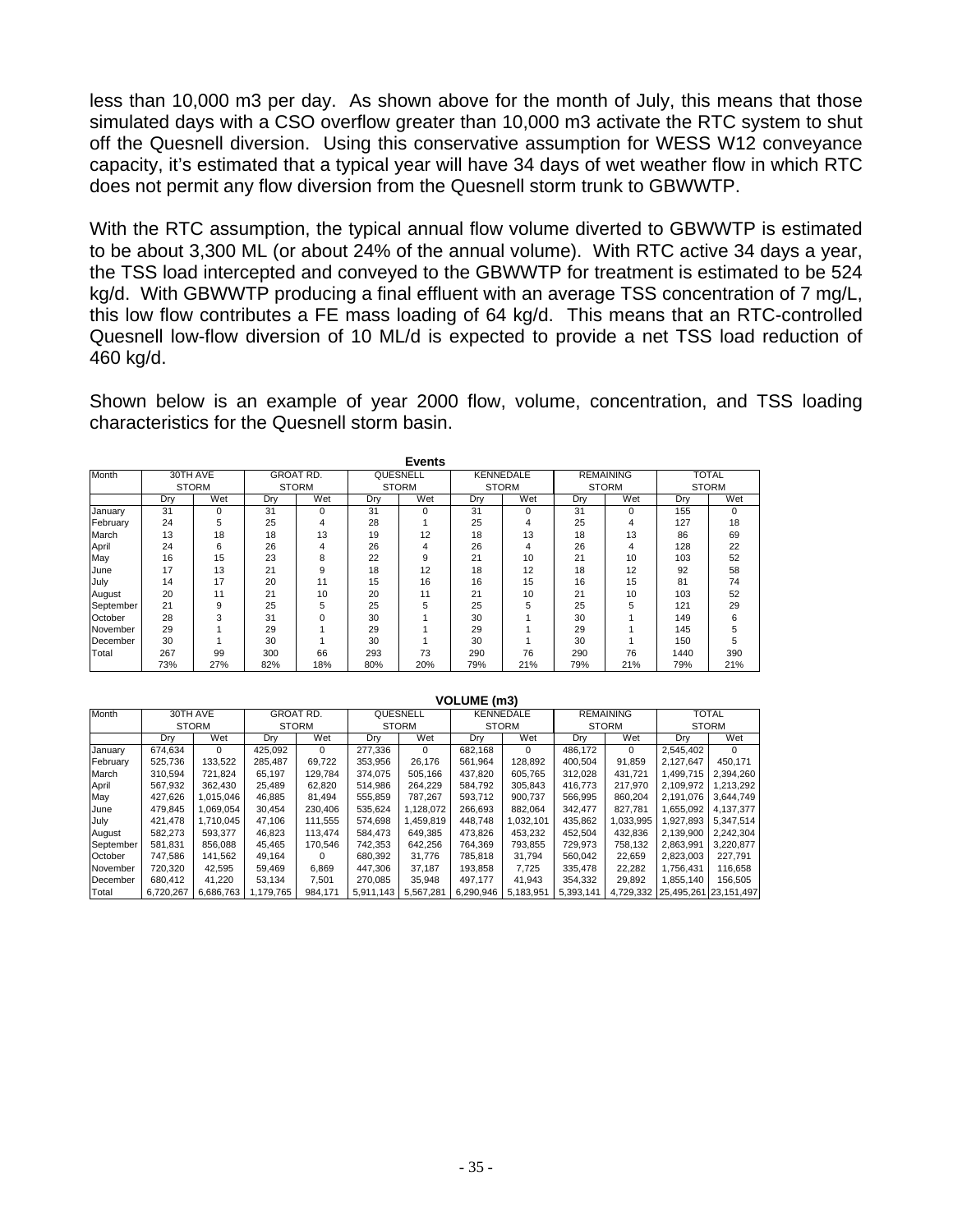| TSS (mg/L) |          |              |              |                  |              |          |     |                  |              |     |
|------------|----------|--------------|--------------|------------------|--------------|----------|-----|------------------|--------------|-----|
| Month      | 30TH AVE |              |              | <b>GROAT RD.</b> |              | QUESNELL |     | <b>REMAINING</b> | <b>TOTAL</b> |     |
|            |          | <b>STORM</b> | <b>STORM</b> |                  | <b>STORM</b> |          |     | <b>STORM</b>     | <b>STORM</b> |     |
|            | Dry      | Wet          | Dry          | Wet              | Dry          | Wet      | Drv | Wet              | Drv          | Wet |
| January    | 33       |              | 18           |                  | 57           |          | 33  |                  | 33           |     |
| February   | 33       | 445          | 18           | 502              | 57           | 1524     | 48  | 469              | 42           | 528 |
| March      | 33       | 223          | 18           | 418              | 57           | 258      | 58  | 267              | 51           | 260 |
| April      | 33       | 274          | 18           | 609              | 57           | 242      | 58  | 294              | 50           | 293 |
| May        | 23       | 201          | 32           | 475              | 7            | 184      | 47  | 198              | 32           | 202 |
| June       | 15       | 81           | 19           | 224              | 14           | 284      | 26  | 171              | 19           | 181 |
| July       | 108      | 135          | 45           | 336              | 341          | 324      | 210 | 230              | 223          | 227 |
| August     | 9        | 127          | 10           | 329              | 9            | 250      | 24  | 202              | 15           | 202 |
| September  | 9        | 57           | 8            | 103              |              | 79       | 17  | 66               | 12           | 68  |
| October    | 10       | 81           | 9            |                  | 4            | 121      | 11  | 125              | 9            | 97  |
| November   | 6        | 269          | 15           | 810              | 4            | 595      | 6   | 452              | 6            | 452 |
| December   | 7        | 776          | 13           | 1480             | 14           | 1120     | 9   | 984              | 9            | 984 |
| Total      | 23       | 152          | 18           | 332              | 53           | 261      | 44  | 204              | 40           | 208 |

#### **LOADINGS**

|            |            | 30A        | 30A       | <b>GRD</b> | <b>GRD</b> | QUE        | <b>QUE</b> | <b>REMAIN</b> | <b>REMAIN</b> |
|------------|------------|------------|-----------|------------|------------|------------|------------|---------------|---------------|
|            |            | <b>DRY</b> | WET       | <b>DRY</b> | WET        | <b>DRY</b> | WET        | <b>DRY</b>    | WET           |
| <b>TSS</b> | <b>JAN</b> | 22.128     | $\Omega$  | 7.751      | $\Omega$   | 15,838     | $\Omega$   | 38.788        | $\Omega$      |
| (kg)       | <b>FEB</b> | 17.244     | 59,424    | 5,205      | 34,985     | 20.214     | 39,892     | 46.572        | 103,570       |
|            | <b>MAR</b> | 10.187     | 160,766   | 1,189      | 54.241     | 21,363     | 130,504    | 43.444        | 277,474       |
|            | APR.       | 18,628     | 99,361    | 465        | 38,254     | 29,410     | 63,930     | 58,047        | 154,102       |
|            | MAY        | 9.732      | 204.180   | 1,482      | 38.679     | 3.913      | 144.941    | 54.511        | 349,450       |
|            | JUN        | 7.117      | 86,805    | 578        | 51,589     | 7,446      | 320.445    | 16.111        | 292,052       |
|            | JULY       | 45,523     | 230,273   | 2,098      | 37,490     | 195,938    | 472,529    | 186,170       | 476,029       |
|            | <b>AUG</b> | 5.008      | 75,291    | 474        | 37.367     | 4.991      | 162.371    | 22,635        | 178.720       |
|            | <b>SEP</b> | 4.989      | 48,547    | 352        | 17.517     | 5,161      | 50.974     | 24,708        | 103,158       |
|            | OCT        | 7,213      | 11,513    | 425        | 0          | 2,986      | 3,845      | 15,214        | 6,829         |
|            | <b>NOV</b> | 4.581      | 11,458    | 900        | 5.564      | 1.690      | 22.126     | 3.129         | 13,557        |
|            | <b>DEC</b> | 4,559      | 31,987    | 691        | 11,101     | 3,781      | 40,262     | 7,662         | 70,717        |
|            | TOTAL      | 156,911    | 1,019,606 | 21,609     | 326,788    | 312,730    | 1,451,819  | 516,992       | 2,025,658     |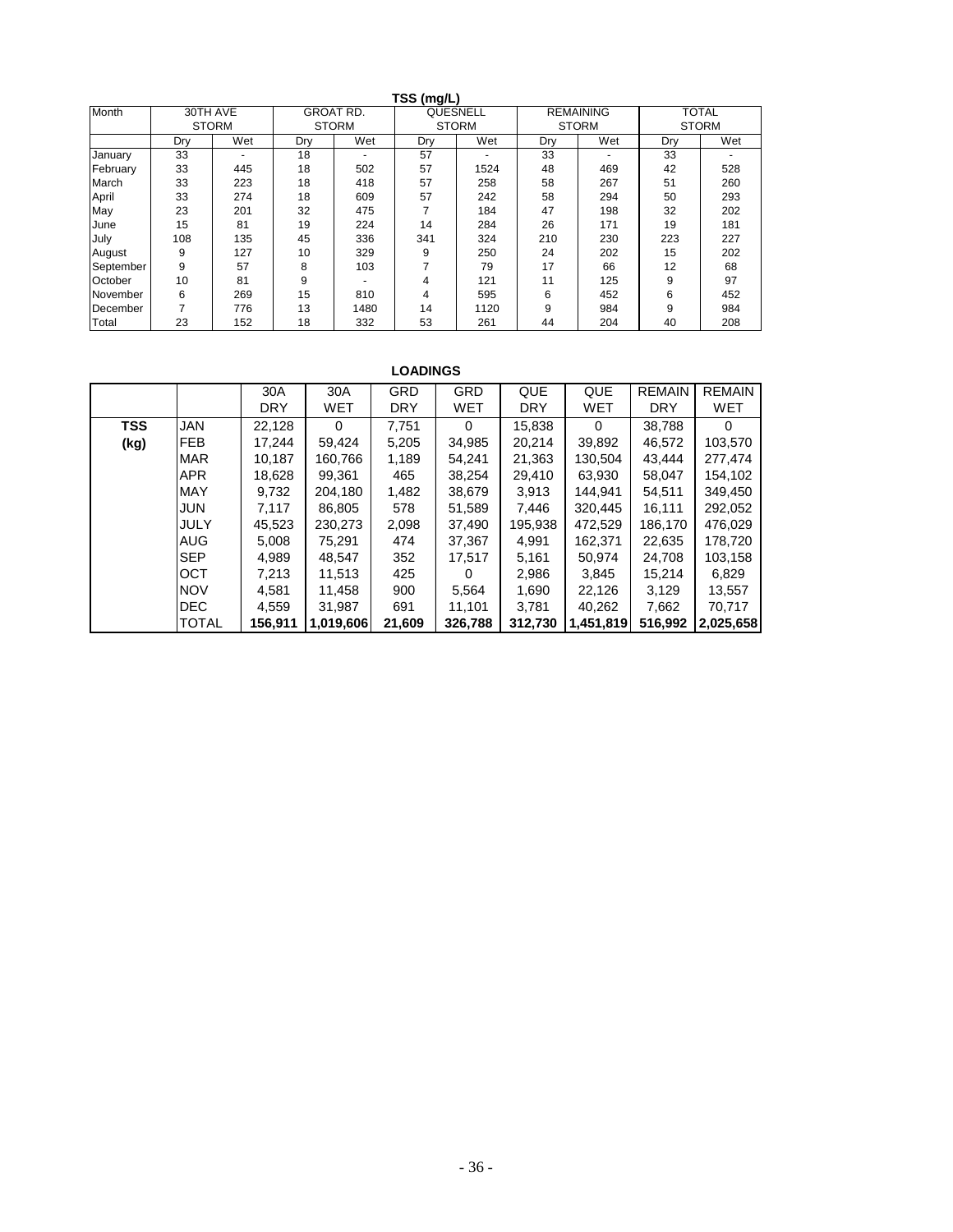## **Appendix C2. 30th Ave Storm Trunk 1.5 ML/d Low-Flow Diversion**

A low flow diversion is also proposed for the  $30<sup>th</sup>$  Avenue storm trunk that will convey up to 539 ML per year, or about 1.5 ML/d to EPCOR's Gold Bar WWTP for treatment (SWQS: Concept Feasibility Report, Stantec, March 2009). Baseflow in the 30<sup>th</sup> Avenue trunk sewer is about 25 ML/d which means the diversion is very limited in load capture potential. The same approach of using a daily indexing of concentrations and volumes was used to estimate the average TSS load reduction for the  $30<sup>th</sup>$  Avenue low flow diversion. The EMP data for year 2005 was used as it provides a total TSS load close to historic average. A snapshot of this calculation is shown below for the month of July.

|       |                |            |          |          | <b>Low-flow Diversion, No RTC</b> |                                 |           | <b>RTC Controlled, Low-flow Diversion</b> |                                |         |                                 |          |                  |
|-------|----------------|------------|----------|----------|-----------------------------------|---------------------------------|-----------|-------------------------------------------|--------------------------------|---------|---------------------------------|----------|------------------|
|       |                |            |          | 30th Ave | Max. Flow                         | Volume                          | Max. Load |                                           | 30th Ave RTC controller Volume |         | <b>RTC Load</b>                 | 30th Ave |                  |
|       |                | <b>TSS</b> | 30th Ave | Daily    | Diverted                          | Discharged                      | Diverted  | Outfall                                   | LF Diversion Discharged        |         | Diverted                        | Outfall  | <b>Rat Creek</b> |
|       |                | Conc.      | Volume   | Load     |                                   | to GBWWTP at 30th Ave to GBWWTF |           | Load                                      |                                |         | to GBWWTP at 30th Ave to GBWWTP | Load     | <b>CSO</b>       |
| Month | Day            | (mq/L)     | (m3)     | (kg)     | (m3)                              | (m3)                            | (kg)      | (kg)                                      | (m3)                           | (m3)    | (kg)                            | (kg)     | (m3)             |
| July  | 1              | 228        | 40,580   | 9,252    | 1,476                             | 39,104                          | 337       | 8,916                                     | 1,476                          | 39,104  | 337                             | 8,916    | 0                |
|       | $\overline{2}$ | 228        | 29,758   | 6,785    | 1,476                             | 28,282                          | 337       | 6,448                                     | 1,476                          | 28,282  | 337                             | 6,448    | 0                |
|       | 3              | 14         | 27,656   | 376      | 1,476                             | 26,180                          | 20        | 356                                       | 1,476                          | 26,180  | 20                              | 356      | 0                |
|       | 4              | 14         | 27,420   | 378      | 1,476                             | 25,944                          | 20        | 358                                       | 1,476                          | 25,944  | 20                              | 358      | 0                |
|       | 5              | 14         | 27,503   | 385      | 1,476                             | 26,027                          | 21        | 364                                       | 1,476                          | 26,027  | 21                              | 364      | $\Omega$         |
|       | 6              | 14         | 27,635   | 378      | 1,476                             | 26,159                          | 20        | 358                                       | 0                              | 27,635  | 0                               | 378      | 7,082            |
|       | $\overline{7}$ | 13         | 27,205   | 364      | 1,476                             | 25,729                          | 20        | 344                                       | 1,476                          | 25,729  | 20                              | 344      | 0                |
|       | 8              | 13         | 27,548   | 360      | 1,476                             | 26,072                          | 19        | 341                                       | 1,476                          | 26,072  | 19                              | 341      | $\Omega$         |
|       | 9              | 95         | 33.044   | 3,139    | 1,476                             | 31,568                          | 140       | 2,999                                     | 0                              | 33,044  | 0                               | 3,139    | 1,379            |
|       | 10             | 95         | 29.845   | 2,835    | 1,476                             | 28,369                          | 140       | 2,695                                     | 1,476                          | 28,369  | 140                             | 2,695    | 0                |
|       | 11             | 132        | 28,171   | 3,711    | 1,476                             | 26,695                          | 194       | 3,517                                     | 1,476                          | 26,695  | 194                             | 3,517    | 0                |
|       | 12             | 258        | 63,039   | 16,264   | 1,476                             | 61,563                          | 381       | 15,883                                    | 0                              | 63,039  | 0                               | 16,264   | 440              |
|       | 13             | 184        | 39,741   | 7,319    | 1,476                             | 38,265                          | 272       | 7,047                                     | 0                              | 39,741  | 0                               | 7,319    | 1,367            |
|       | 14             | 39         | 30,587   | 1,193    | 1,476                             | 29,111                          | 58        | 1,135                                     | 1,476                          | 29,111  | 58                              | 1,135    | 0                |
|       | 15             | 11         | 27,298   | 298      | 1,476                             | 25,822                          | 16        | 282                                       | 1,476                          | 25,822  | 16                              | 282      | $\Omega$         |
|       | 16             | 119        | 205,543  | 24,460   | 1,476                             | 204,067                         | 176       | 24,284                                    | 0                              | 205,543 | 0                               | 24,460   | 83,364           |
|       | 17             | 10         | 28,853   | 297      | 1,476                             | 27,377                          | 15        | 282                                       | 1,476                          | 27,377  | 15                              | 282      | 0                |
|       | 18             | 96         | 44,741   | 4,295    | 1,476                             | 43,265                          | 142       | 4,153                                     | 0                              | 44,741  | $\mathbf 0$                     | 4,295    | 28               |
|       | 19             | 10         | 28,877   | 279      | 1,476                             | 27,401                          | 14        | 265                                       | 1,476                          | 27,401  | 14                              | 265      | $\Omega$         |
|       | 20             | 9          | 27.720   | 259      | 1,476                             | 26,244                          | 14        | 246                                       | 0                              | 27,720  | 0                               | 259      | 7,346            |
|       | 21             | 366        | 52,793   | 19,322   | 1,476                             | 51,317                          | 540       | 18,782                                    | $\Omega$                       | 52,793  | 0                               | 19,322   | 12,709           |
|       | 22             | 9          | 28.580   | 250      | 1,476                             | 27,104                          | 13        | 237                                       | 1,476                          | 27,104  | 13                              | 237      | $\Omega$         |
|       | 23             | 82         | 206,104  | 16,901   | 1,476                             | 204,628                         | 121       | 16,779                                    | 0                              | 206,104 | 0                               | 16,901   | 154,699          |
|       | 24             | 8          | 30,506   | 248      | 1,476                             | 29,030                          | 12        | 236                                       | 1,476                          | 29,030  | 12                              | 236      | $\Omega$         |
|       | 25             | 132        | 64.458   | 8,492    | 1,476                             | 62,982                          | 194       | 8,297                                     | 0                              | 64,458  | $\mathsf 0$                     | 8,492    | 17,490           |
|       | 26             | 40         | 40,695   | 1,628    | 1,476                             | 39,219                          | 59        | 1,569                                     | 0                              | 40,695  | 0                               | 1,628    | 14,527           |
|       | 27             | 132        | 32,519   | 4,284    | 1,476                             | 31,043                          | 194       | 4,089                                     | 1,476                          | 31,043  | 194                             | 4,089    | $\Omega$         |
|       | 28             | 422        | 102,785  | 43,375   | 1,476                             | 101,309                         | 623       | 42,752                                    | 0                              | 102,785 | $\mathbf 0$                     | 43,375   | 36,783           |
|       | 29             | 132        | 72,740   | 9,602    | 1,476                             | 71,264                          | 195       | 9,407                                     | 1,476                          | 71,264  | 195                             | 9,407    | 0                |
|       | 30             | 94         | 35,383   | 3,328    | 1,476                             | 33,907                          | 139       | 3,189                                     | 1,476                          | 33,907  | 139                             | 3,189    | 0                |
|       | 31             | 6          | 28,560   | 170      | 1,476                             | 27,084                          | 9         | 161                                       | 1,476                          | 27,084  | 9                               | 161      | 0                |

Using this robust estimation approach, a 1.5 ML/d diversion means that 539 ML is conveyed to GBWWTP (or 4% of the annual flow) with an associated TSS load of 94 kg/d (or 2.7% of the  $30<sup>th</sup>$  Ave annual load).

The  $30<sup>th</sup>$  Avenue low-flow diversion is expected to require a real-time control (RTC) system to avoid diverting flows into the combined sewer system on days of wet weather. As stated in the *SWQS: Concept Feasibility Report* (Stantec, March 2009):

*"Contributions from the 30th Avenue basin low flow diversion also affect the CSO volumes at the Mill Creek CSO sites. ... the 30<sup>th</sup> Avenue basin low flow diversion should only operate during the dry weather flow conditions to prevent increased CSO volume at the Mill Creek sites."* 

For those days with any CSO discharge at the Rat Creek CSO, it is assumed that an RTC system shut off the  $30<sup>th</sup>$  Avenue diversion. Based on this measure, there are a total of 55 days of wet weather in which the RTC does not permit any flow diversion from the  $30<sup>th</sup>$ Avenue storm trunk to GBWWTP.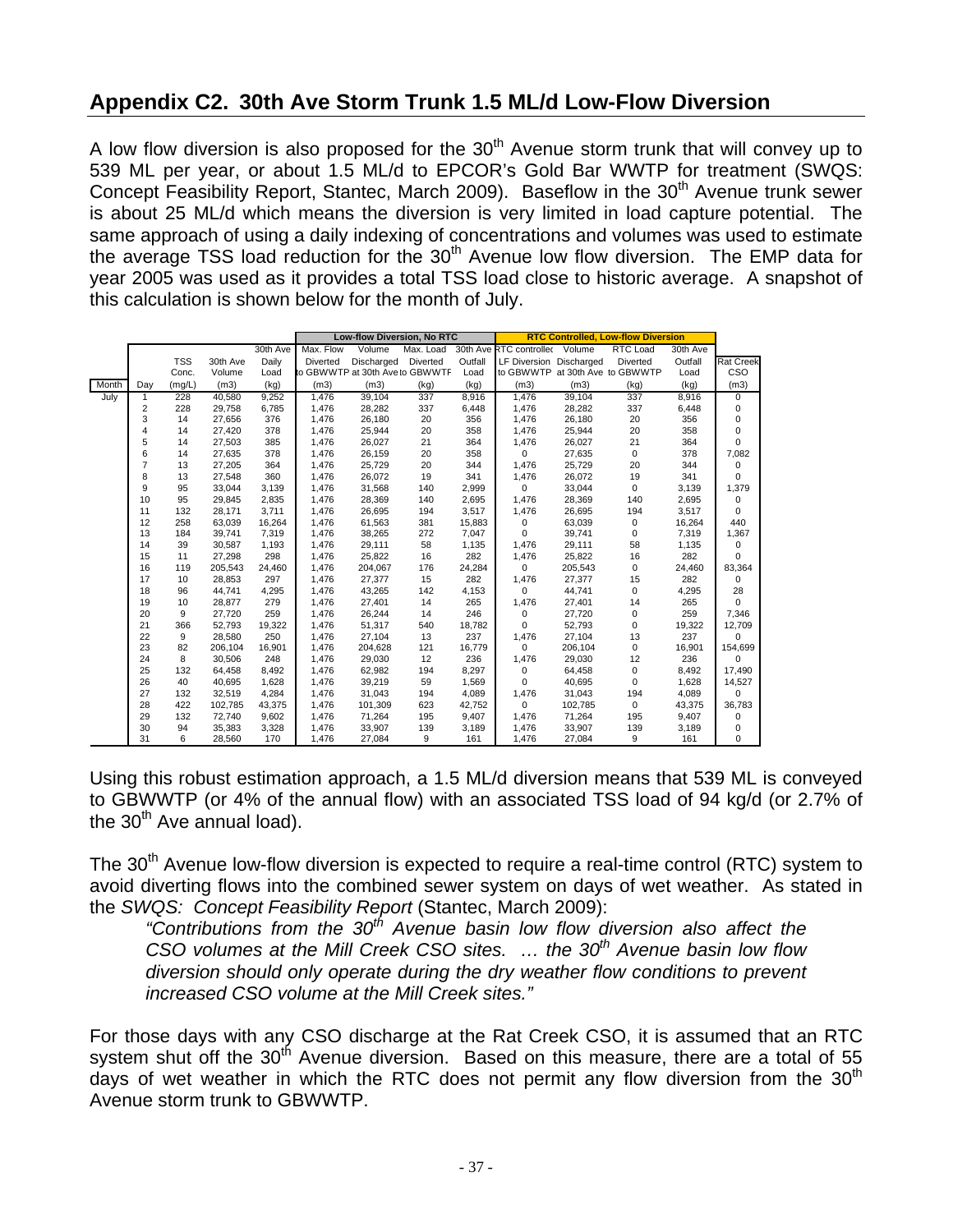With the RTC assumption, the typical annual flow volume diverted to GBWWTP is estimated to be 465 ML (or 3.4% of the annual volume). With RTC active 55 days a year, the TSS load intercepted and conveyed to the GBWWTP for treatment is estimated to be 57 kg/d. With GBWWTP producing a final effluent with an average TSS concentration of 7 mg/L, this low flow contributes a FE mass loading of 9 kg/d. This means that an RTC-controlled  $30<sup>th</sup>$ Avenue low-flow diversion of 1.5 ML/d is estimated to give a net TSS load reduction of 48 kg/d.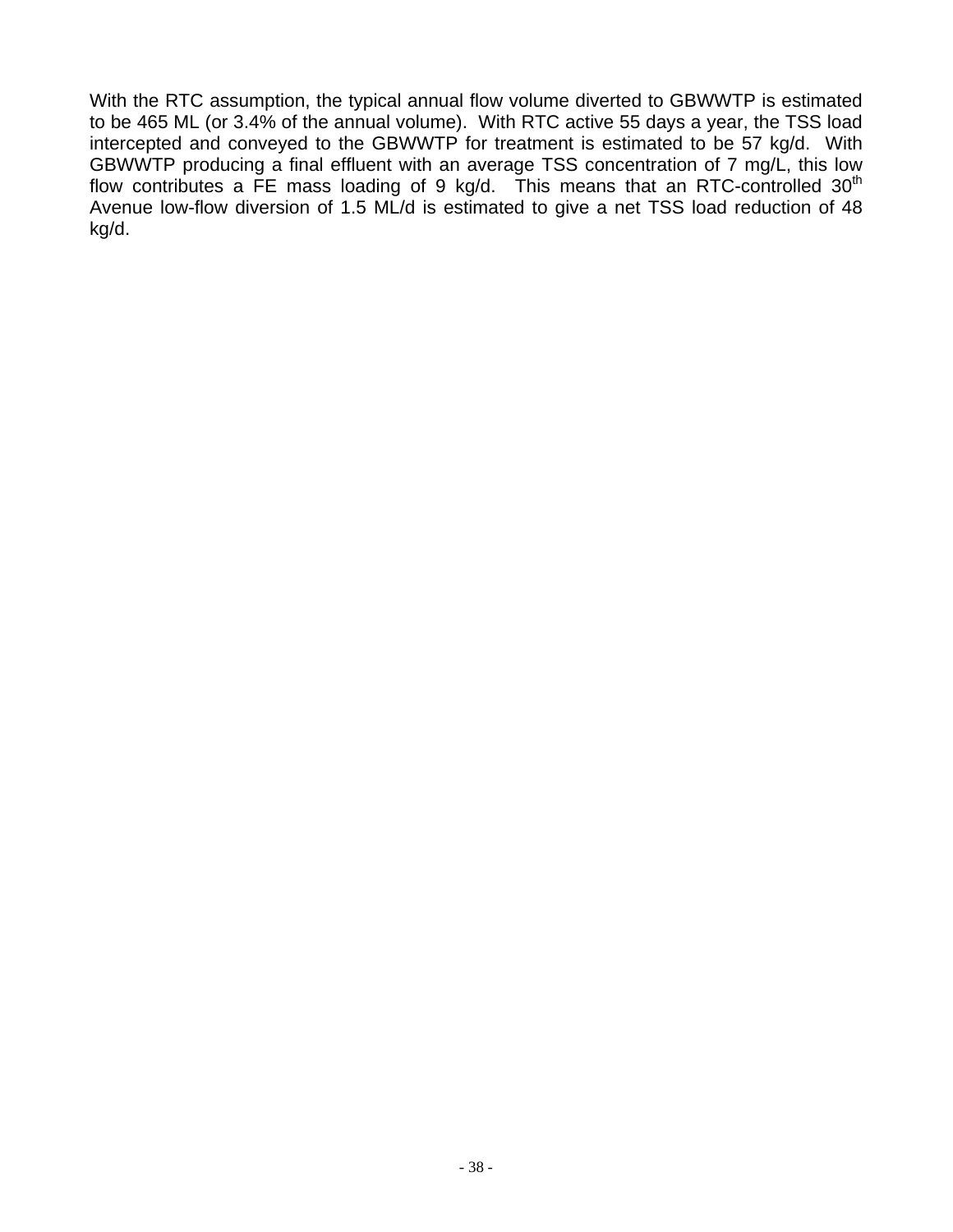## **Appendix C3. EPT/Gold Bar WWTP**

The Quesnell and 30<sup>th</sup> Avenue Low-Flow Diversions are routed through the main process train of the Gold Bar WWTP on dry weather days (slightly wet days also for the Quesnell diversion).

This section pertains to the flows routed through the newly commissioned EPT tanks at the Gold Bar WWTP. This tankage provides additional treatment capacity to handle flows captured from the Rat Creek CSO overflow and conveyed to the WWTP via WESS W12. As well, flows can be routed to the EPT that would otherwise trigger a secondary plant bypass. The key assumptions are provided below, EPT - :

- operational by 2011
- treats 1,190 ML per year of Rat Creek CSO flow
- treats 2,000 ML of flow that would otherwise be a secondary bypass
- final effluent TSS concentration is 7 mg/L
- discharges to NSR a TSS concentration of 30 mg/L.

#### **No EPT treatment**:

| Rat Creek CSO: | 1,595 ML x 428 mg/L / 365 days = 1,870.3 kg/d |  |
|----------------|-----------------------------------------------|--|
|                |                                               |  |

GBWWTP C.B.: 2,910 ML x 194 mg/L / 365 days = 1,546.7 kg/d

Total TSS load  $= 3,417$  kg/d

#### **With EPT Treatment:**

| Rat Creek CSO:  | 405 ML x 428 mg/L / 365 days = 474.9 kg/d               |
|-----------------|---------------------------------------------------------|
| EPT1 discharge  | $(1,595 - 405)$ ML x 30 mg/L / 365 days = 97.8 kg/d     |
| GBWWTP C.B.     | $(2,910 - 2,000)$ ML x 194 mg/L / 365 days = 483.7 kg/d |
| EPT2 discharge: | $(2,910 - 910)$ ML x 30 mg/L / 365 days = 164.4 kg/d    |
|                 | Total TSS load = $1,220.8$ kg/d                         |

#### **TSS Net Reduction for EPT = 2,196 kg/d**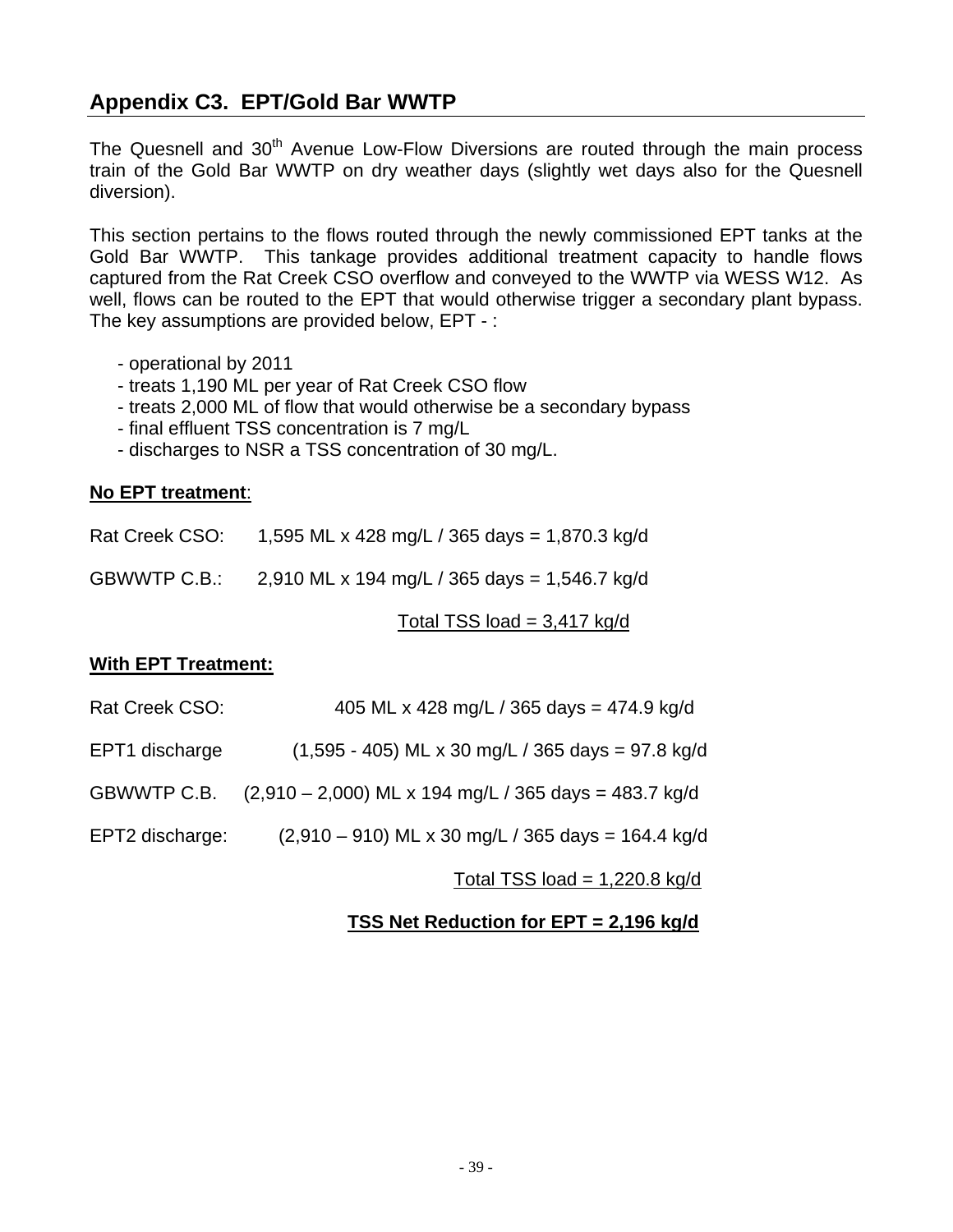## **Appendix C4. Kennedale End-of-Pipe Treatment Facility**

The Kennedale design is for about 0.9 m3/s through the wetland and another 0.7 m3/s through the oil/grit separators. These numbers were determined through an iterative process, based on the time of retention, time for the water level to go up from the NWL to HWL, and no surcharging in the off line. The way the Kennedale system is configured with all the upstream lakes, and the trunk basically at capacity in a 1:2 year design rainfall event, the long post event drawdown times result in extended periods of higher than base flow in the trunk. Based on the numbers in Table 2.6 (page 2.21), the Kennedale wetland can take about 2X base flow which results in an annual treated volume of about 4,300 ML.

Baseflow FWC = 32 mg/L Wet weather  $FWC = 182$  mg/L

For a typical year, annual flow  $= 7,100$  ML 34% of annual volume is baseflow = 2,414 ML 66% of annual volume is wet weather flow = 4,686 ML

Based on the Stantec modeling, 63% of annual volume will be treated in the wetland and 10% of annual volume treated in the CDS in-parallel oil/grit separators. Because the flow is first conveyed through the wetland, this means that the CDS units only receive wet weather flows.

#### **Constructed Wetland:**

Load  $IN = 2,414 ML \times 32$  mg/L (baseflow)  $+$  (0.63 x 7,100 ML – 2,414 ) ML x 182 mg/L = 451, 986 kg = 1,238.2 kg/d

**→ 80% wetland TSS treatment efficiency assumed** 

Load OUT =  $0.2 \times 1,238.2 \text{ kg/d} = 247.7 \text{ kg/d}$ 

Load Capture =  $0.8 \times 1,238.2 \text{ kg/d} = 990.7 \text{ kg/d}$ 

#### **CDS Oil/Grit Separator:**

 $\rightarrow$  only takes wet weather flow.

Annual treatment capacity = 710 ML

Load IN =  $710$  ML x 182 mg/L = 129,220 kg = 354.0 kg/d

→ 50% O/G TSS treatment efficiency assumed.

Load OUT =  $0.5 \times 354.0 \text{ kg/d} = 177.0 \text{ kg/d}$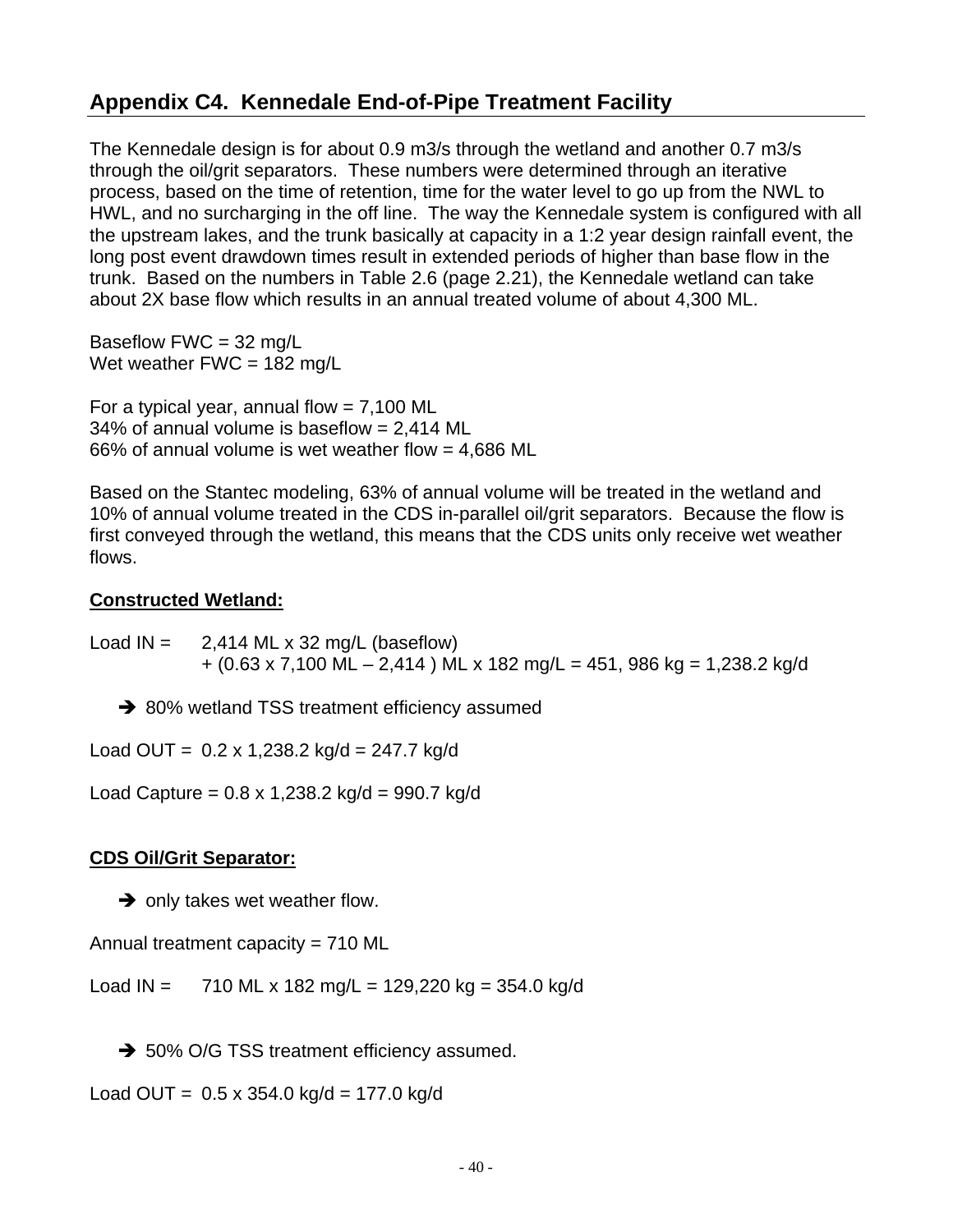Load Capture = 0.5 x 354.0 kg/d = 177.0 kg/d

#### **Trunk Sewer:**

→ 27% of annual volume not diverted to off-line wetland & O/G facility (all baseflow routed to wetland therefore only wet weather)

Load Direct to NSR =  $0.27 \times 7,100$  ML  $\times$  182 mg/L = 348,894 kg = 956 kg/d

#### **Segregated Discharges to NSR = 956 kg/d + 177 kg/d + 247.7 kg/d = 1,380.7 kg/d**

#### **Segregated Load Capture = 991 kg/d (wetland) + 177 kg/d (O/G) = 1,168 kg/d**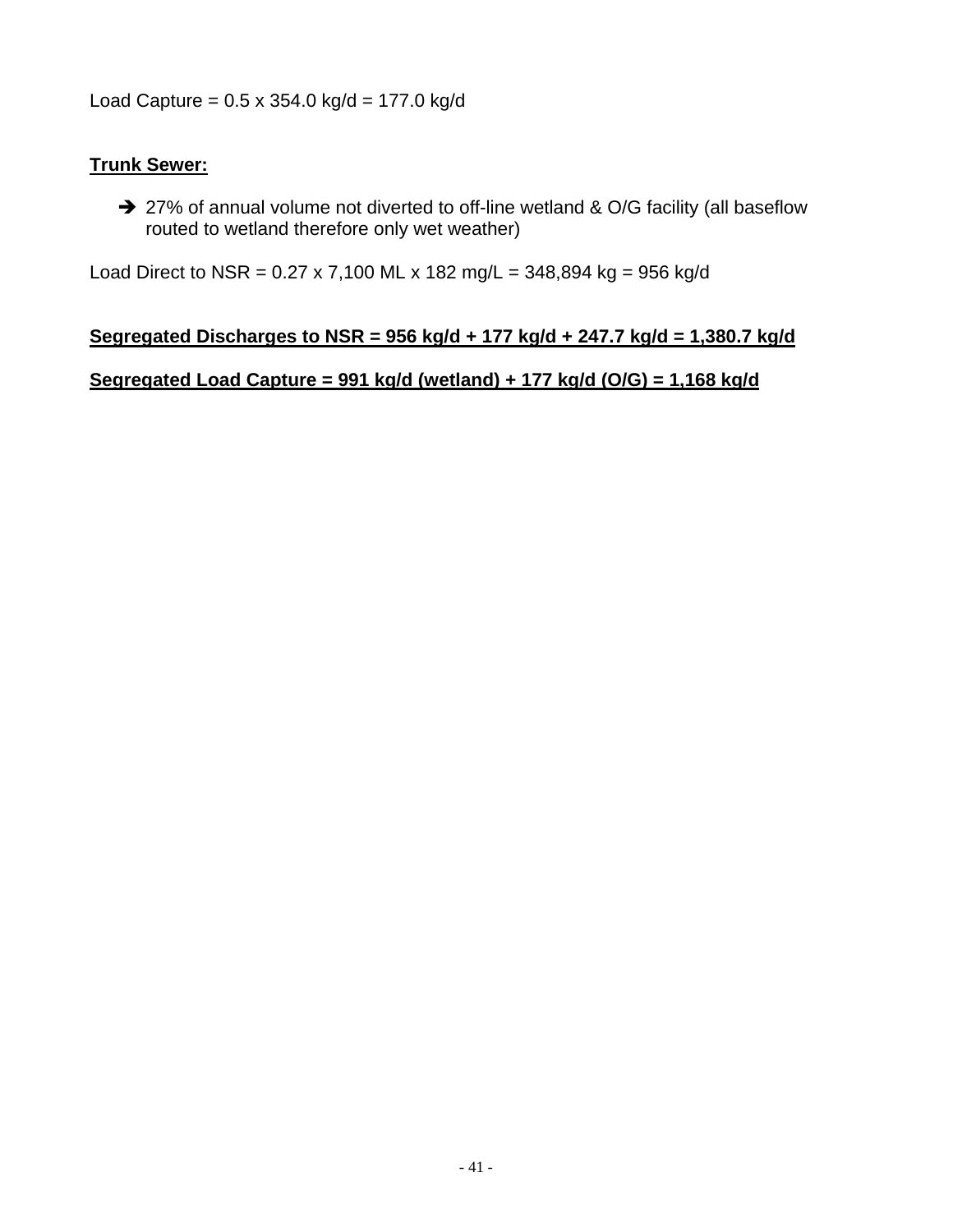## **Appendix C5. Groat Road End-of-Pipe Treatment Facility**

For the concept level, we are suggesting 1X base flow for either the oil/grit or a constructed surface wetland, so if a parallel system was implemented, it would be reasonable to expect that we could get 2X base flow.

The following approach for Groat Road is conceptually similar to that used for Kennedale storm basin. The annual hydrographs between basins is different and a computer simulation is needed for Groat Road as was done for Kennedale in the detailed process design.

#### Assumptions:

- $\rightarrow$  Based on the 5 ha Kennedale wetland treating 4,473 ML, this gives a unit treatment rate of 895 ML/ha of wetland
- $\rightarrow$  Groat constructed wetland assumed to be 1 ha in size.
- $\rightarrow$  Groat typical annual volume = 3,595 ML (95.8%)
- $\rightarrow$  Groat typical baseflow volume = 151 ML (4.2%)
- $\rightarrow$  Groat wetland capacity is 895 ML with baseflow conveyed to the wetland first.
- $\rightarrow$  Parallel O/G separators assumed with a 10% volume capacity = 360 ML
- → 35% of annual Groat trunk sewer volume diverted off-line for treatment
- $\rightarrow$  Baseflow FWC TSS conc. = 24 mg/L
- $\rightarrow$  Wet weather FWC TSS conc. = 334 mg/L

#### **Constructed Wetland:**

- Load  $IN = 151 ML \times 24 mg/L$  (baseflow)  $+$  (895 – 151) ML x 334 mg/L = 252,120 kg = 690.7 kg/d
	- **→ 80% wetland TSS treatment efficiency assumed**

Load OUT =  $0.2 \times 690.7 \text{ kg/d} = 138.1 \text{ kg/d}$ 

Load Capture =  $0.8 \times 690.7 \text{ kg/d} = 552.6 \text{ kg/d}$ 

#### **CDS Oil/Grit Separator:**

 $\rightarrow$  only takes wet weather flow.

Annual treatment capacity = 360 ML

Load IN =  $360$  ML x 334 mg/L = 120,240 kg = 329.4 kg/d

→ 50% O/G TSS treatment efficiency assumed.

Load OUT =  $0.5 \times 329.4 \text{ kg/d} = 164.7 \text{ kg/d}$ 

Load Capture = 0.5 x 329.4 kg/d = 164.7 kg/d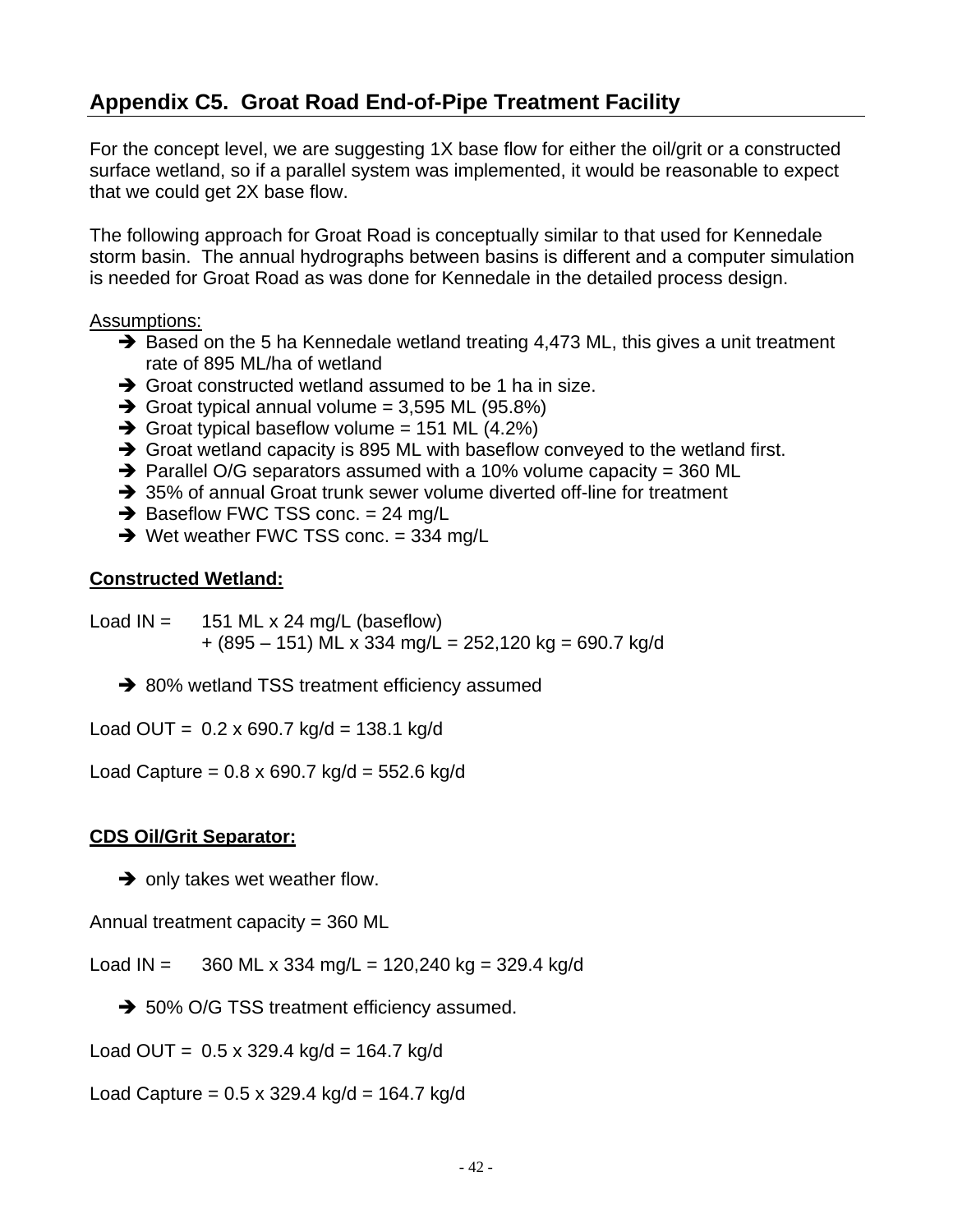#### **Trunk Sewer:**

→ 65% of annual volume not diverted to off-line wetland & O/G facility (all baseflow routed to wetland therefore only wet weather)

Load Direct to NSR =  $0.65 \times 3,595$  ML  $\times$  334 mg/L = 781,560 kg = 2,141 kg/d

#### **Segregated Discharges to NSR = 2,141 kg/d + 164.7 kg/d + 138.1 kg/d = 2,444 kg/d**

#### **Segregated Load Capture = 552.6 kg/d (wetland) + 164.7 kg/d (O/G) = 717 kg/d**